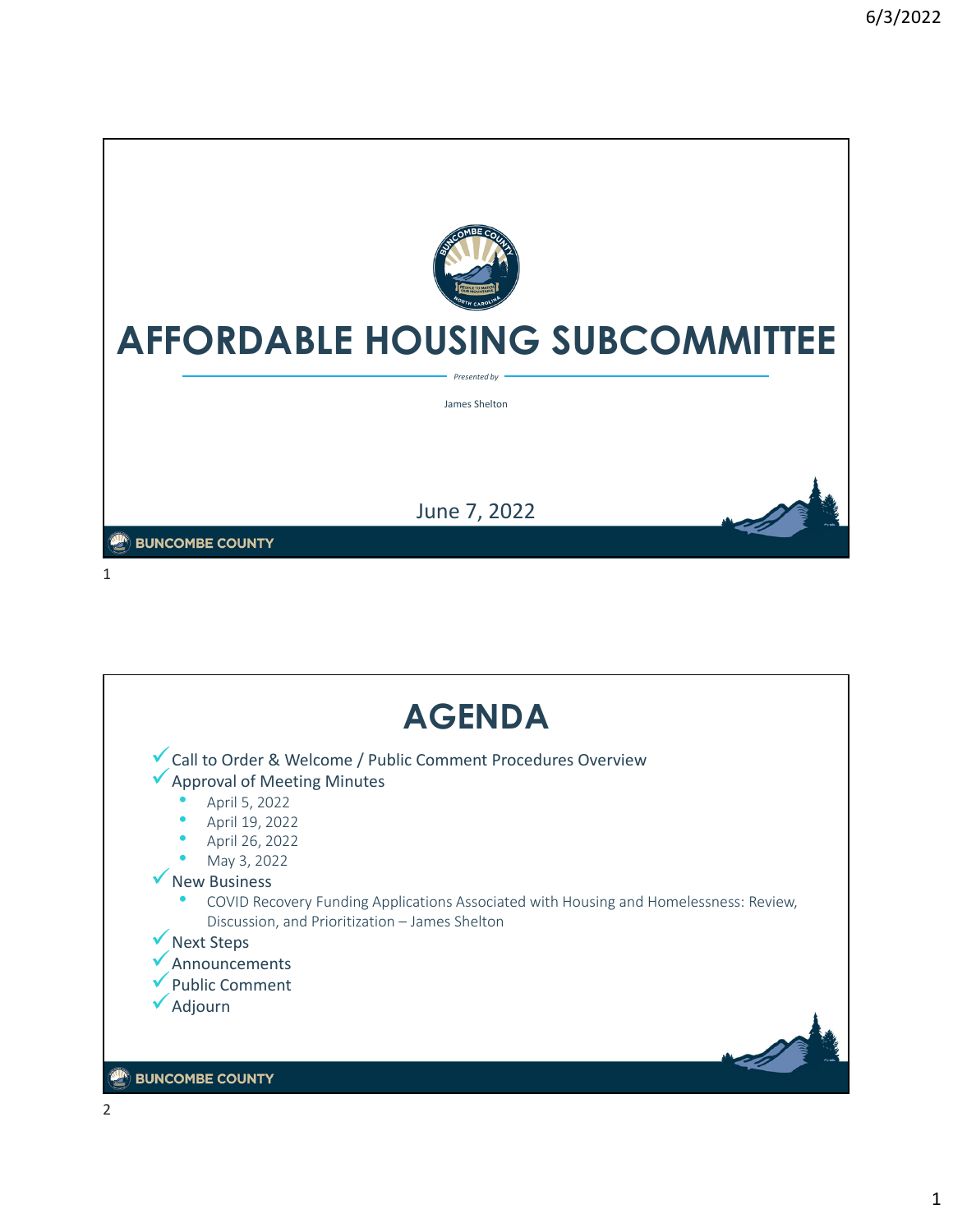





#### **EX BUNCOMBE COUNTY**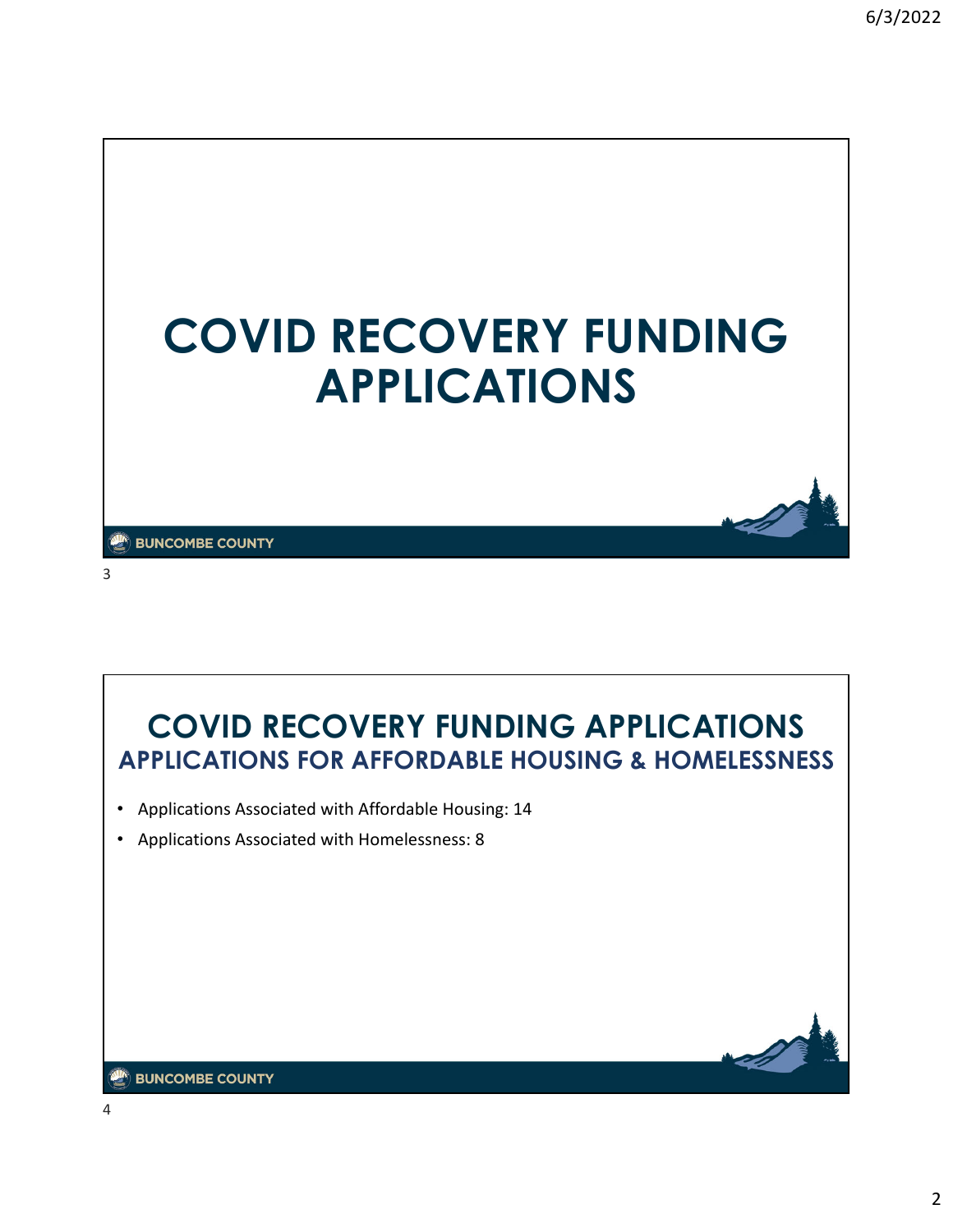# **COVID RECOVERY FUNDING APPLICATIONS**

| Applicant                                | Affordable Housing Related Application Title                                                        | Request                  | Funded    |
|------------------------------------------|-----------------------------------------------------------------------------------------------------|--------------------------|-----------|
| AAHH                                     | Infrastructure to Support Affordable Homeownership Development in Buncombe County                   | \$1,978,000              |           |
| ABCCM                                    | Transformation Village, Ph IIA-Perm. Affordable Housing To Meet Immediate Needs of Women & Children | \$3,000,000              |           |
| ABCLT                                    | Permanently Affordable Homes                                                                        | \$2,500,000              |           |
| <b>BeLoved Asheville</b>                 | BeLoved Villages-Deeply Affordable Homes with Equity, Sustainability, & Workforce Development       | \$1,600,000              |           |
| <b>Black Mountain Chamber Foundation</b> | <b>Building Rehabilitation</b>                                                                      | \$4,000,000              |           |
| BC Planning (CD Division)                | Property Acquisition for Affordable Housing                                                         | \$7,000,000              |           |
| <b>CLM</b>                               | PODER Emma Naturally Occurring Affordable Housing (NOAH) Repair Program                             | \$264,000                |           |
| Eagles' Wings Community Dev. Corp.       | Black Asheville Renaissance - BAR                                                                   | \$300,000                |           |
| <b>Eblen Charities</b>                   | Eblen Charities Housing Stabilization Project                                                       | \$360,000                |           |
| HACA                                     | Reimagining Deaverview Phase 1                                                                      | \$1,200,000              | \$935,286 |
| MHO <sup>*</sup>                         | Affordable Housing at Lakeshore Villas and Pentland Hills (Previously 4%LIHTC Lakeshore Villas)     | \$3,000,000              | \$718,616 |
| <b>OnTrack Financial</b>                 | Recovery Through Financial Capabilities and Homebuying                                              | \$462,456                |           |
| The Arc of Buncombe County               | Affordable Housing for the Intellectually and Developmentally Disabled (I/DD)                       | \$50,000                 |           |
| Thrive Asheville                         | Buncombe Rental Assistance Collaborative (BRAC)                                                     | \$474,000                |           |
|                                          | Total                                                                                               | \$26.188.456 \$1.653.982 |           |

\*MHO Lakeshore Villas Project received funding support. Pentland Hills has not been considered or funded.

**EX BUNCOMBE COUNTY** 

5

**COVID RECOVERY FUNDING APPLICATIONS**

| Applicant                                 | <b>Homelessness Related Application Title</b>                                                                              |     | Request   | <b>Funded</b> |
|-------------------------------------------|----------------------------------------------------------------------------------------------------------------------------|-----|-----------|---------------|
| Aura Home Women Vets                      | Building Capacity to Ensure Long Term and Equitable Services for Women Veterans Facing Homelessness                        | Ś   | 418,746   |               |
| <b>BC Emergency Services</b>              | Community Paramedic Project; Mobile Outreach Team                                                                          | Ś   | 1,144,000 |               |
| <b>BC Sheriff's Office</b>                | Buncombe County Detention Center Strategic Investment                                                                      |     | 407,635   |               |
| <b>Buncombe County Schools Foundation</b> | Road to Resilience                                                                                                         | Ś   | 3,500,000 |               |
| Eliada Homes, Inc.                        | Eliada Students Training for Advancement                                                                                   | Ś   | 517,200   |               |
| Helpmate, Inc.                            | <b>Emergency Shelter for Domestic Violence Survivors</b>                                                                   |     | 3,000,000 |               |
| Pisgah Legal Services                     | Homelessness Prevention and Housing Stability in Buncombe County                                                           |     | 950,000   |               |
| Sistas Caring 4 Sistas, Inc.              | Infrastructure support for Community Based Doulas supporting Homeless families with their prenatal/postpartum needs in WNC | \$. | 1,157,967 |               |
|                                           |                                                                                                                            |     |           |               |
|                                           |                                                                                                                            |     |           |               |
| <b>SUNCOMBE COUNTY</b>                    |                                                                                                                            |     |           |               |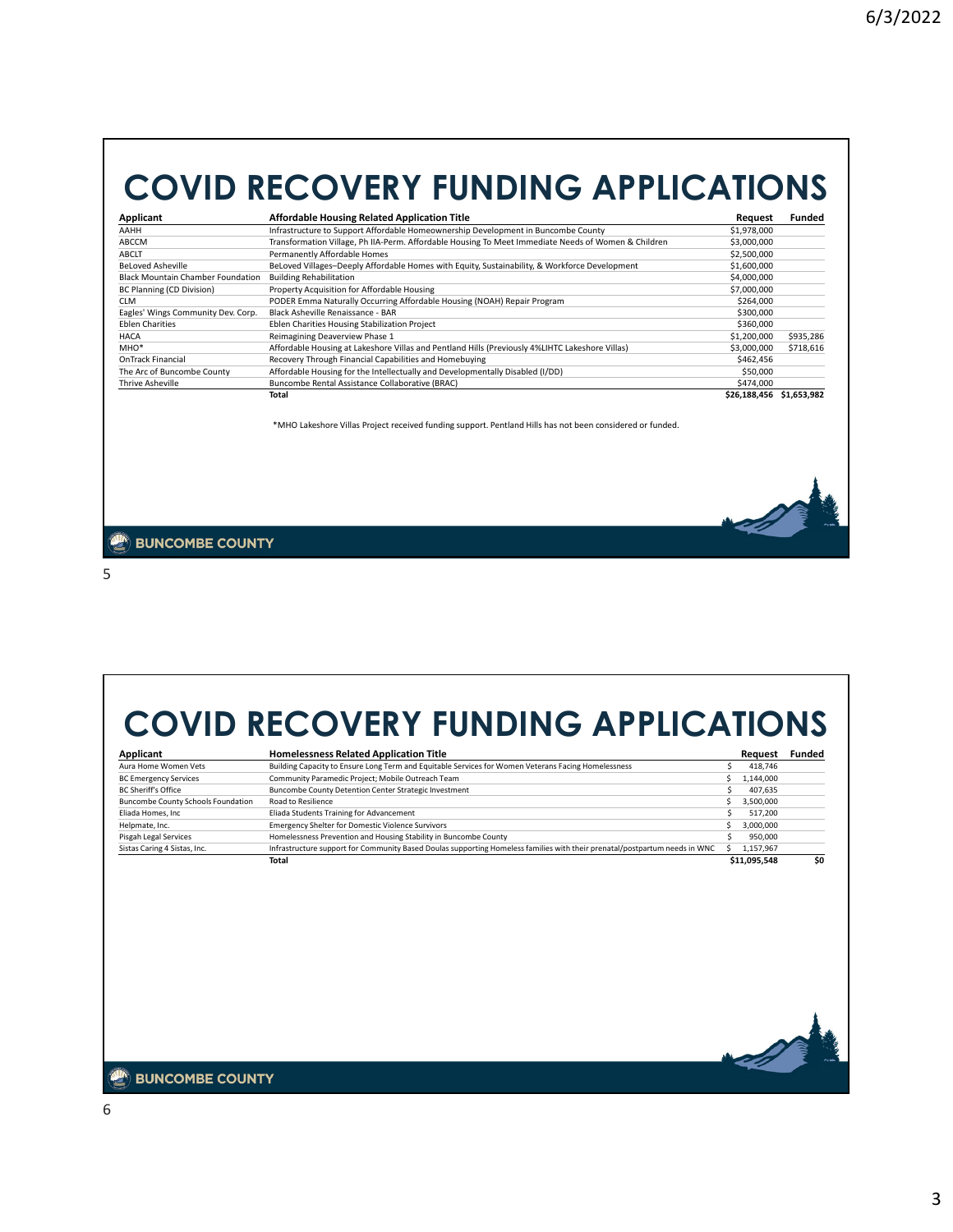

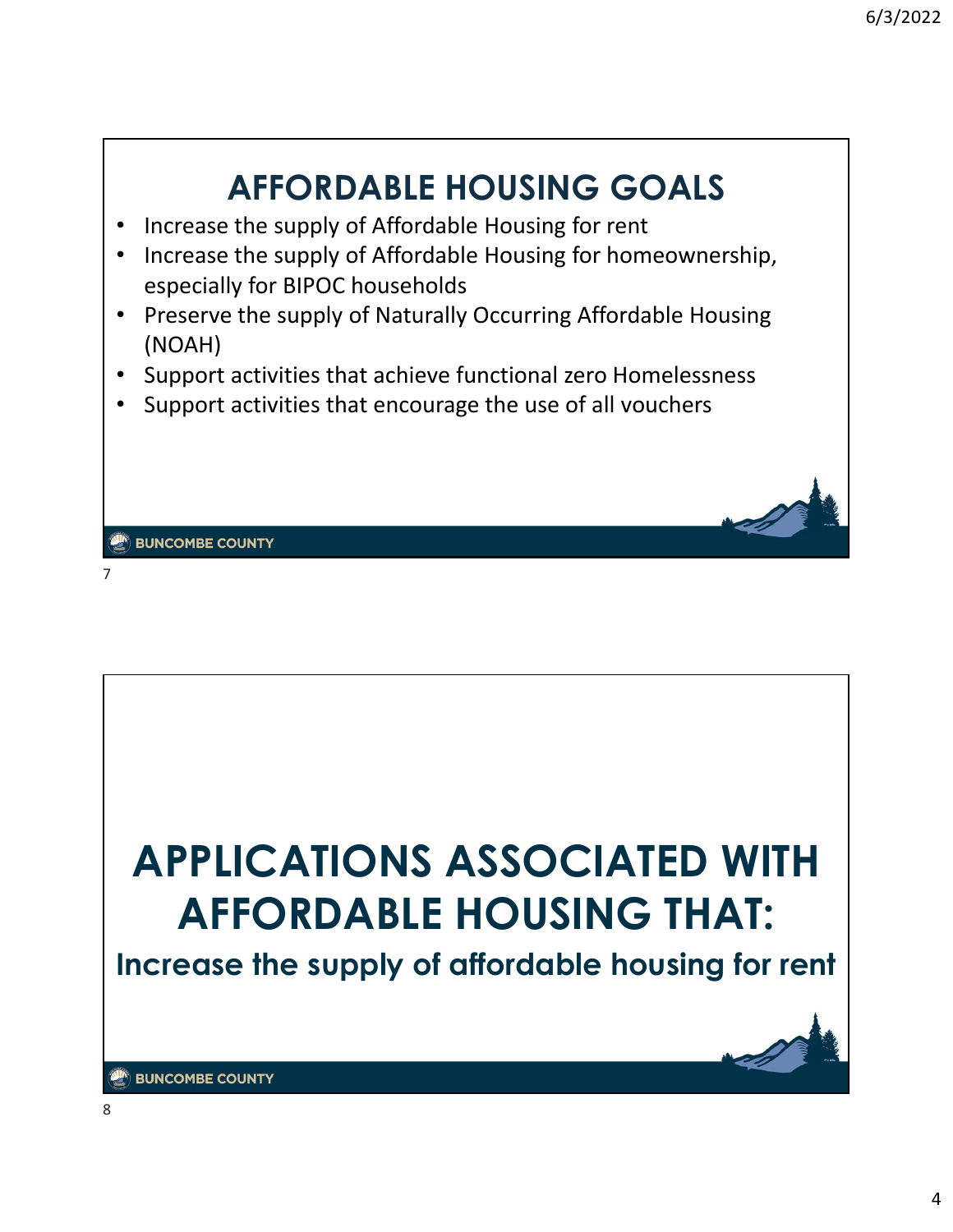

# **ASHEVILLE BUNCOMBE COMMUNITY CHRISTIAN MINISTRY**

### **Transformation Village: Phase IIA-Permanent Affordable Housing To Meet Immediate Needs of Women and Children**

### **SUMMARY HIGHLIGHTS**

- Supports construction of 3 multi‐story apartment buildings
- 76 units for permanent, affordable, supportive homes for women and children
- Units available to families earning <50% AMI; rents capped at 30% AGI of tenants
- Prioritized to meet immediate critical needs of women, including post-SUD treatment into recovery living, stable homes for women with children enrolled in schools to ensure continuity of children's education, and women Veterans leaving long-term homelessness.

**BUNCOMBE COUNTY**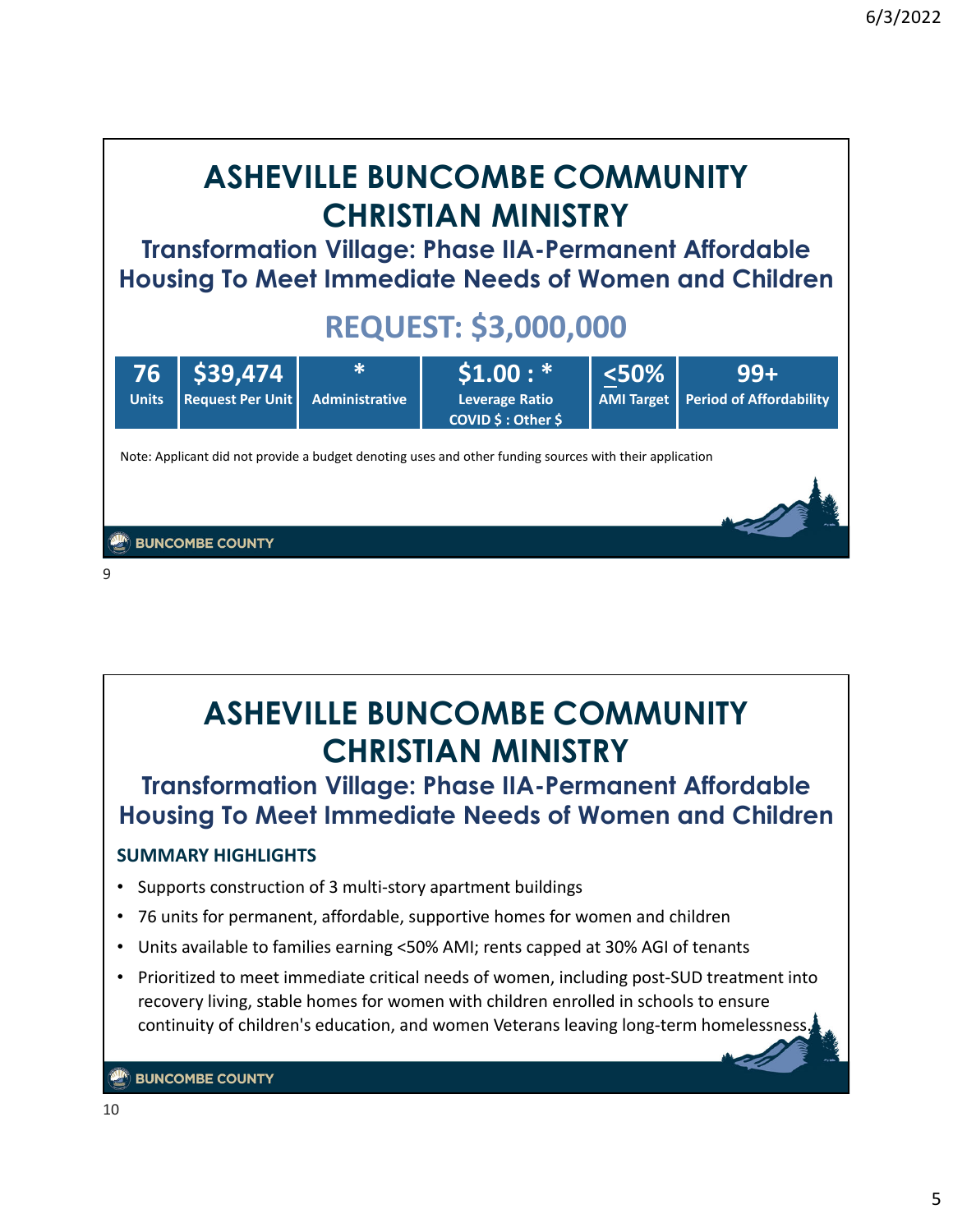



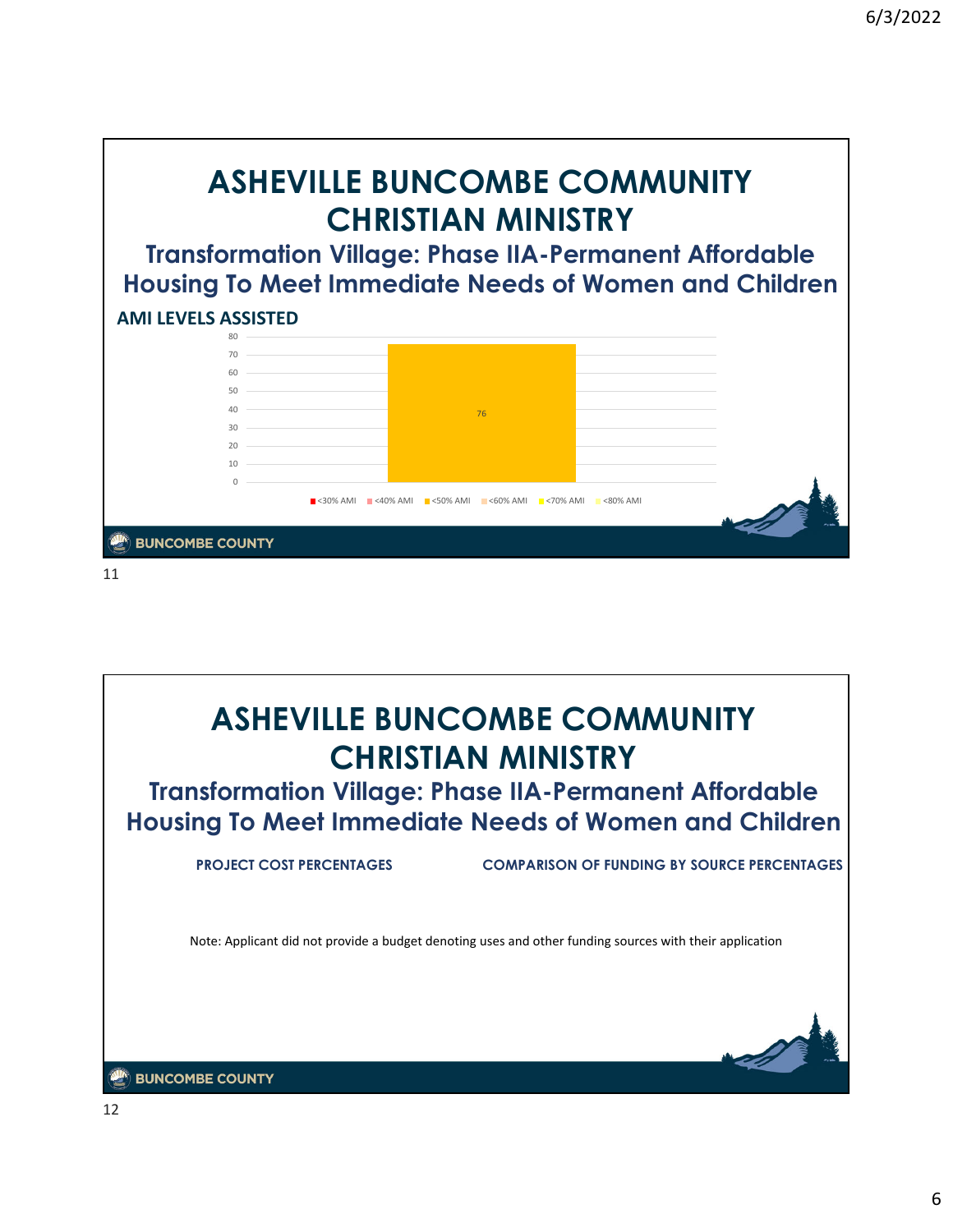

### **STAFF COMMENTS** • Applicant's Recovery Living program differs from half-way houses as there is no immediate pressure to get a job to pay rent and food costs **ASHEVILLE BUNCOMBE COMMUNITY CHRISTIAN MINISTRY Transformation Village: Phase IIA-Permanent Affordable Housing To Meet Immediate Needs of Women and Children**

- Women are given time to complete rehab and be reunited with their children
- Approach produces permanent changes and reduces relapses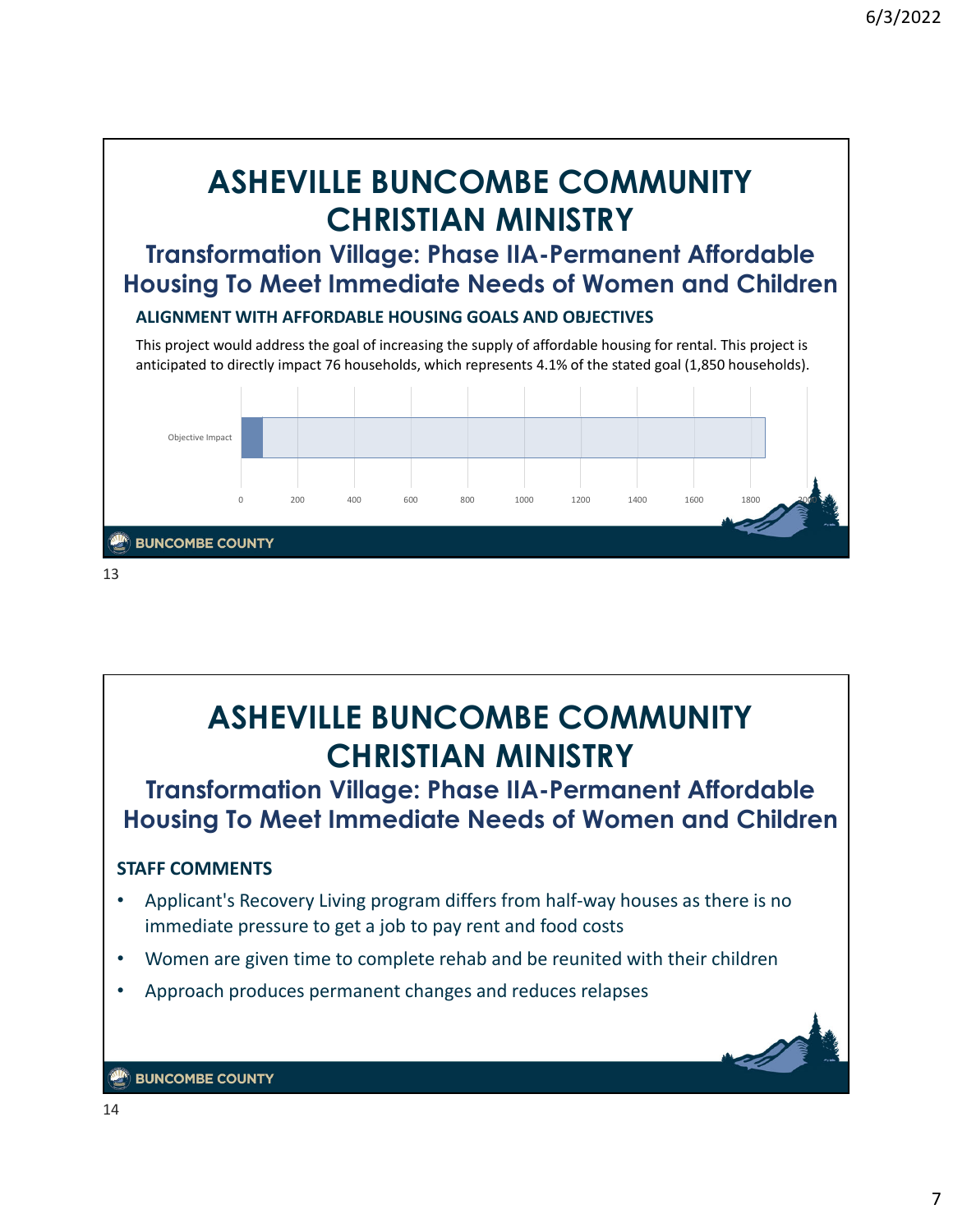



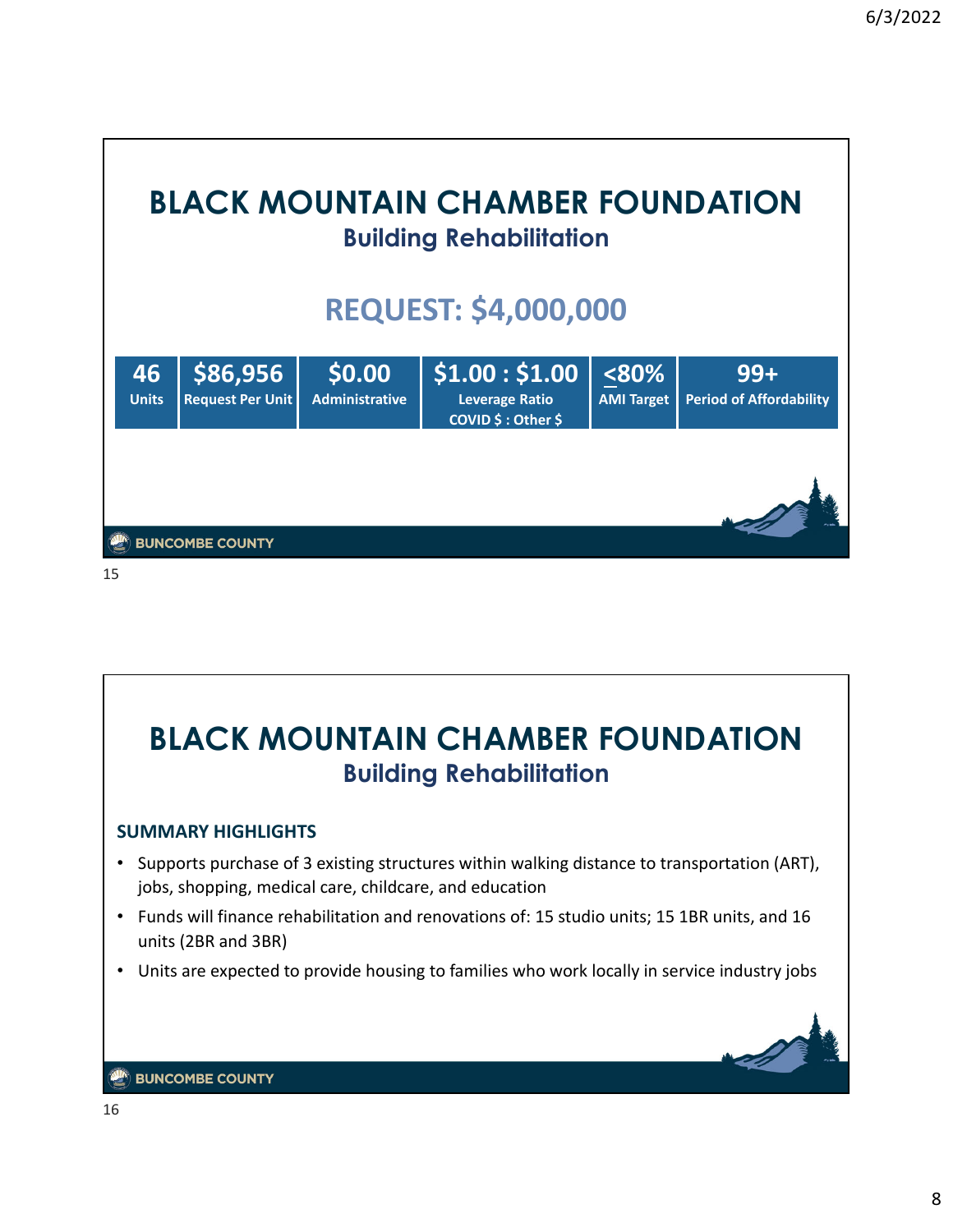|                            | <b>Building Rehabilitation</b>                                    |  |
|----------------------------|-------------------------------------------------------------------|--|
| <b>AMI LEVELS ASSISTED</b> |                                                                   |  |
| 50                         |                                                                   |  |
| 45                         |                                                                   |  |
| 40<br>35                   |                                                                   |  |
| 30                         |                                                                   |  |
| 25                         |                                                                   |  |
| $20 -$                     | 46                                                                |  |
| 15                         |                                                                   |  |
| 10 <sup>1</sup>            |                                                                   |  |
| 5<br>$\cap$                |                                                                   |  |
|                            | ■ <30% AMI ■ <40% AMI ■ <50% AMI ■ <60% AMI ■ <70% AMI ■ <80% AMI |  |
|                            |                                                                   |  |
|                            |                                                                   |  |

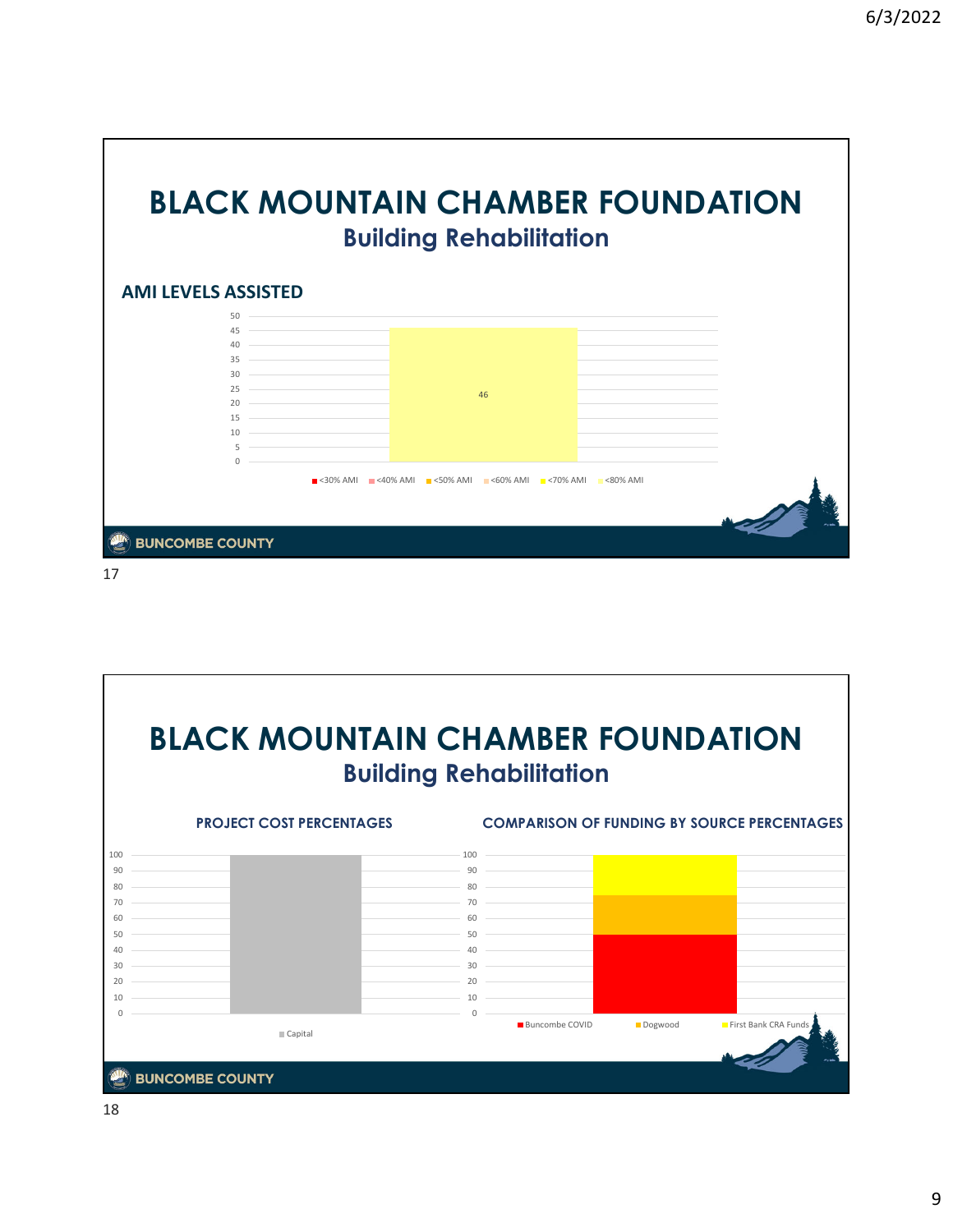

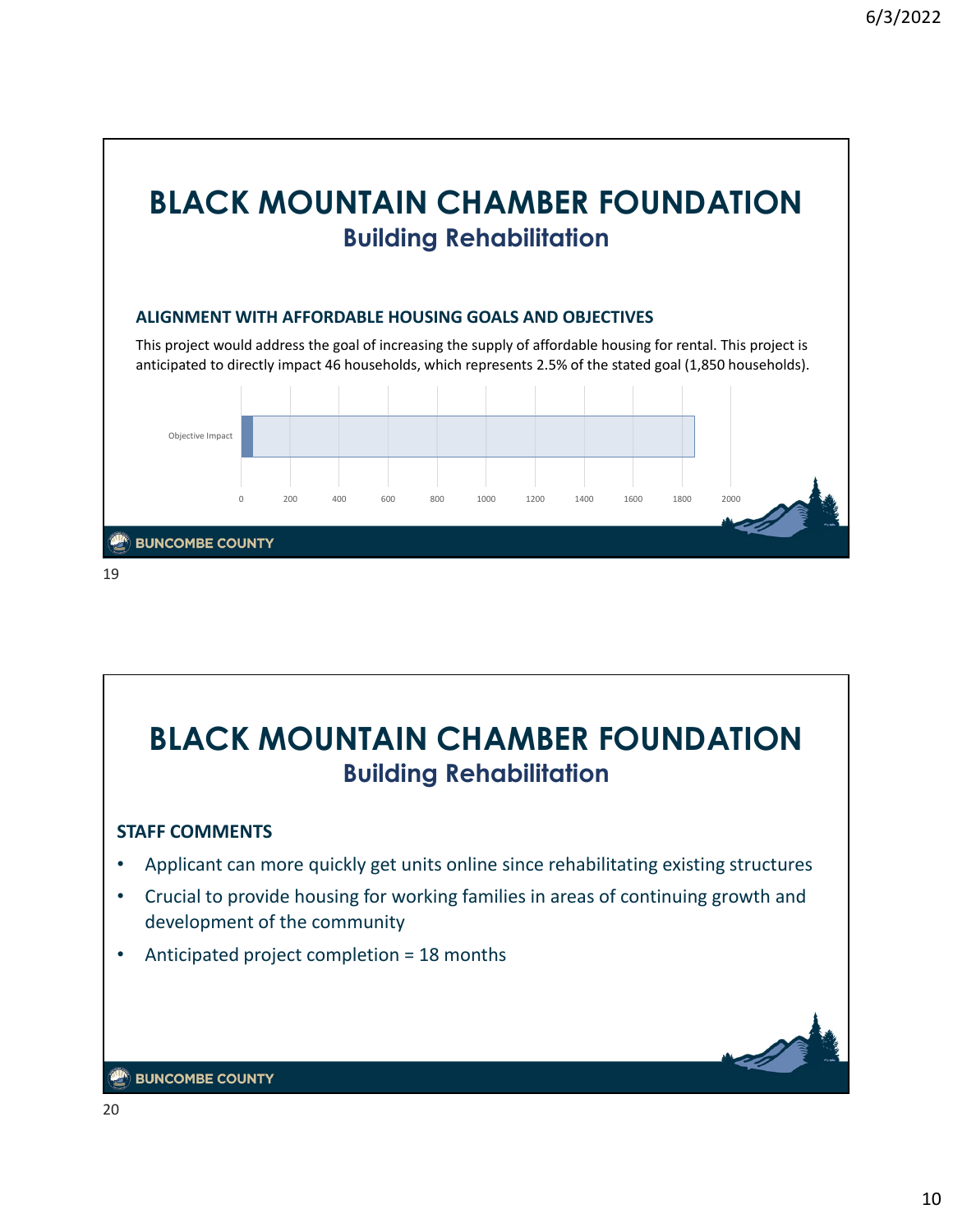

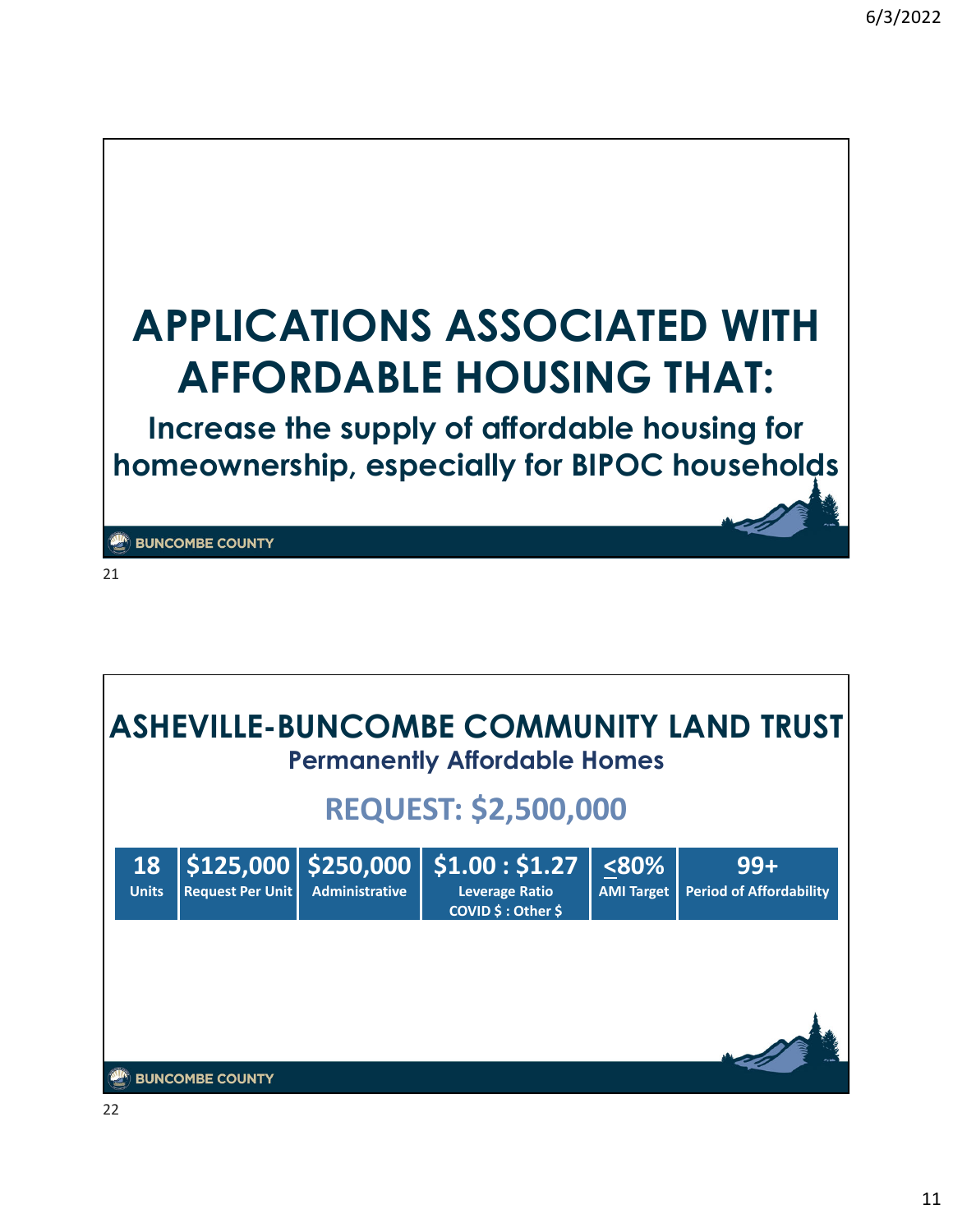### **ASHEVILLE-BUNCOMBE COMMUNITY LAND TRUST Permanently Affordable Homes**

#### **SUMMARY HIGHLIGHTS**

- Impacts 18 households/units of 26 households/units in the project
- Permanent affordable housing units owned by county residents
- ABCLT retains ownership of land, sells the home to a qualified buyer, and buyer leases the land via a renewable 99‐year ground lease
- Support an overall project budget of \$5,676,147 (26 households/units)

**BUNCOMBE COUNTY** 

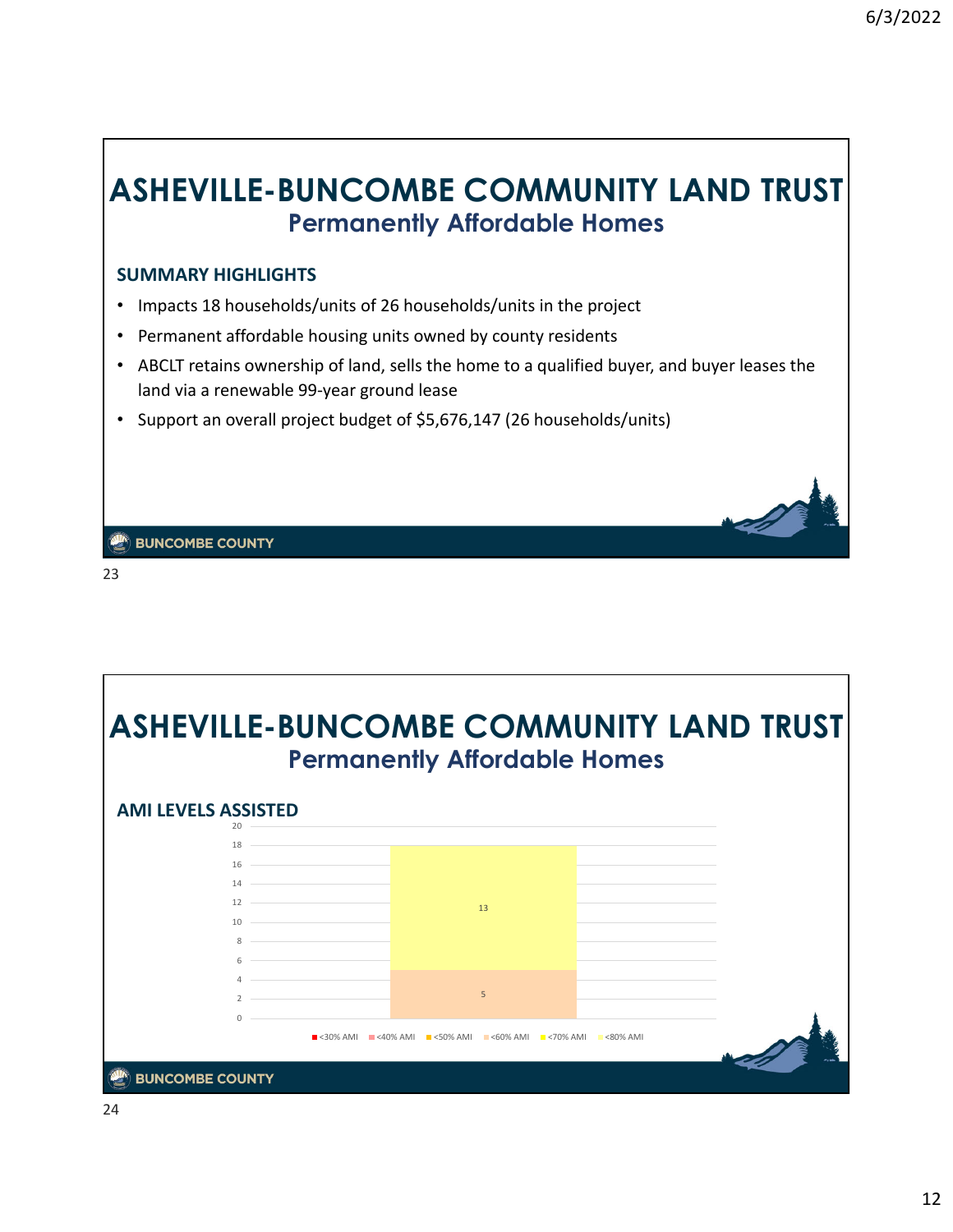

# **ASHEVILLE-BUNCOMBE COMMUNITY LAND TRUST Permanently Affordable Homes**

**ALIGNMENT WITH AFFORDABLE HOUSING GOALS AND OBJECTIVES**

This project would address the goal of increasing the supply of affordable housing for homeownership, especially for BIPOC households. This project is anticipated to directly impact households, which represents 3.6% of the stated goal (400 households).

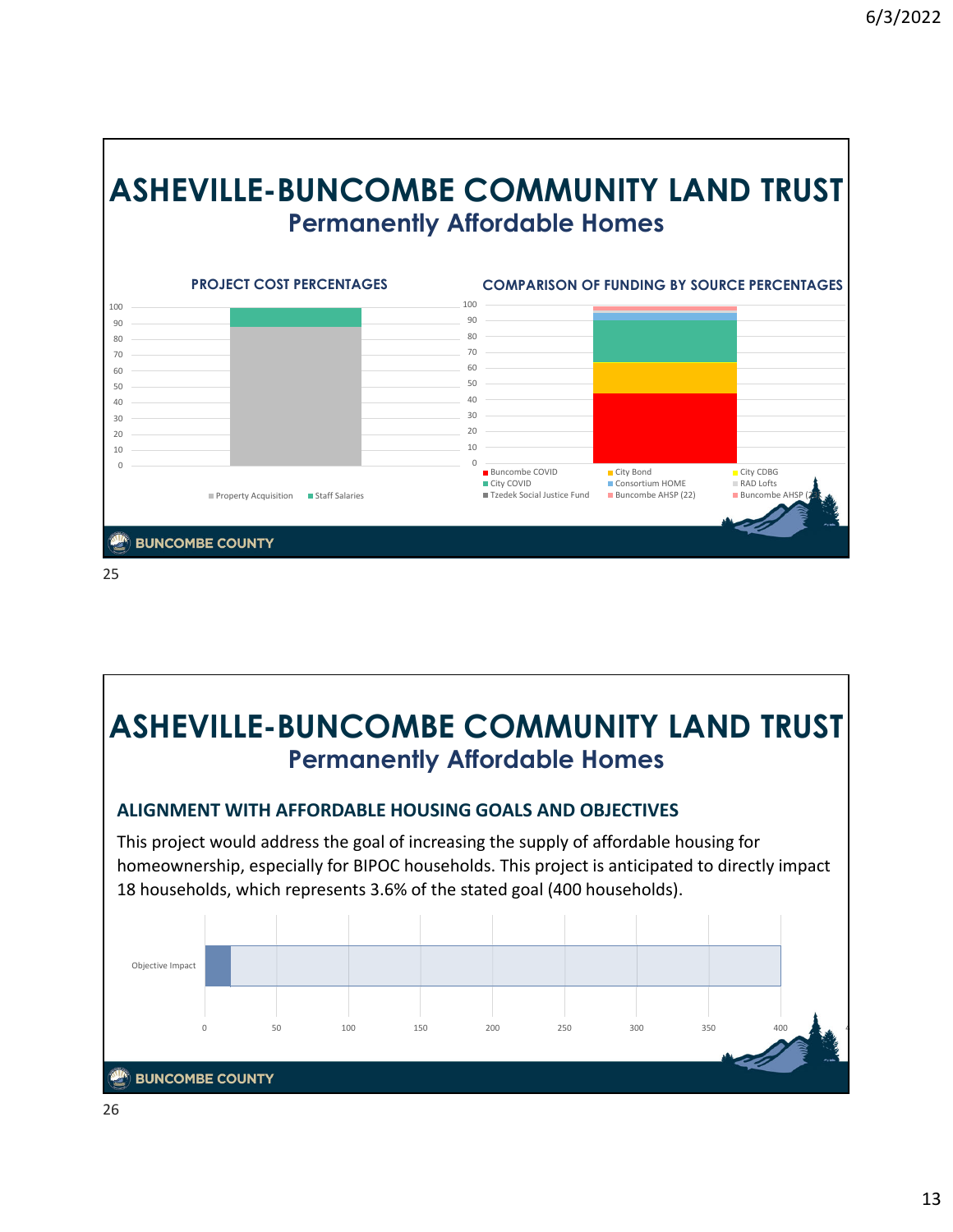### **ASHEVILLE-BUNCOMBE COMMUNITY LAND TRUST Permanently Affordable Homes**

### **STAFF COMMENTS**

- Project adheres to the requirements of the FY23 AHSP
- Appears eligible for funding
- Appears ready for implementation July 1, 2022

**BUNCOMBE COUNTY** 

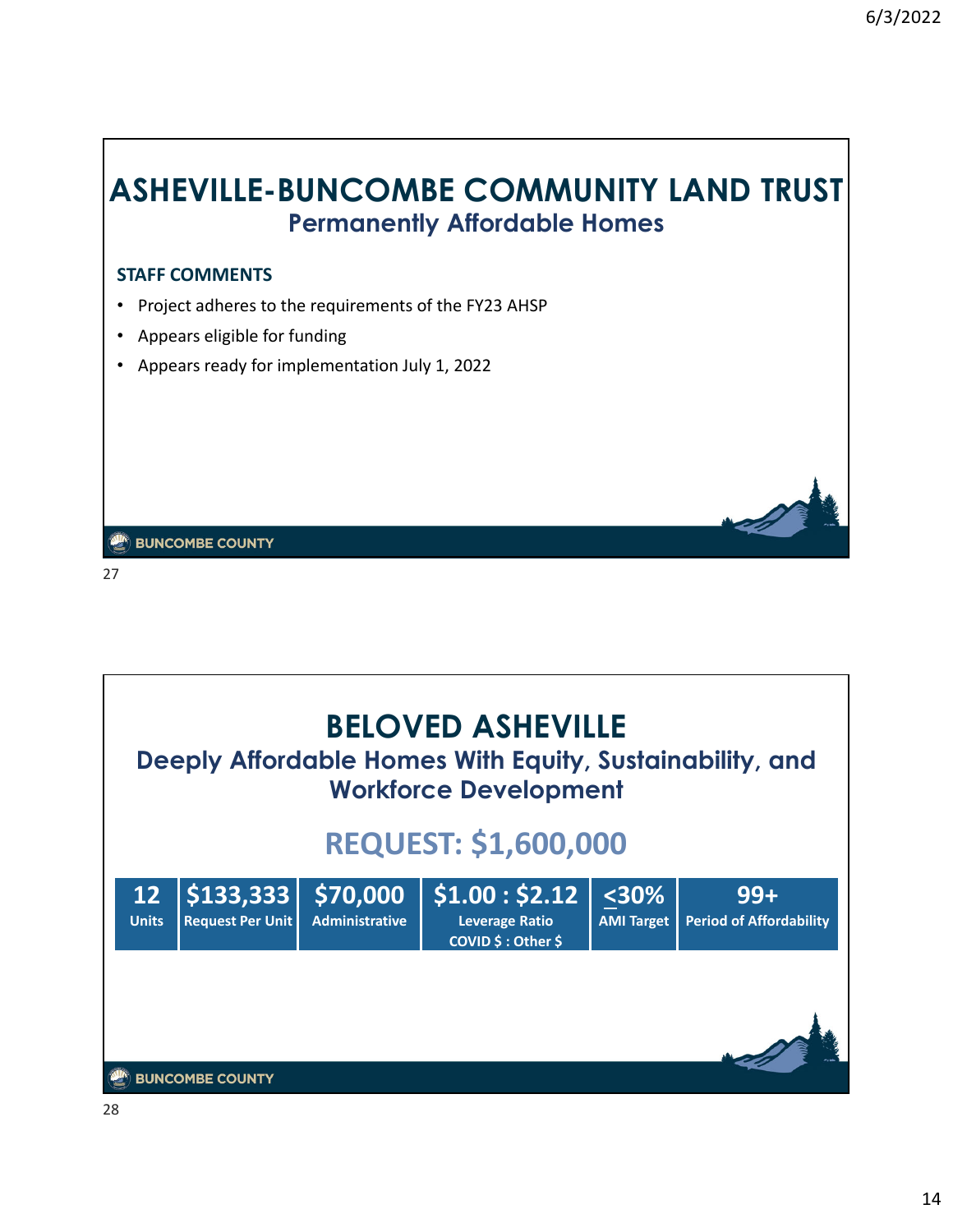# **BELOVED ASHEVILLE**

### **Deeply Affordable Homes With Equity, Sustainability, and Workforce Development**

### **SUMMARY HIGHLIGHTS**

- Funds will complete pilot micro home village of 12 homes in East Asheville
- Homes are fully furnished
- Residents own the homes and build equity
- Project includes workforce development in construction and related trades
- Aims to mitigate climate change through green building practices
- Creates a Replication Action Plan and toolkit to be used in building a second village in Buncombe County

**BUNCOMBE COUNTY** 

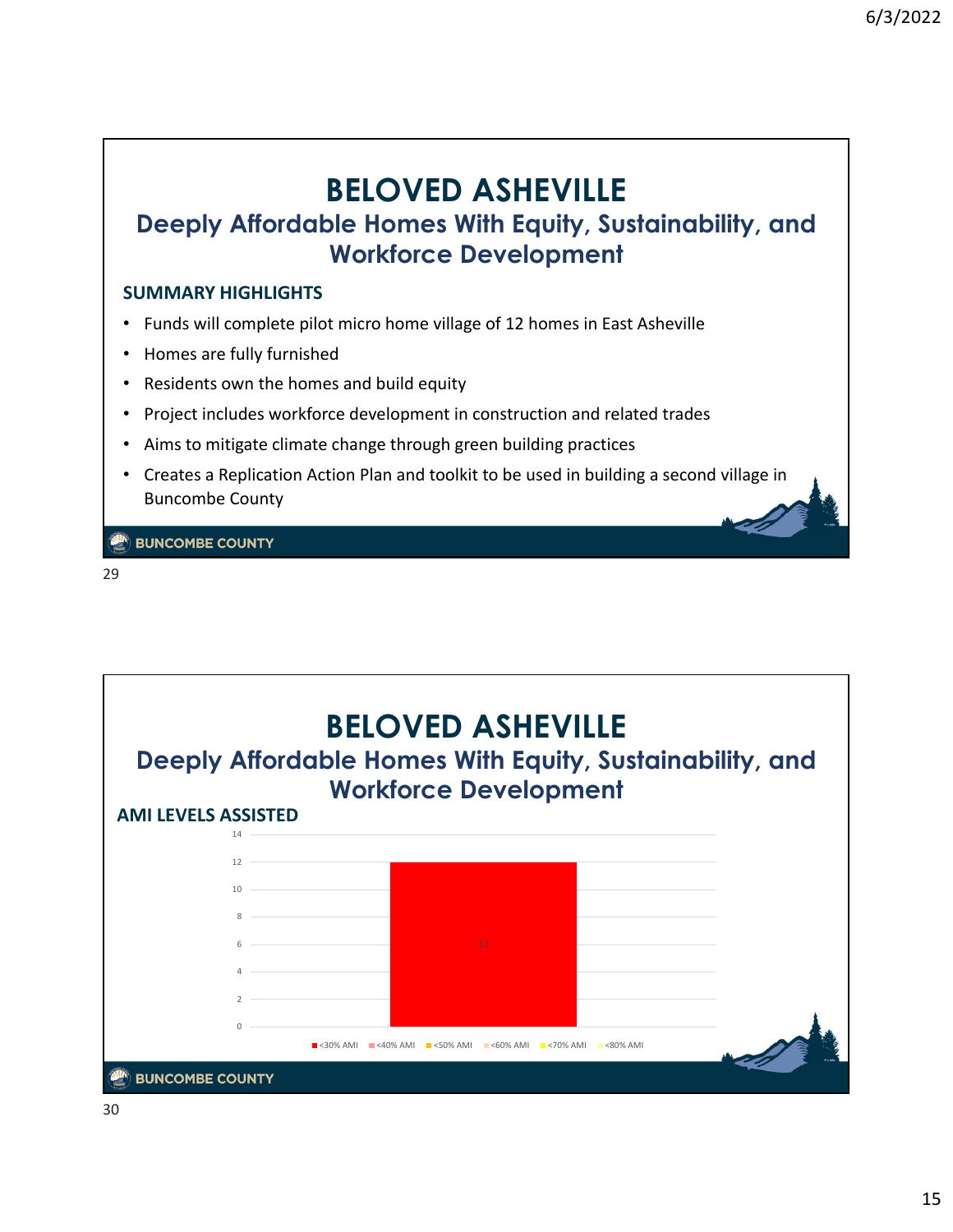



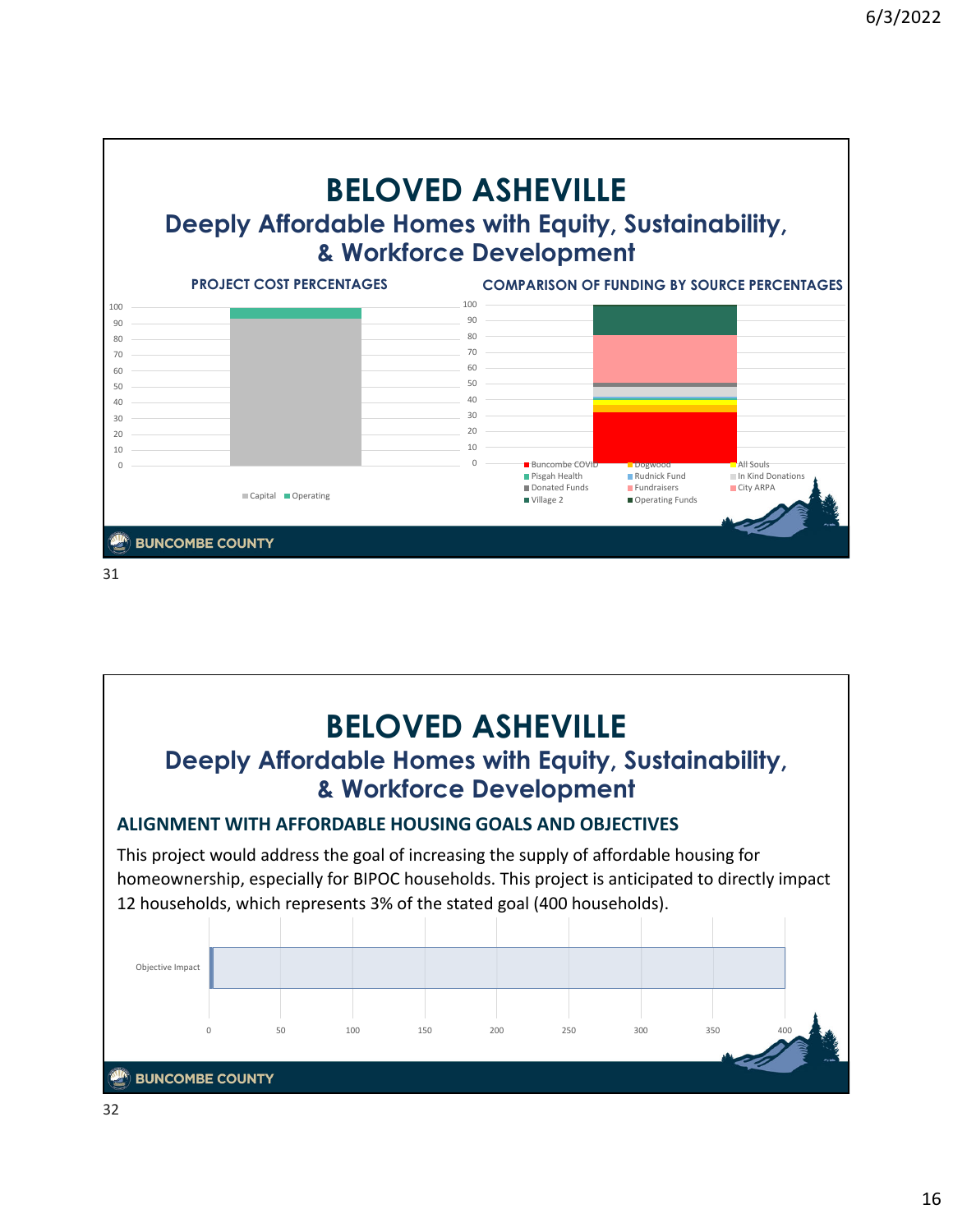### **BELOVED ASHEVILLE Deeply Affordable Homes with Equity, Sustainability, & Workforce Development**

#### **STAFF COMMENTS**

- Organization has capacity for implementing project
- Has strong relationship with community partners
- Equity focused

**BUNCOMBE COUNTY** 

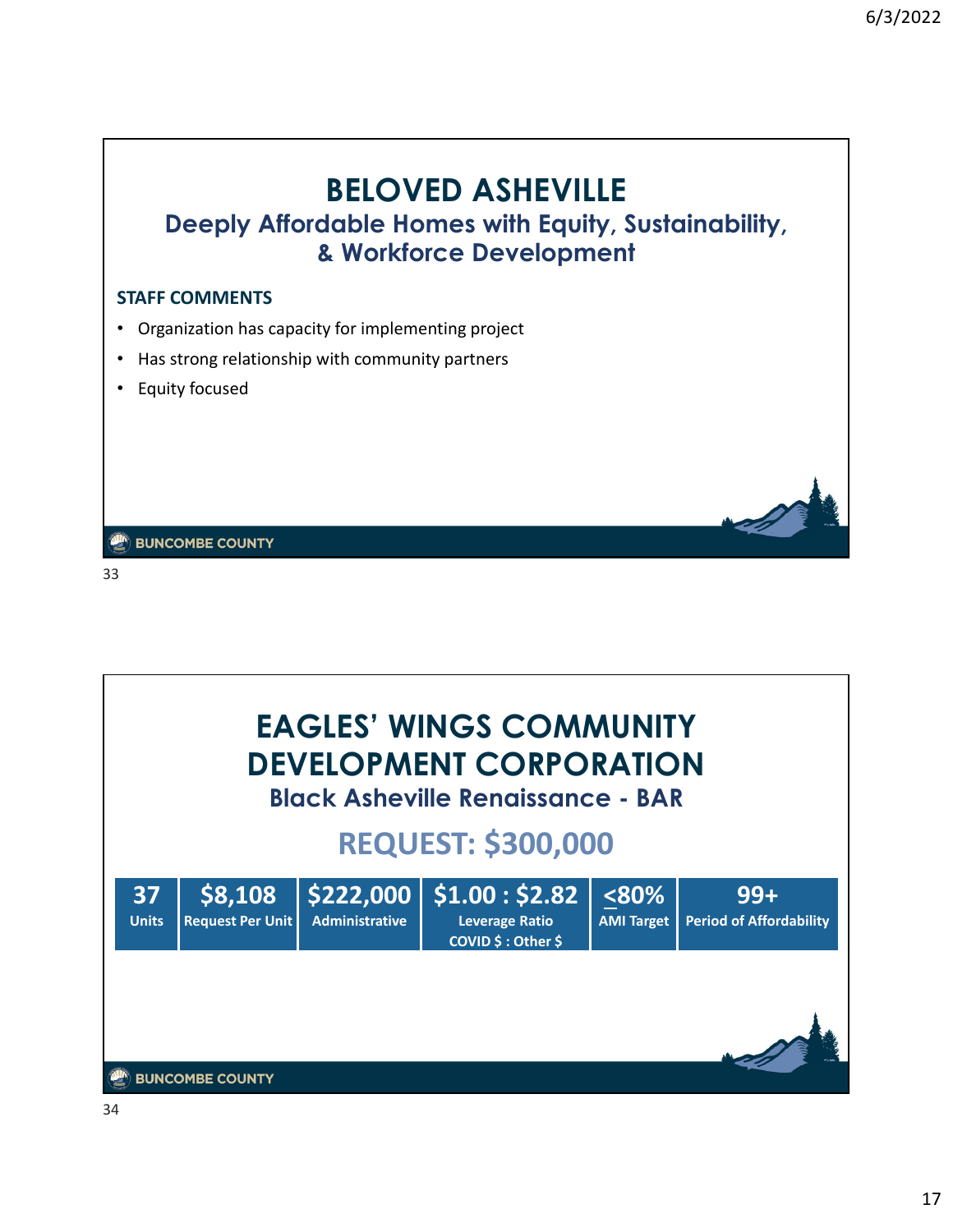### **EAGLES' WINGS COMMUNITY DEVELOPMENT CORPORATION Black Asheville Renaissance - BAR**

#### **SUMMARY HIGHLIGHTS**

- Project anticipates partnering with many different organizations (COA, First Citizens, LISC, Dogwood, Chamber) to assist with pre‐development and construction
- Construction of 37-unit multifamily building (26 affordable/subsidized units, 11 market)
- Aims for construction on Asheland Ave., which is a designated Opportunity Zone
- Intended to help reduce wealth gap among Blacks in Buncombe County by revitalizing areas impacted by Urban Renewal policies

**BUNCOMBE COUNTY** 

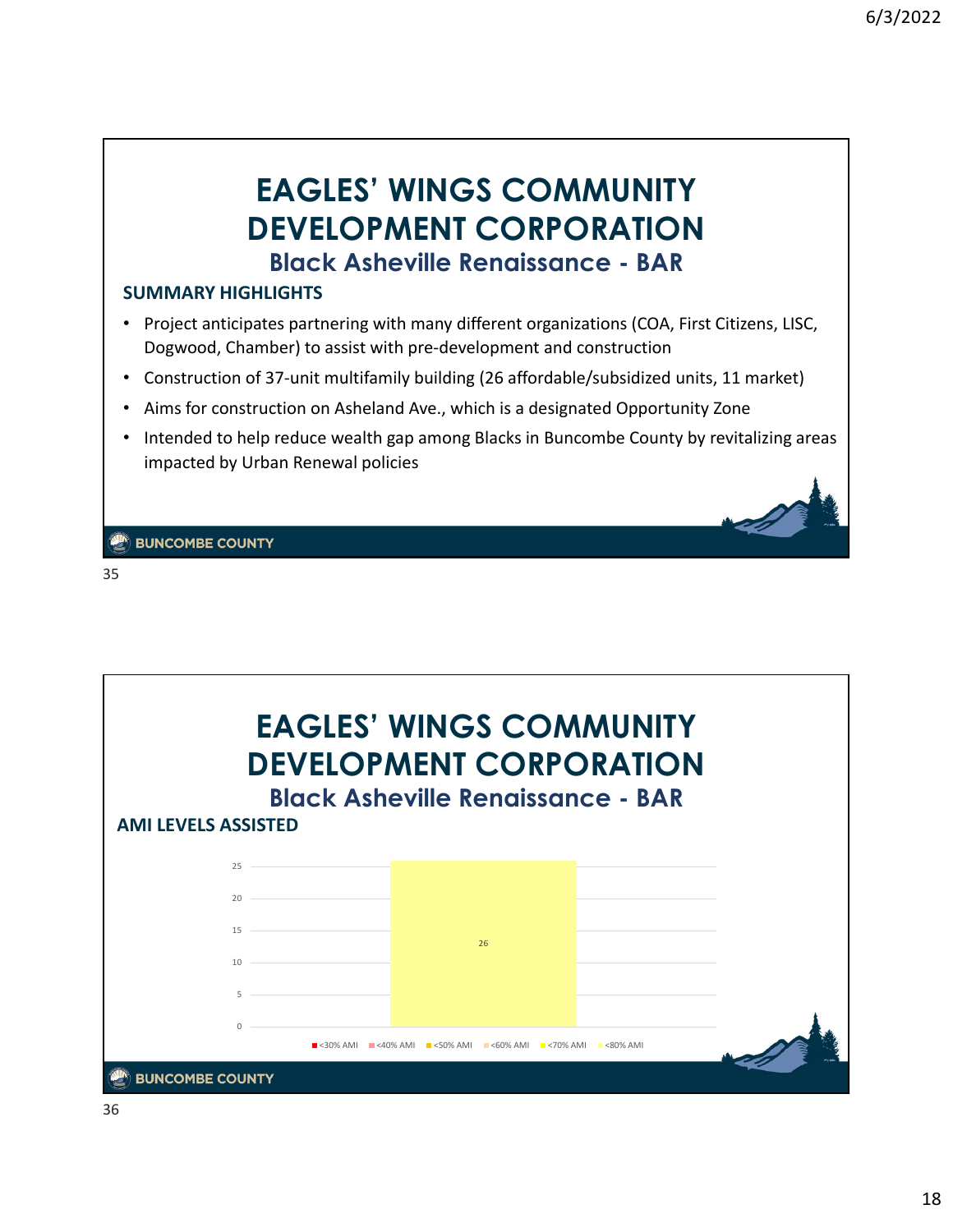



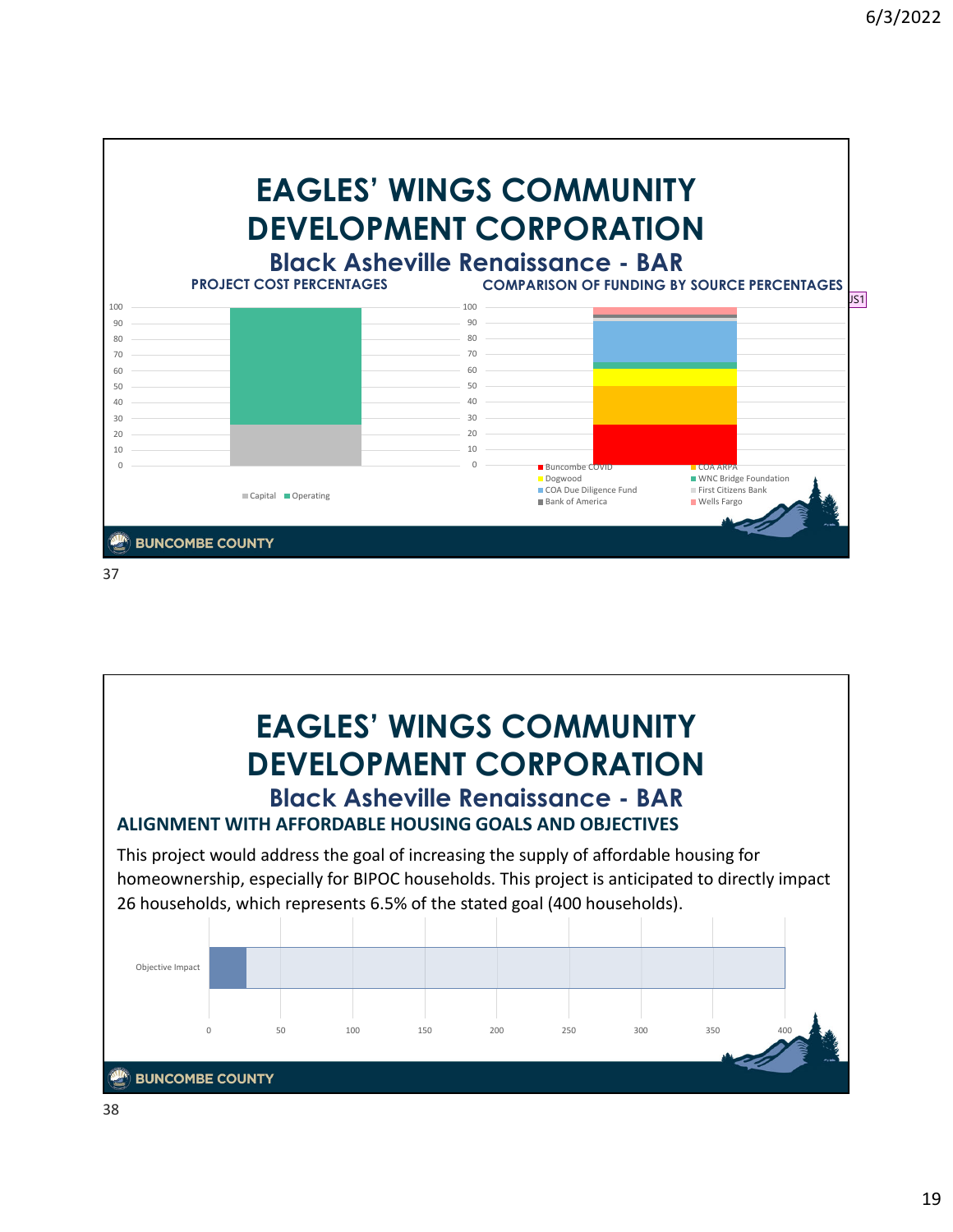#### **Slide 37**

**JS1** James Shelton, 6/3/2022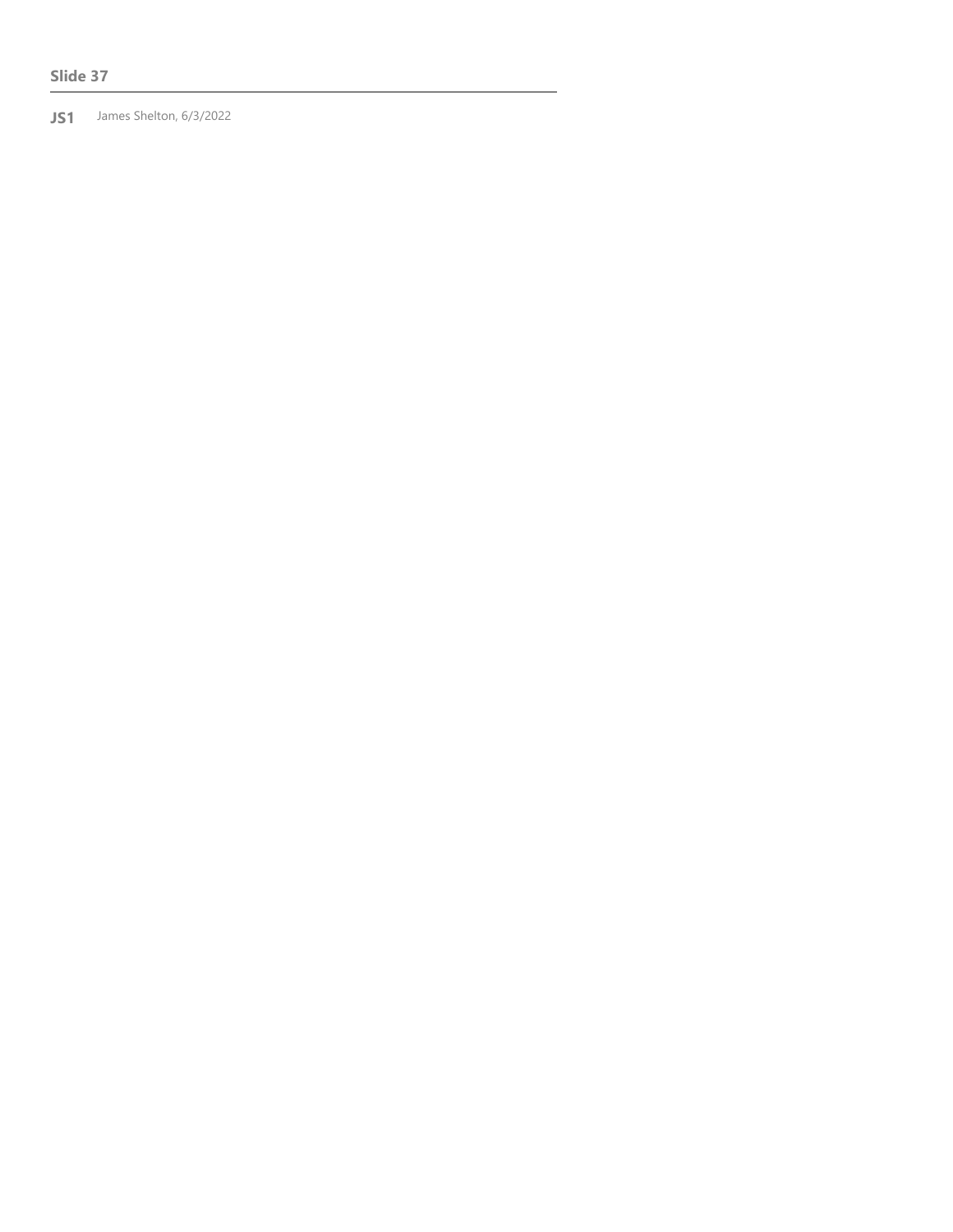### **EAGLES' WINGS COMMUNITY DEVELOPMENT CORPORATION Black Asheville Renaissance - BAR**

#### **STAFF COMMENTS**

- Project is equity focused, with the intent of constructing new affordable housing in neighborhoods that were destroyed by Urban Renewal policies
- Location of proposed development is also near jobs, transit, and services

**BUNCOMBE COUNTY** 

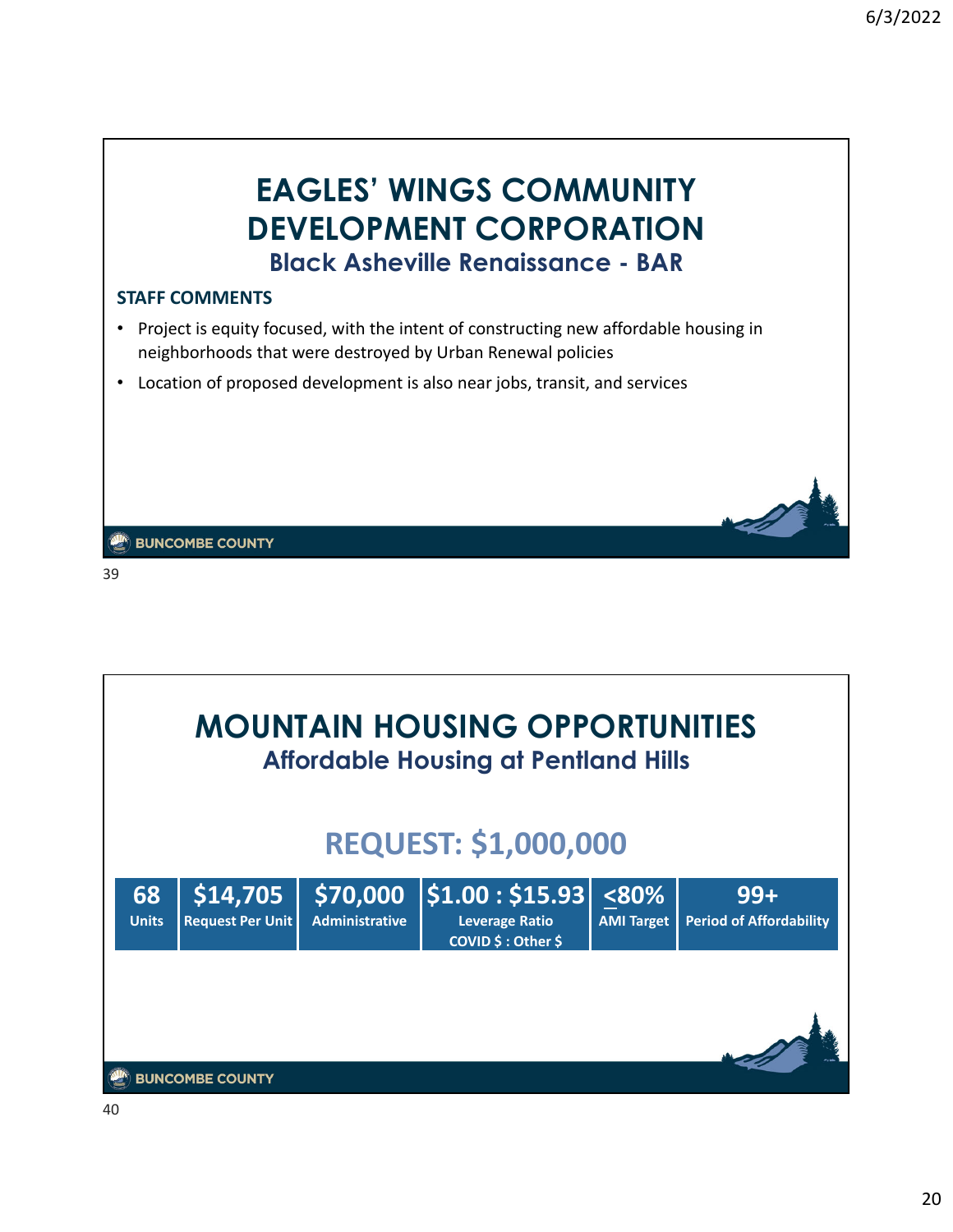### **MOUNTAIN HOUSING OPPORTUNITIES Affordable Housing at Pentland Hills**

#### **SUMMARY HIGHLIGHTS**

- Project will provide 36 single-family homes and 32 duplex units, for a total of 68 new units with at least 40 of them being affordable
- Intends to help address the wealth gap in Buncombe County by providing families an opportunity to build equity
- Some units will be sold without income restrictions with the intent of developing a fully mixed‐income development
- Homes will also meet Energy Star standards

**EX BUNCOMBE COUNTY** 

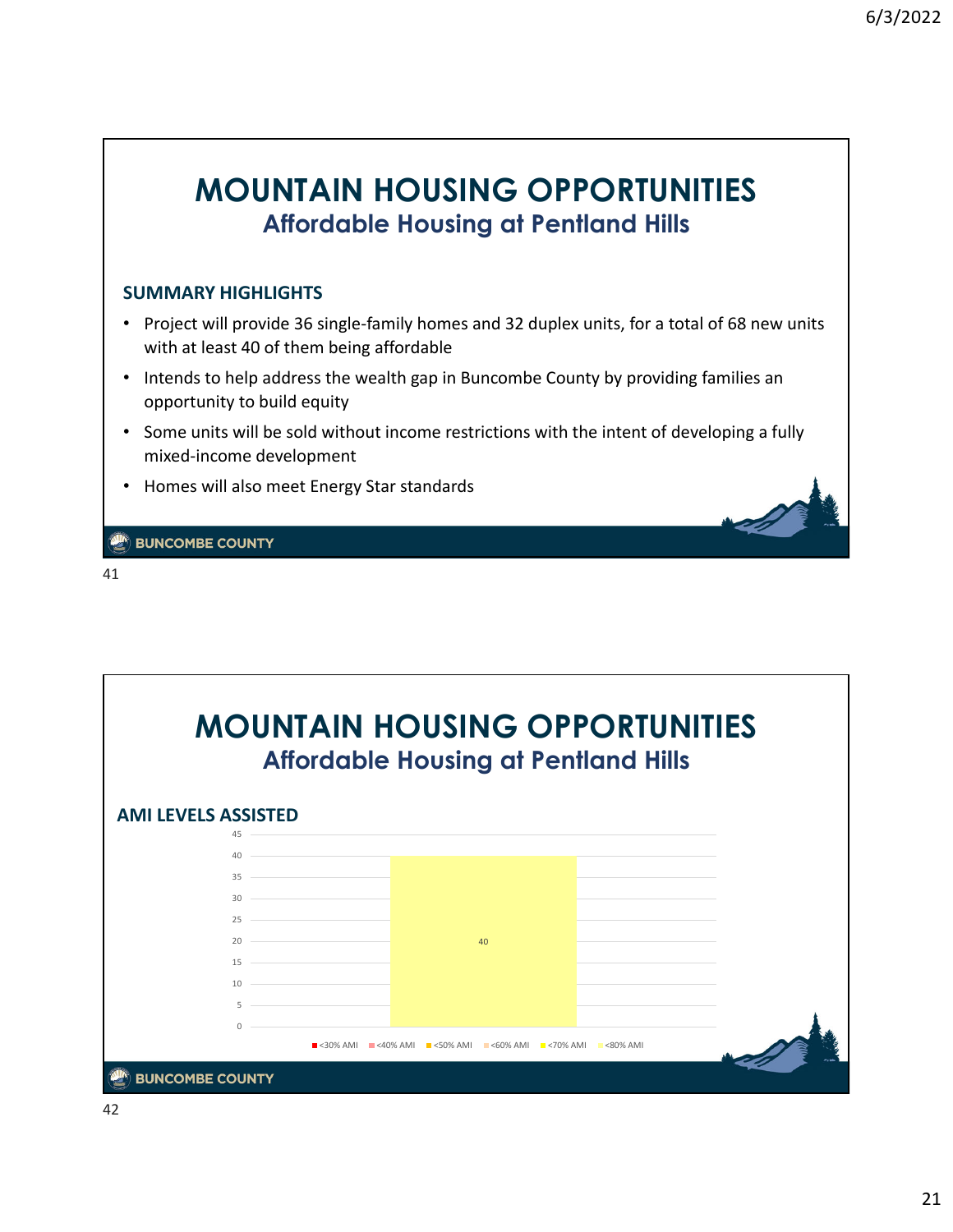

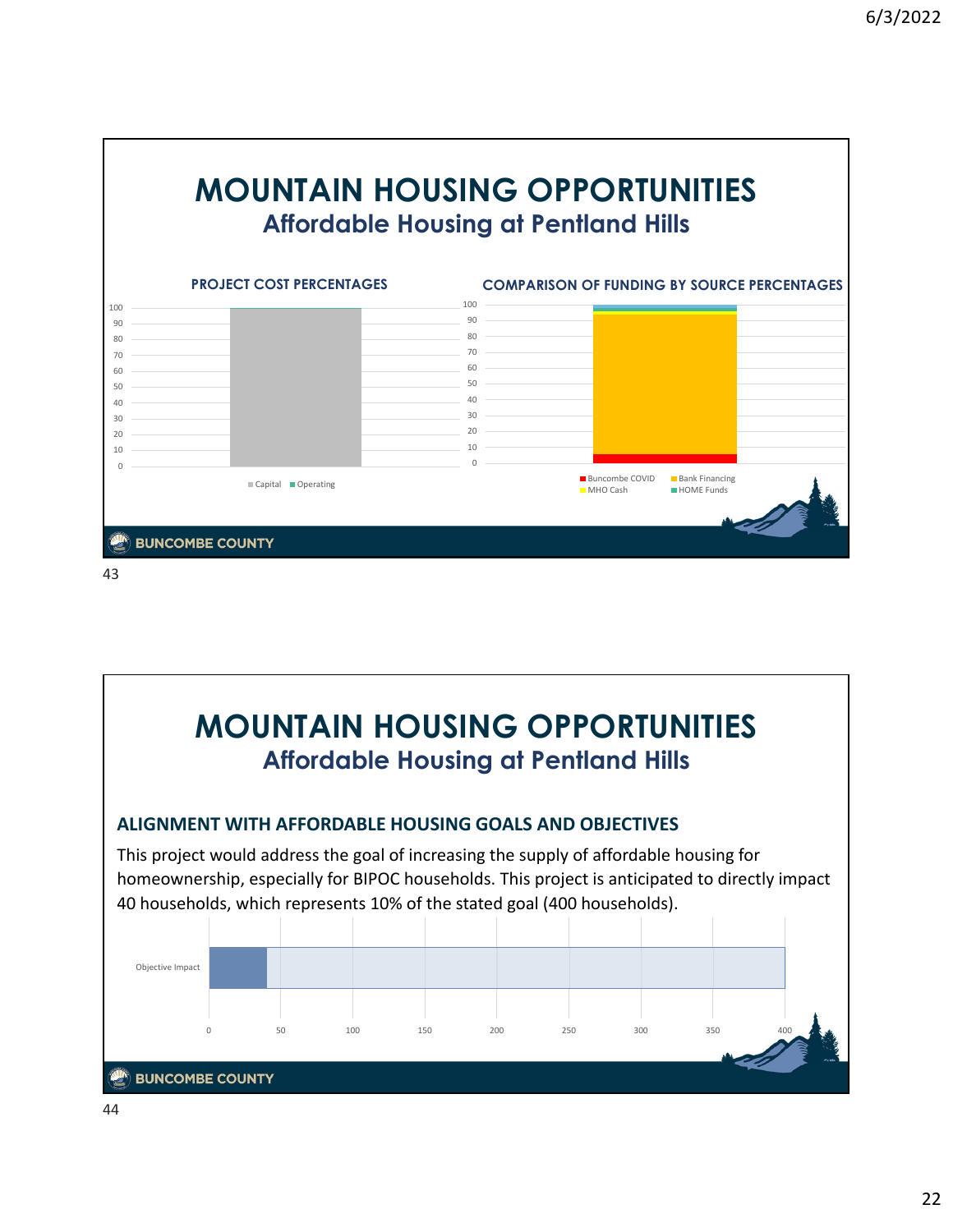



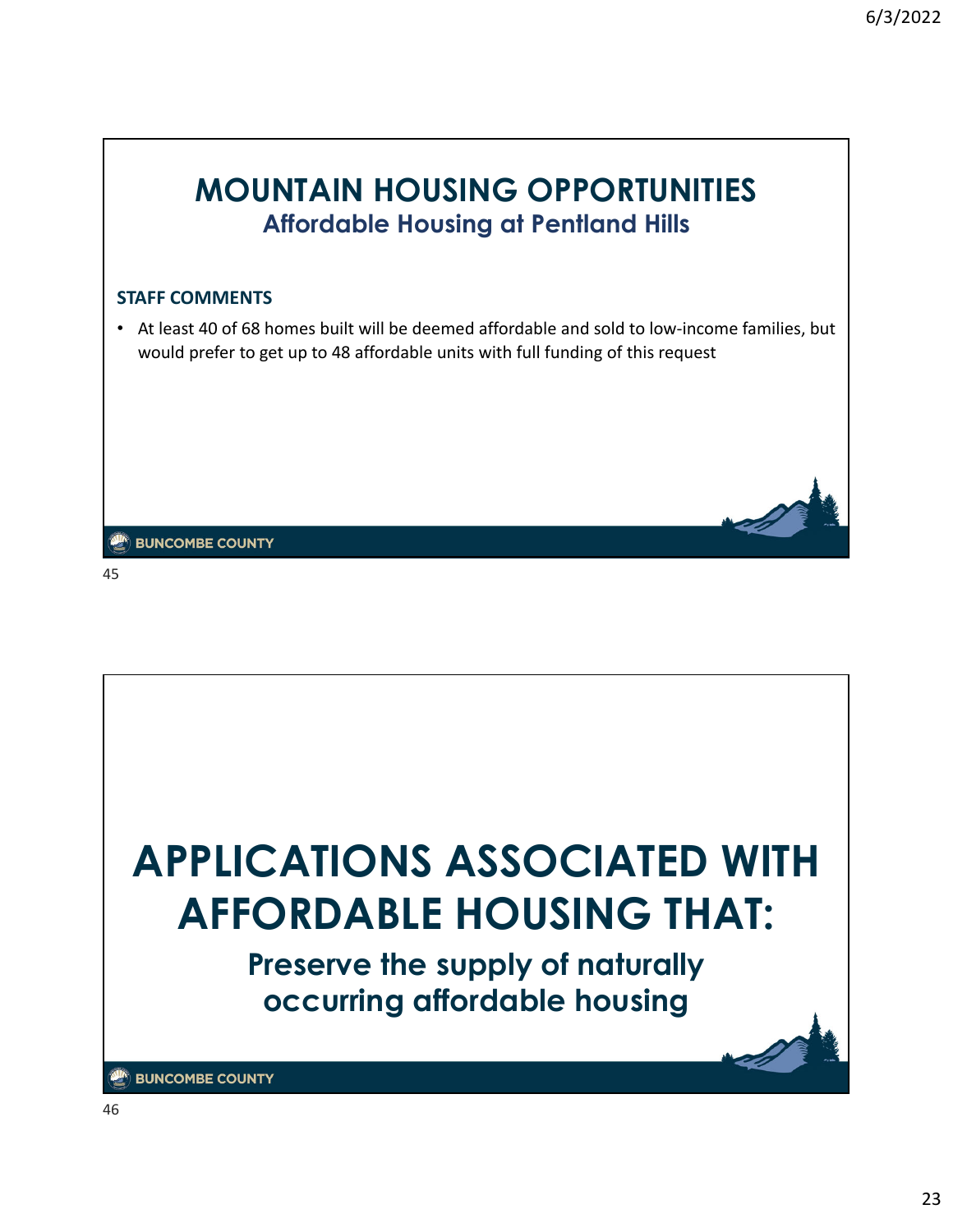

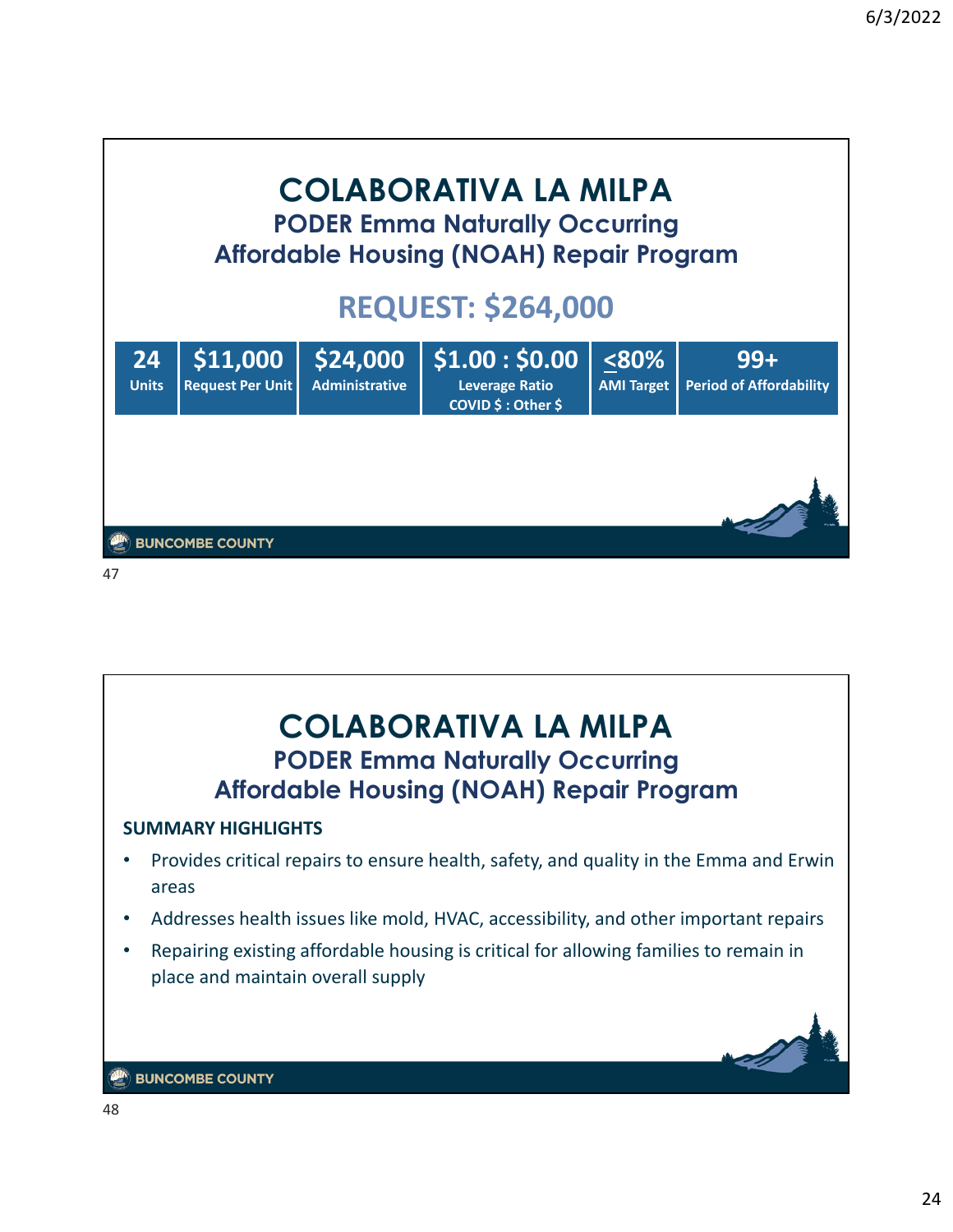

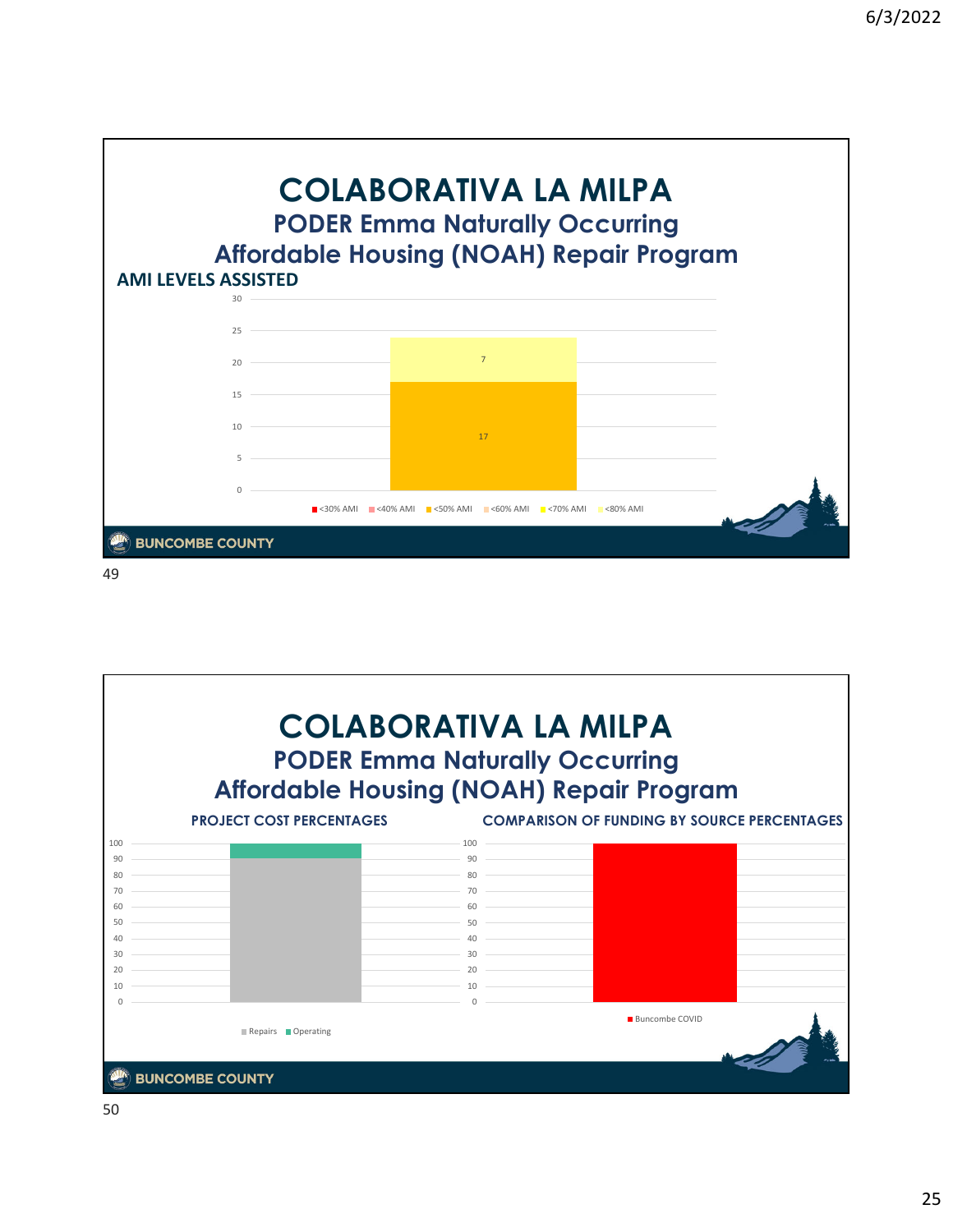### **COLABORATIVA LA MILPA PODER Emma Naturally Occurring Affordable Housing (NOAH) Repair Program**

### **ALIGNMENT WITH AFFORDABLE HOUSING GOALS AND OBJECTIVES**

This project would address the goal of repairing units to preserve the stock of affordable housing in the county. This project is anticipated to directly impact 24 households, which represents 4.8% of the stated goal (500 households).



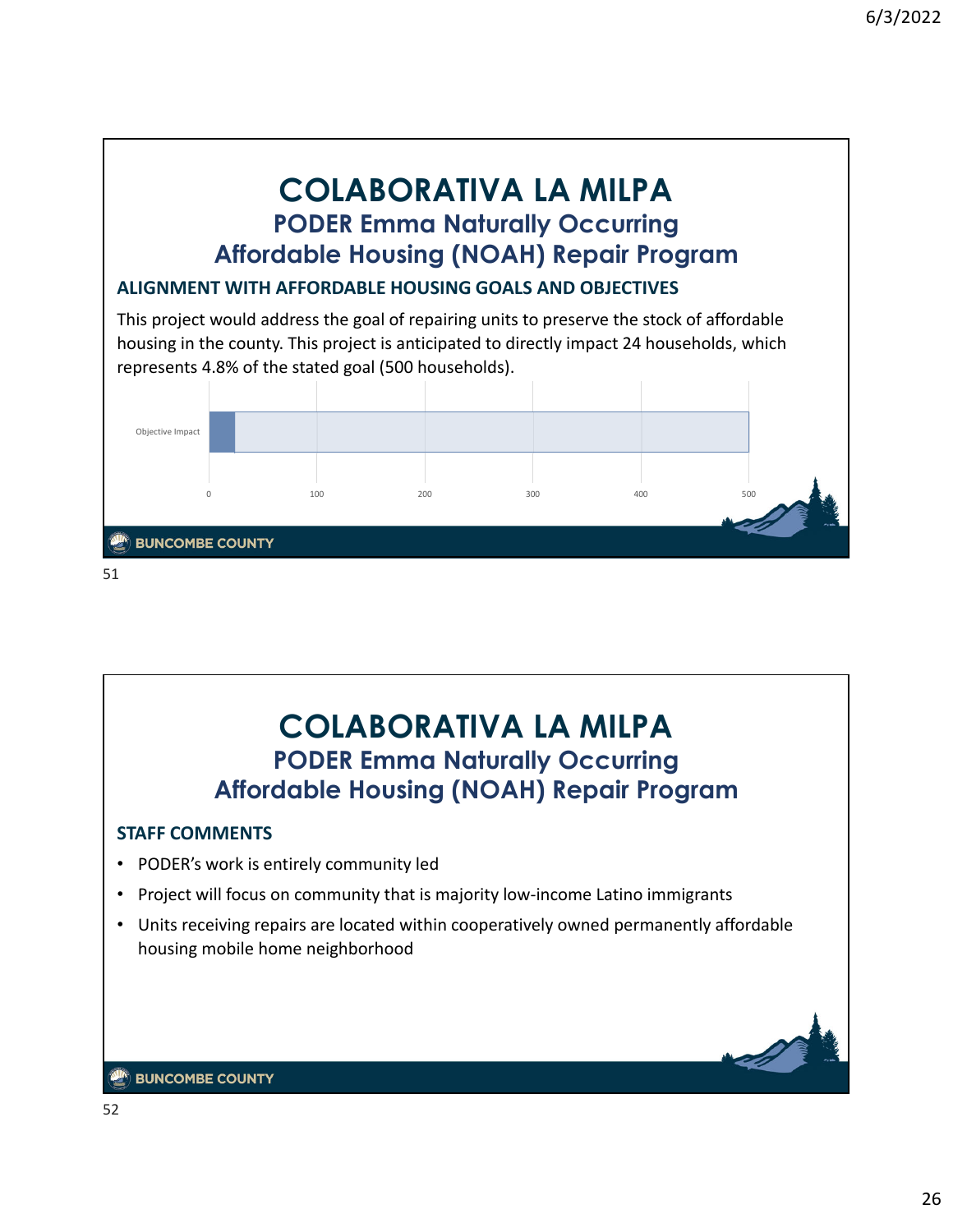

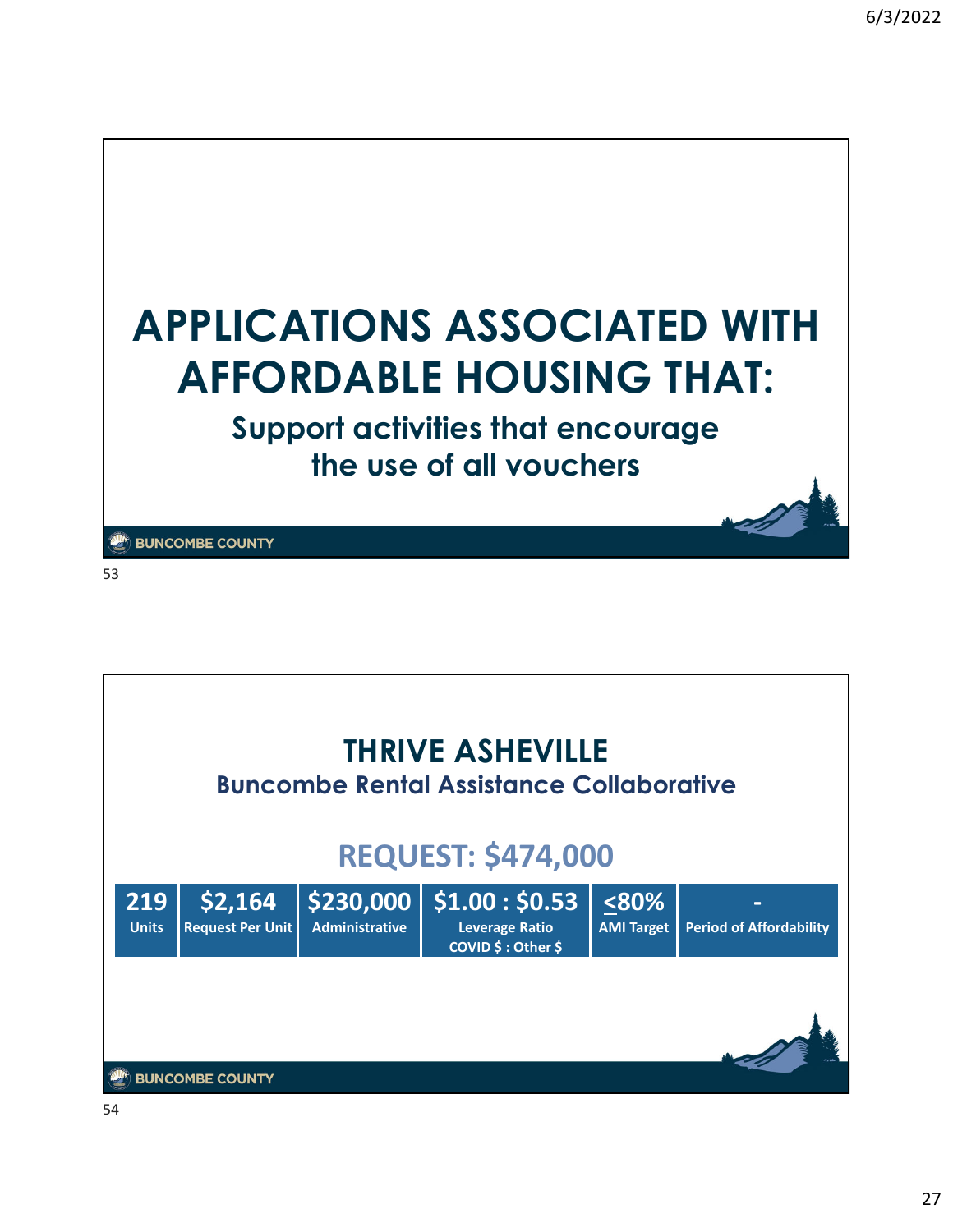### **THRIVE ASHEVILLE Buncombe Rental Assistance Collaborative**

#### **SUMMARY HIGHLIGHTS**

- The project is a collaboration of 6 partner agencies seeking to house 219 individuals/families with federal rental assistance over two years
- Funds will support:
	- Agency Support & Collaboration
	- Landlord Recruitment & Navigation
	- Tenant Education
	- Financial Incentives & Indemnification

**BUNCOMBE COUNTY** 

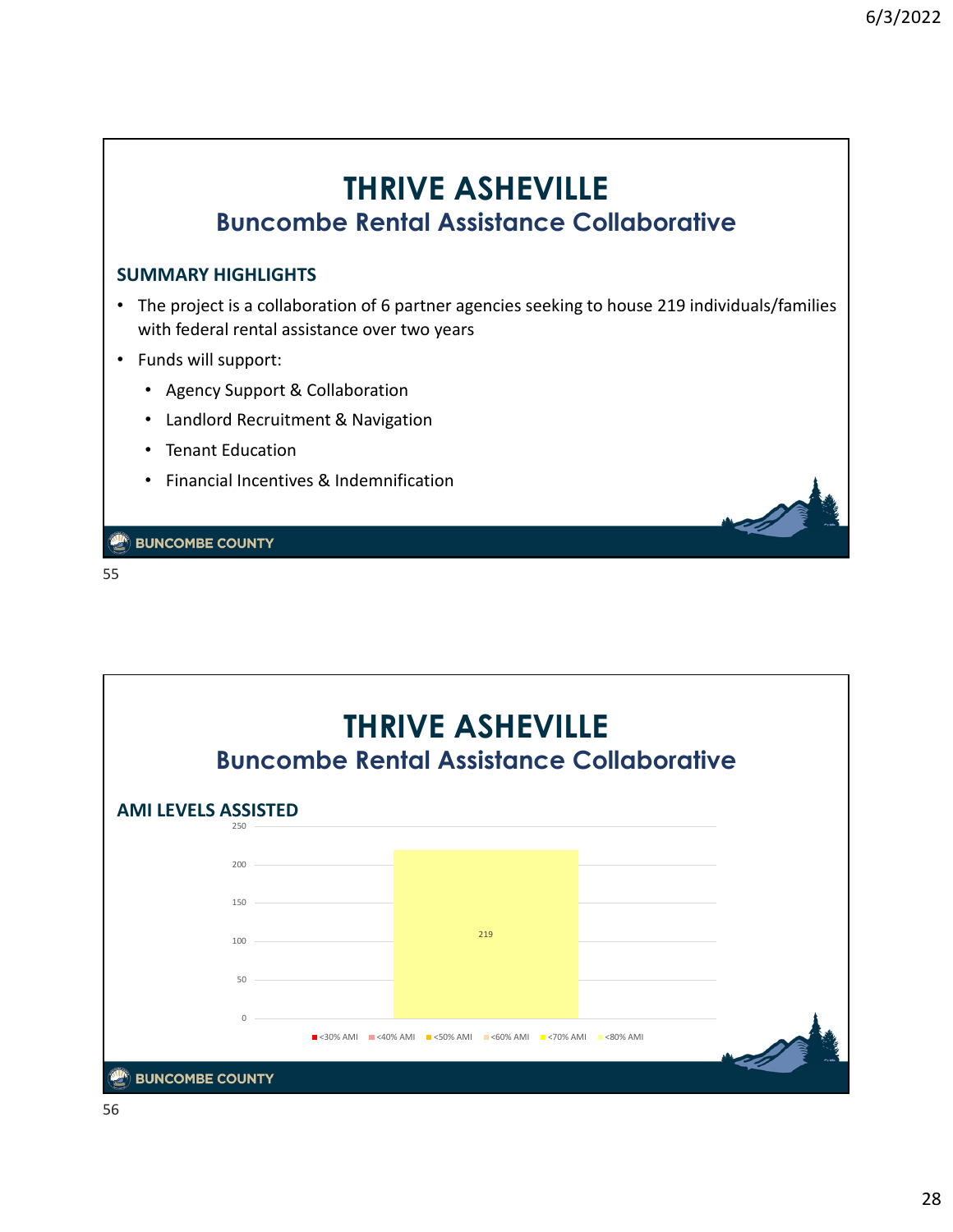



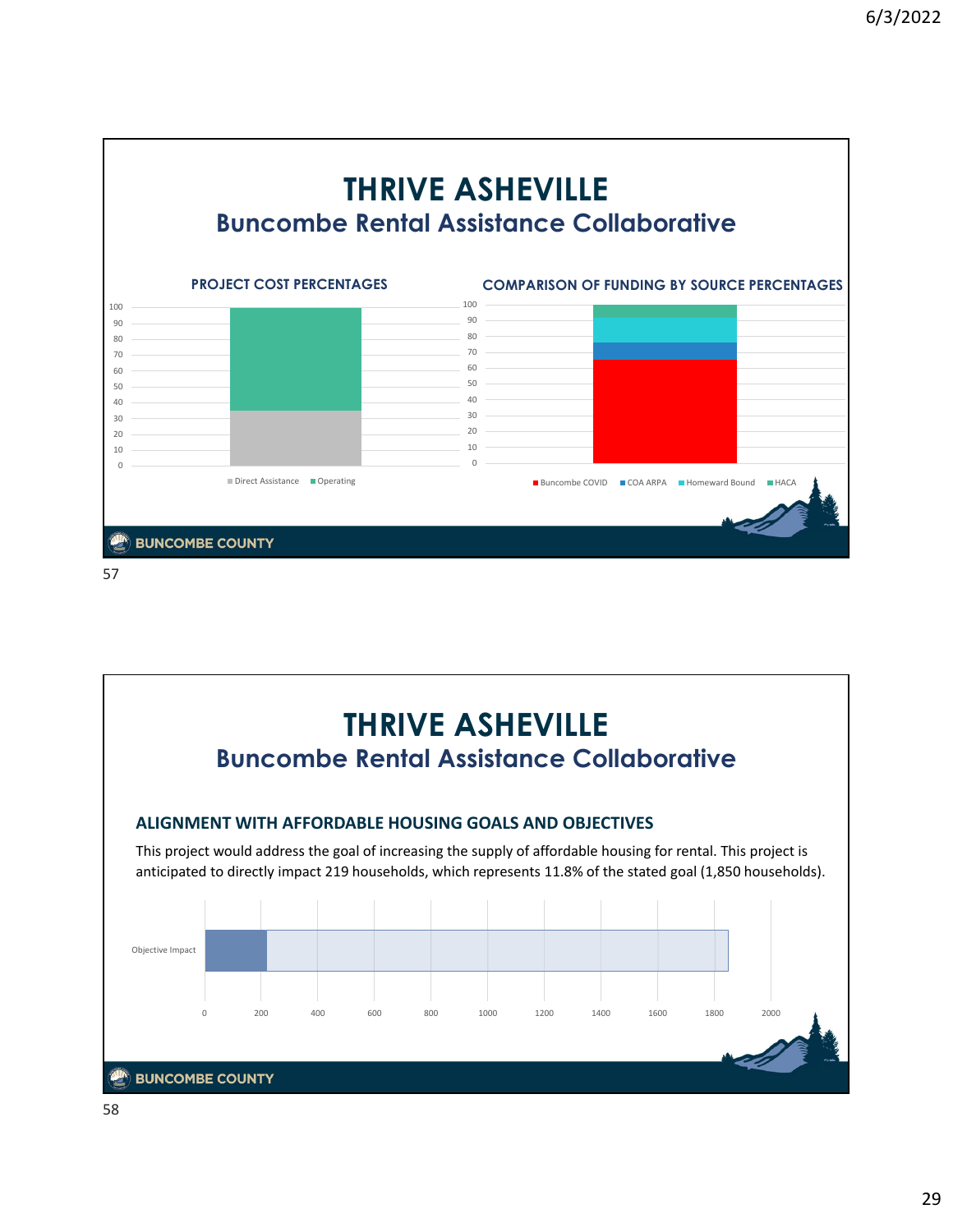### **THRIVE ASHEVILLE Buncombe Rental Assistance Collaborative**

#### **STAFF COMMENTS**

- Project intends to address multiple barriers to voucher acceptance which include:
	- Negative stereotypes & past bad experiences
	- A lengthy & complex process to FRA acceptance
	- Accepting FRA is not profitable
- Intends to leverage more than \$3 million in untapped federal rental assistance funding
- Will create lasting change by developing a successful and sustainable model for matching agencies, landlords, and tenants

**BUNCOMBE COUNTY** 

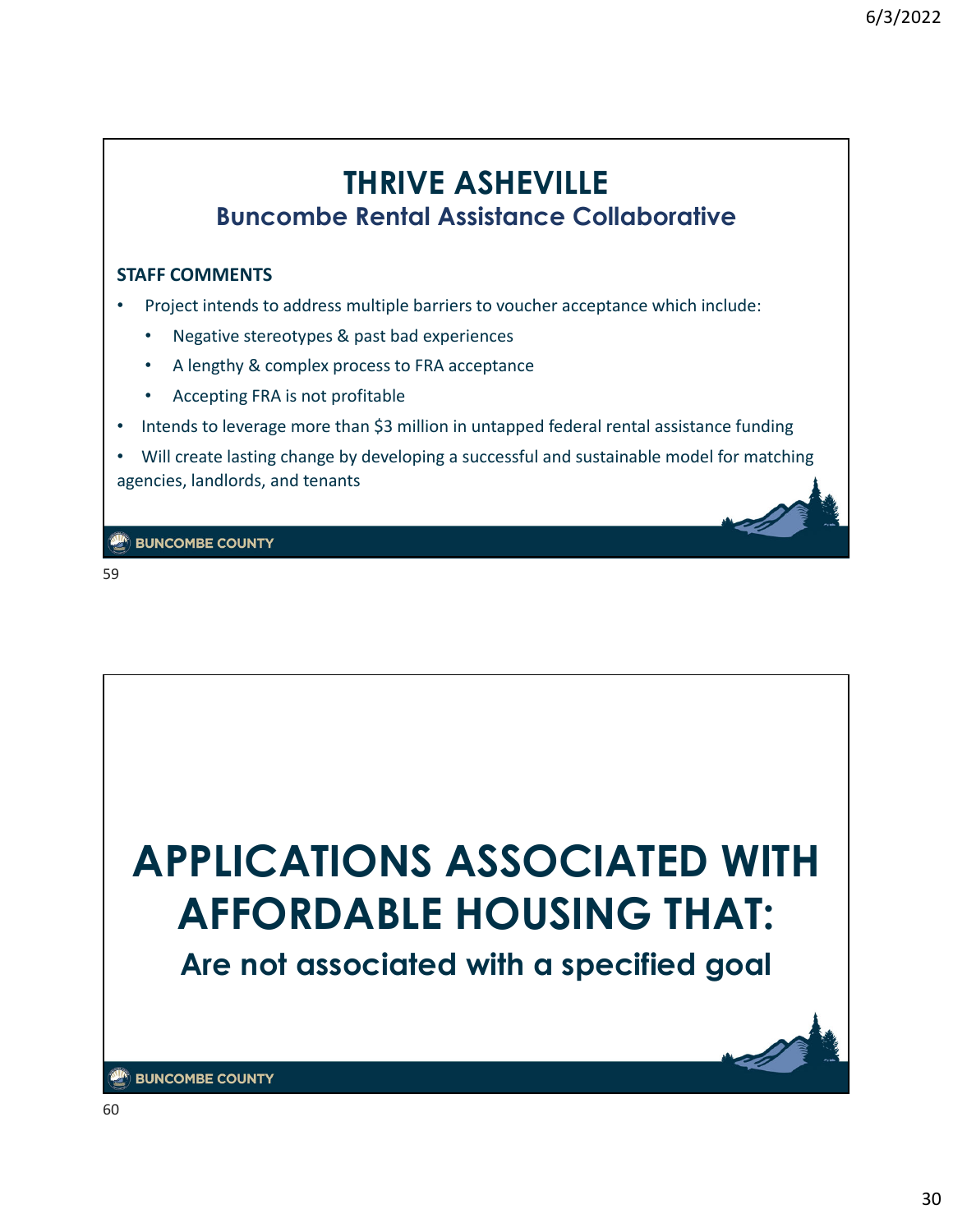

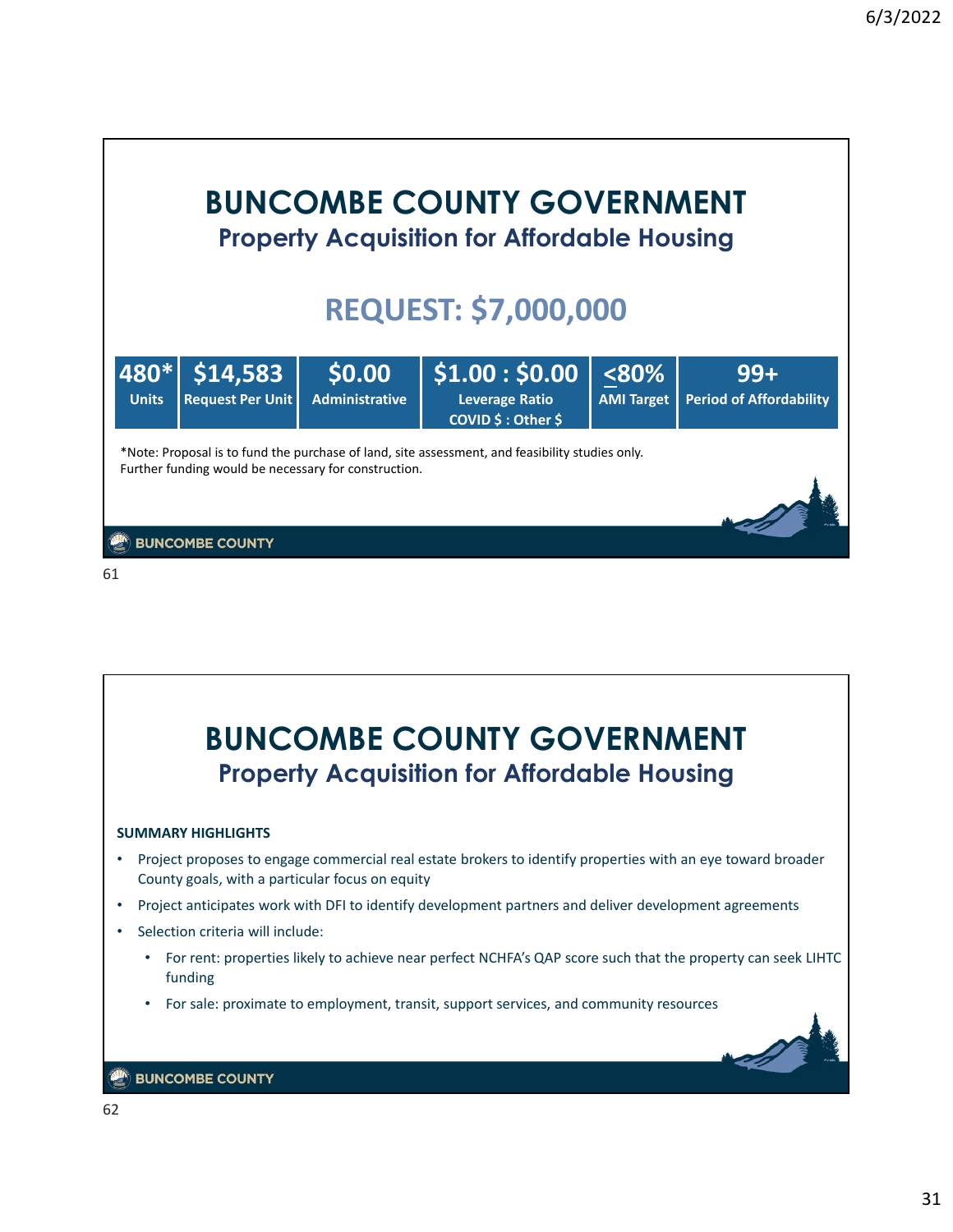

![](_page_32_Figure_2.jpeg)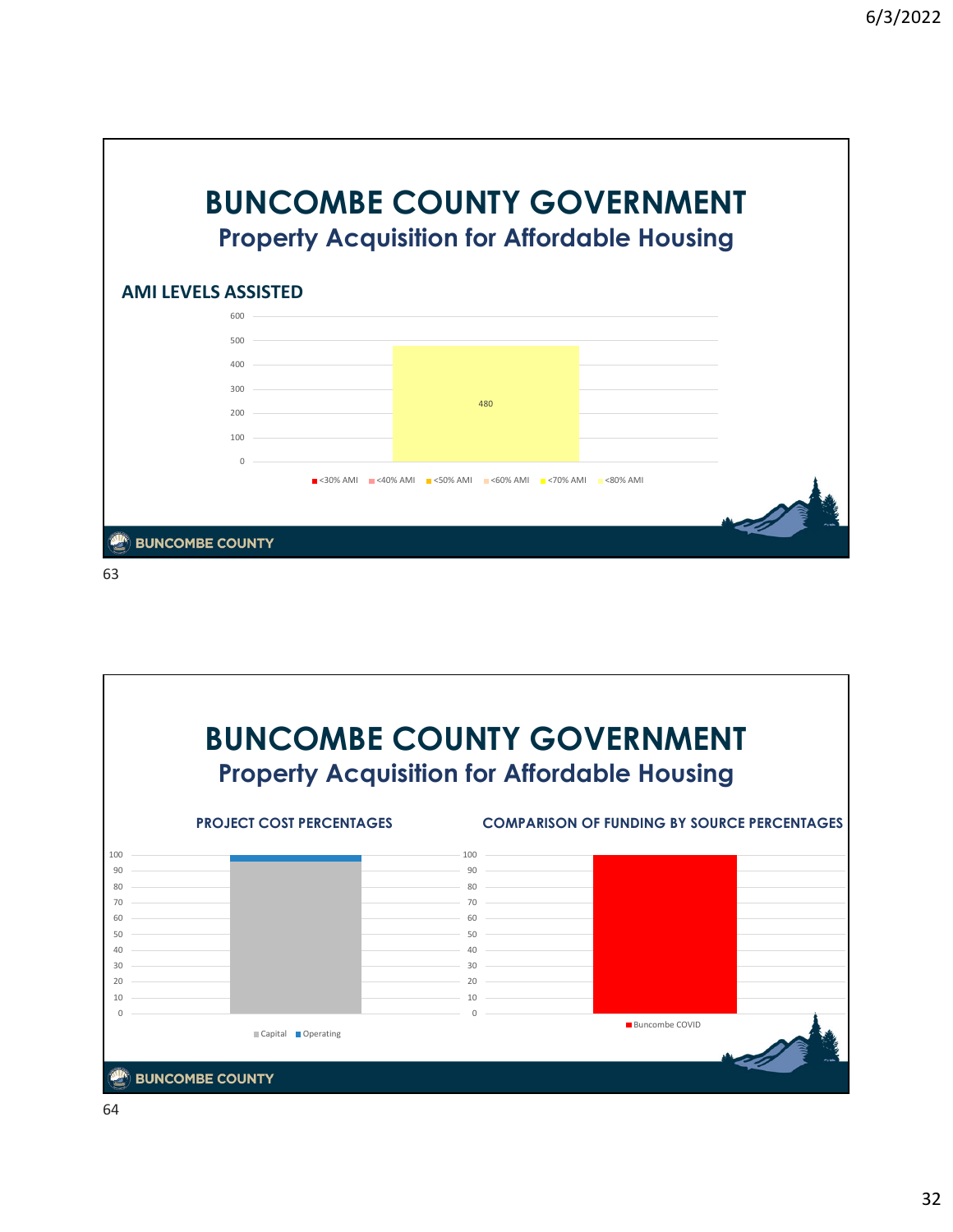![](_page_33_Picture_1.jpeg)

![](_page_33_Picture_3.jpeg)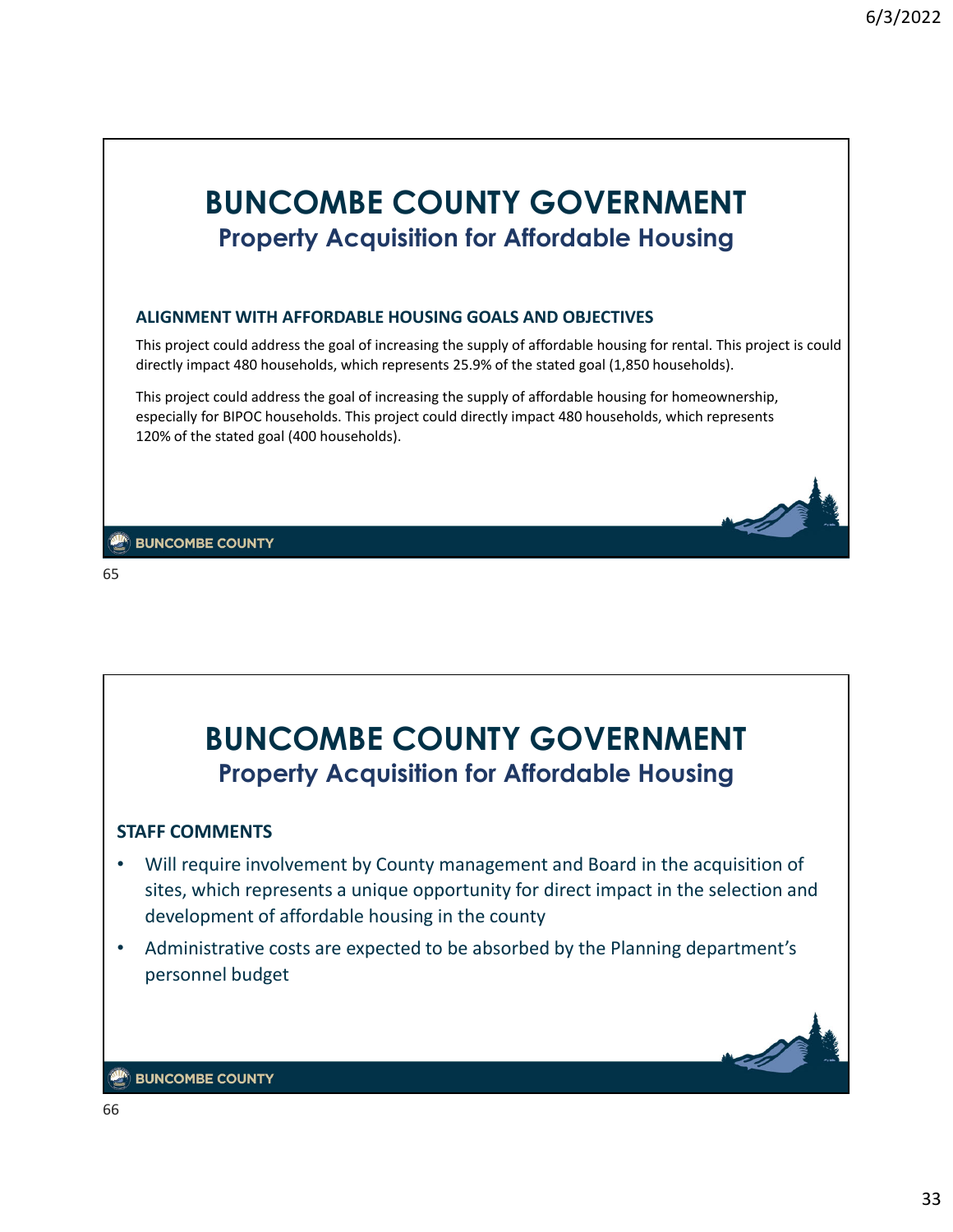![](_page_34_Picture_1.jpeg)

![](_page_34_Picture_2.jpeg)

![](_page_34_Picture_3.jpeg)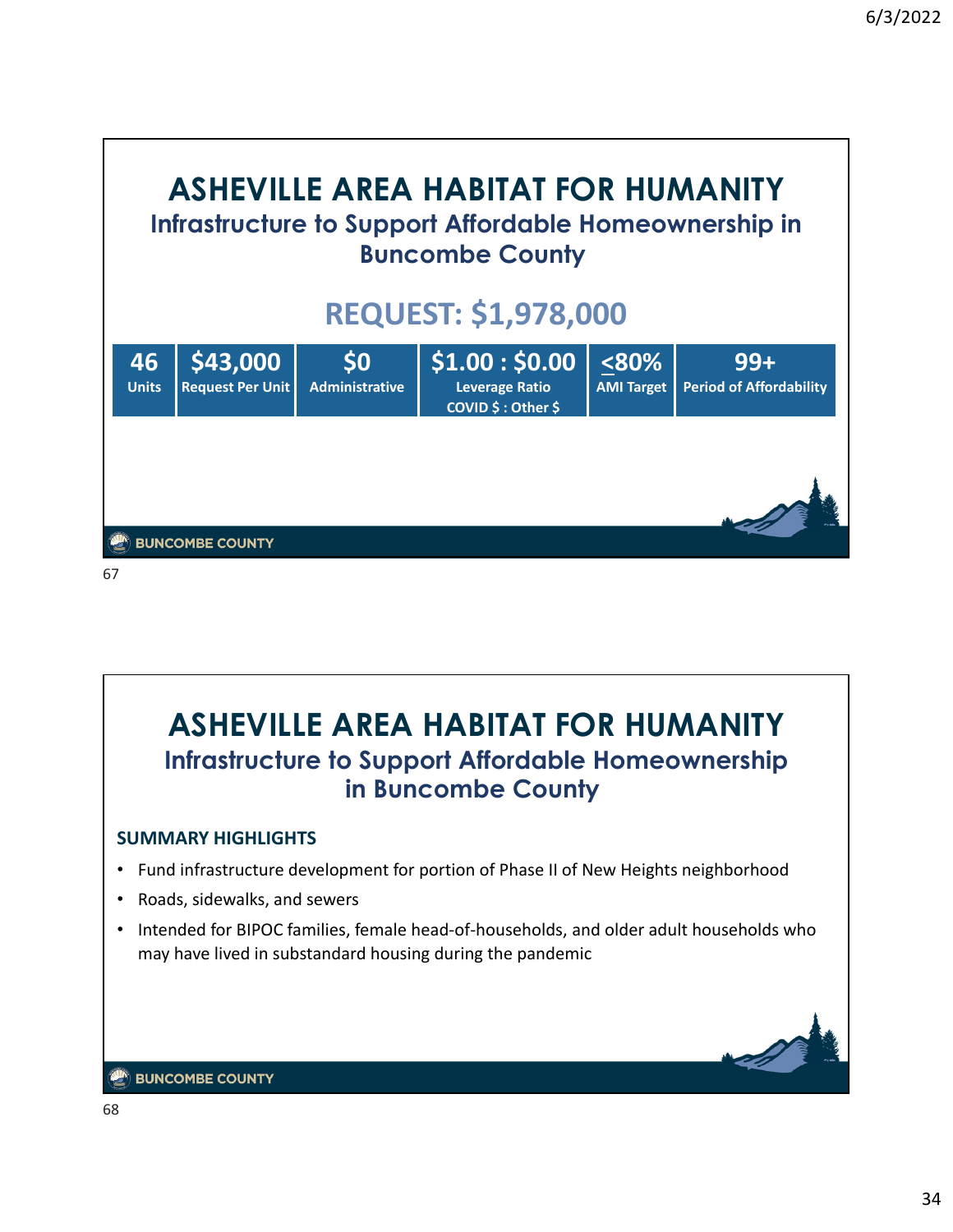![](_page_35_Figure_1.jpeg)

![](_page_35_Figure_2.jpeg)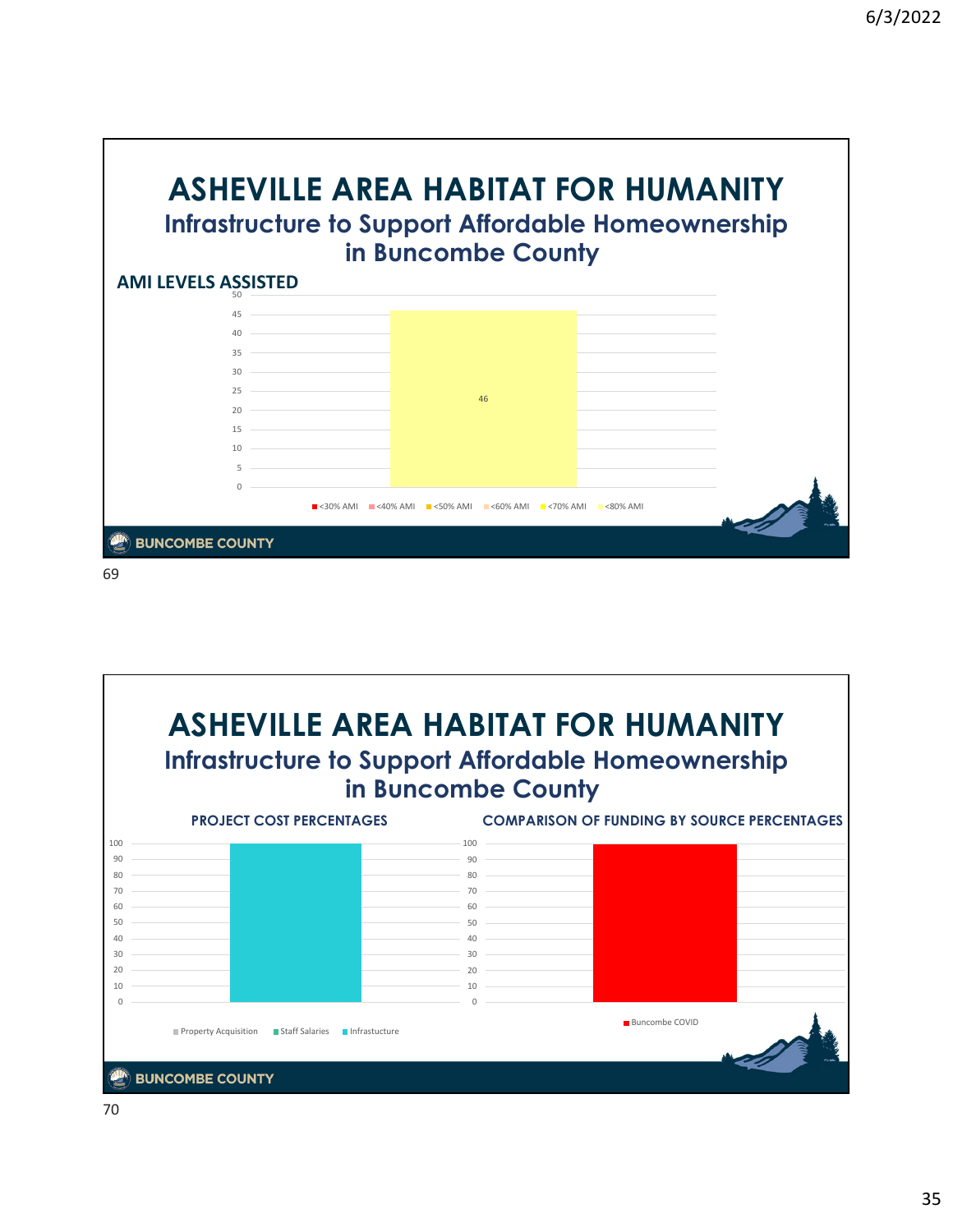### **ASHEVILLE AREA HABITAT FOR HUMANITY Infrastructure to Support Affordable Homeownership in Buncombe County**

### **ALIGNMENT WITH AFFORDABLE HOUSING GOALS AND OBJECTIVES**

Though this project is for infrastructure development only, it might address the goal of increasing the supply of affordable housing for homeownership, especially for BIPOC households. This project is anticipated to indirectly impact 46 households, which represents 9.2% of the stated goal (400 households).

![](_page_36_Figure_4.jpeg)

![](_page_36_Picture_5.jpeg)

![](_page_36_Picture_6.jpeg)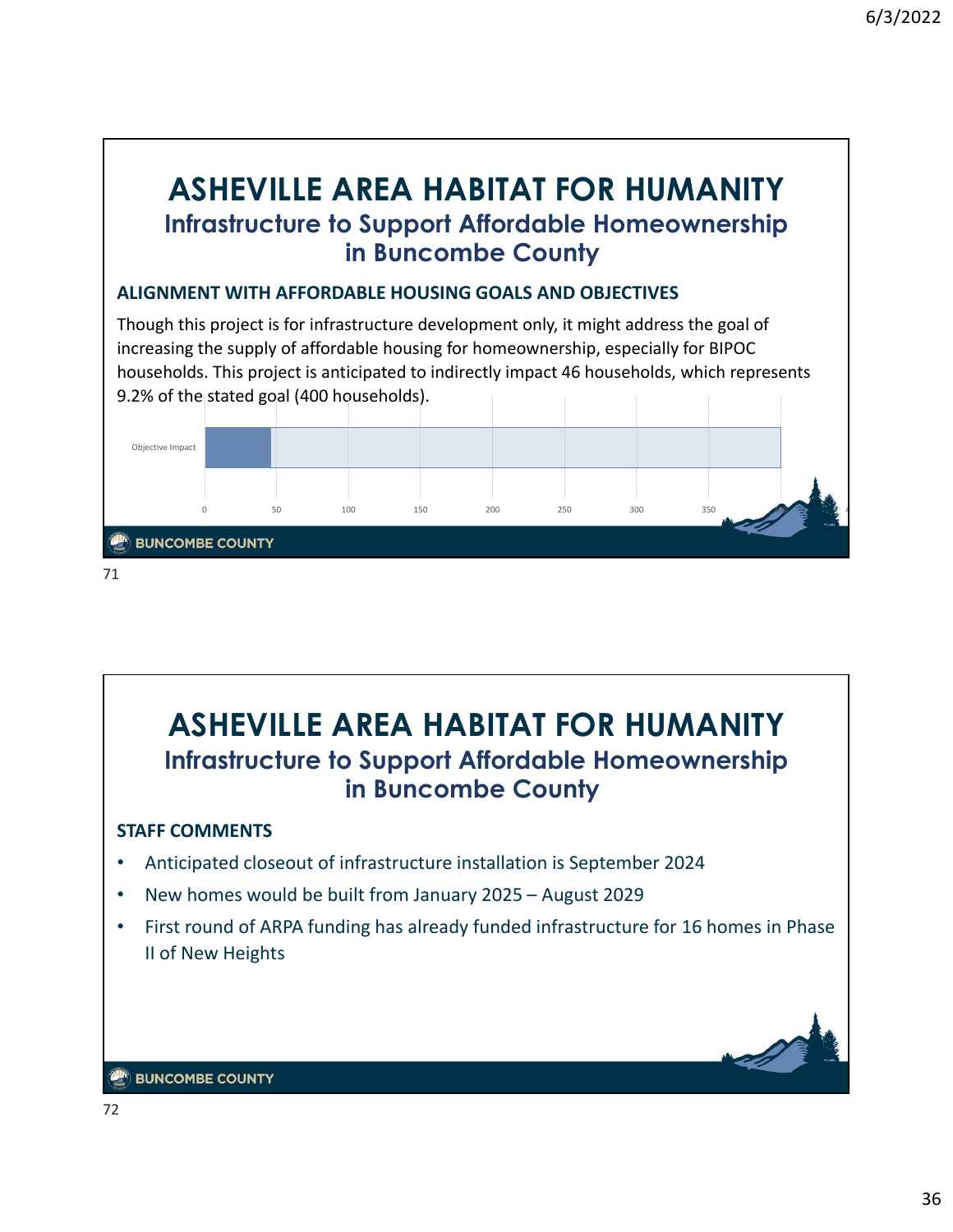![](_page_37_Figure_1.jpeg)

![](_page_37_Picture_2.jpeg)

![](_page_37_Picture_3.jpeg)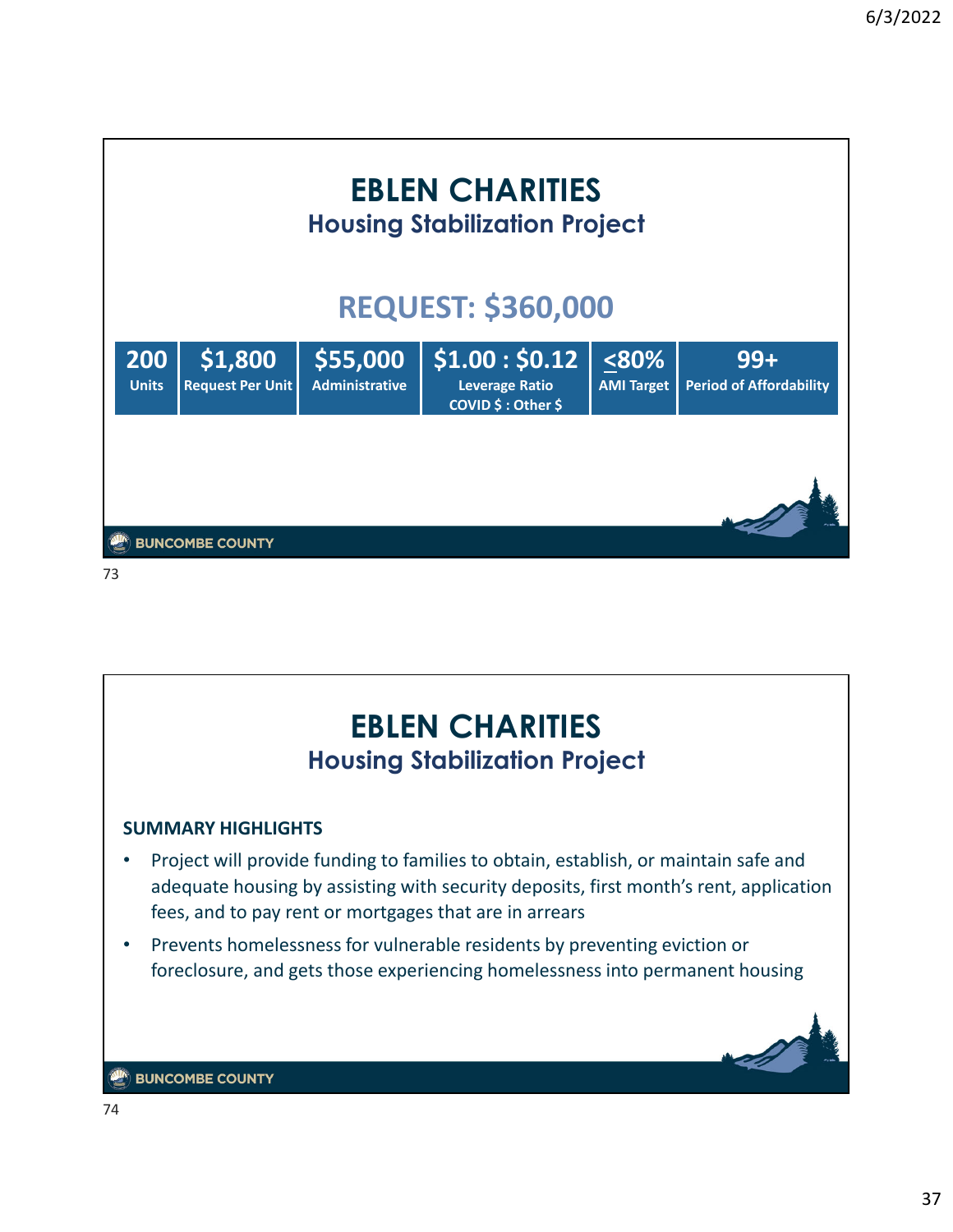![](_page_38_Picture_1.jpeg)

![](_page_38_Figure_3.jpeg)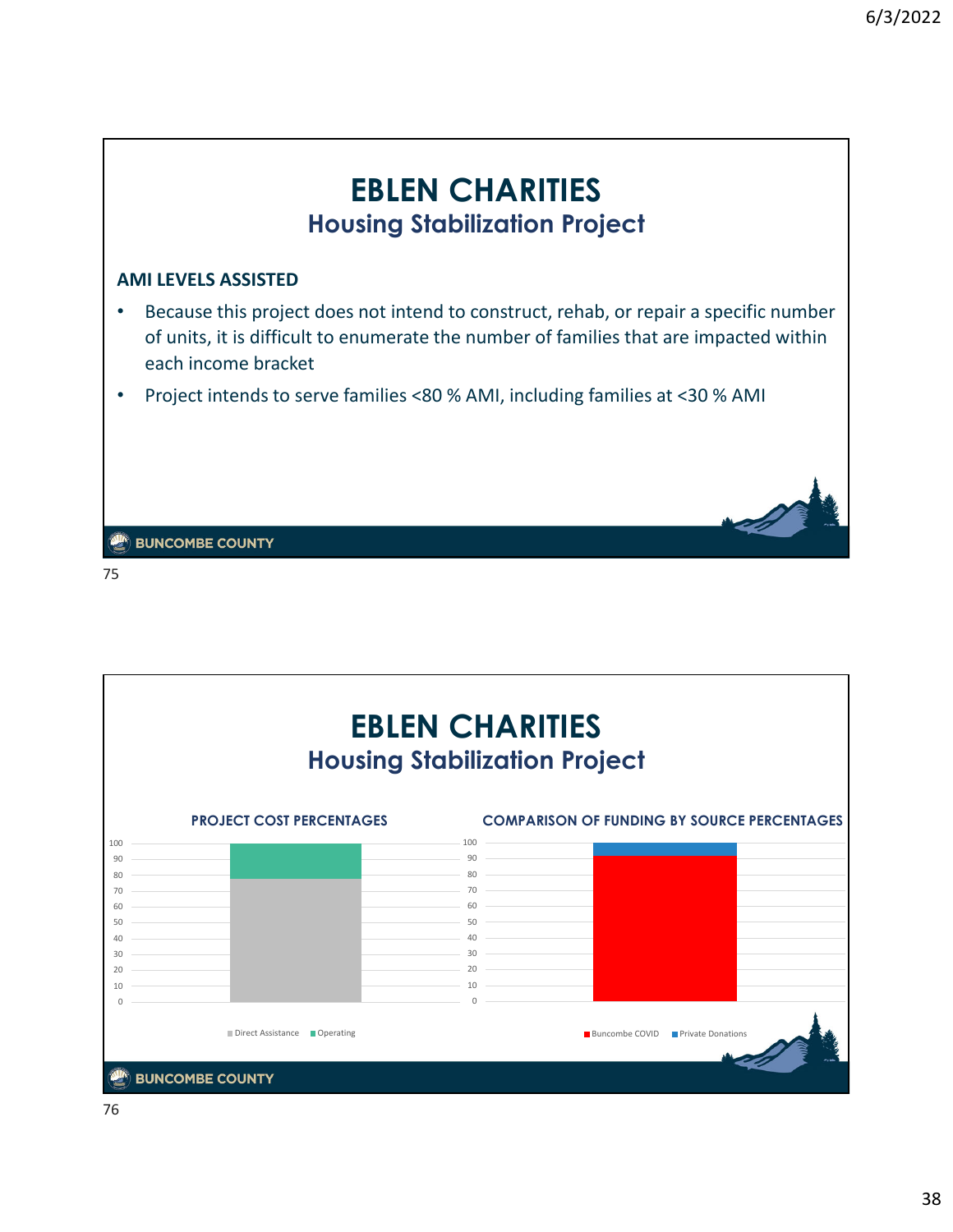### **EBLEN CHARITIES Housing Stabilization Project**

#### **STAFF COMMENTS**

- Eviction prevention is key to fighting homelessness and housing instability
- Proposal states that Eblin will assist up to 200 low-income households in maintaining housing
- Organization has over 14 years of administering HHS funds

**BUNCOMBE COUNTY** 

![](_page_39_Picture_8.jpeg)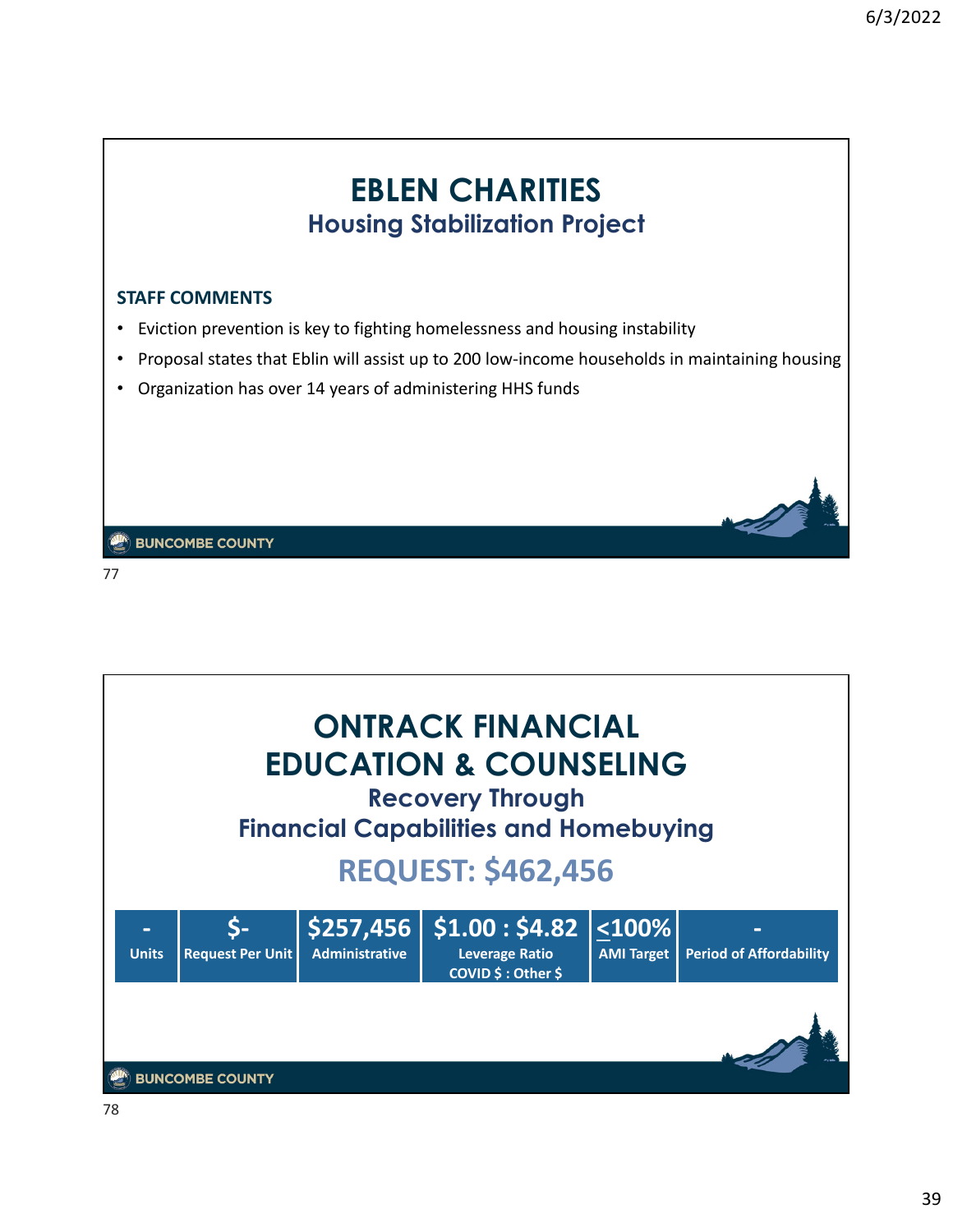### **ONTRACK FINANCIAL EDUCATION & COUNSELING Recovery Through Financial Capabilities and Homebuying**

#### **SUMMARY HIGHLIGHTS**

- FinCap (Financial Capabilities) program aims to assist families to rebuild credit to qualify for rentals or better mortgage rates, to teach money management and achieving financial goals
- Homebuying program will match participants' savings at \$15/\$1 up \$15,000 for down payment assistance

**BUNCOMBE COUNTY** 

![](_page_40_Picture_7.jpeg)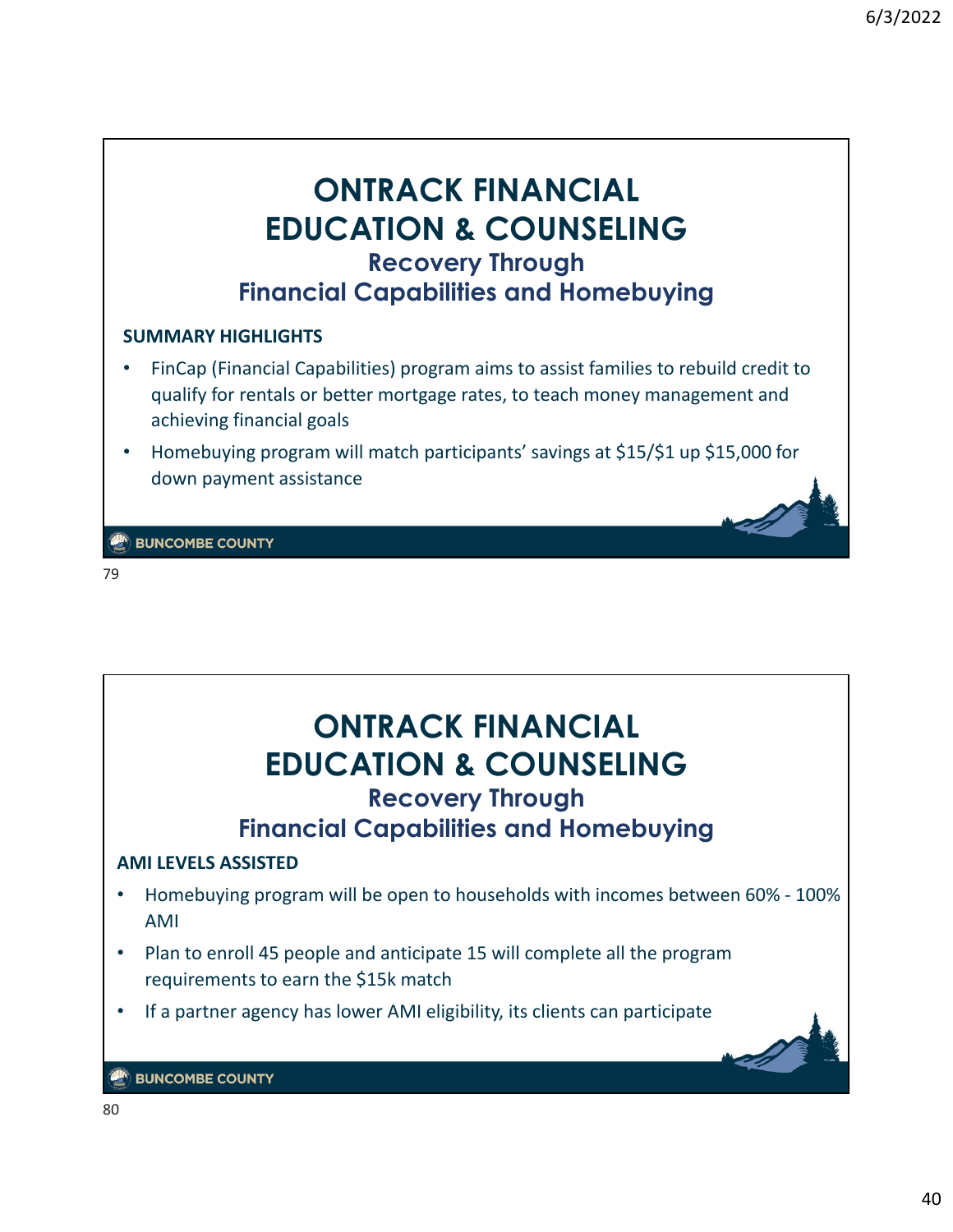![](_page_41_Figure_1.jpeg)

![](_page_41_Picture_2.jpeg)

![](_page_41_Picture_3.jpeg)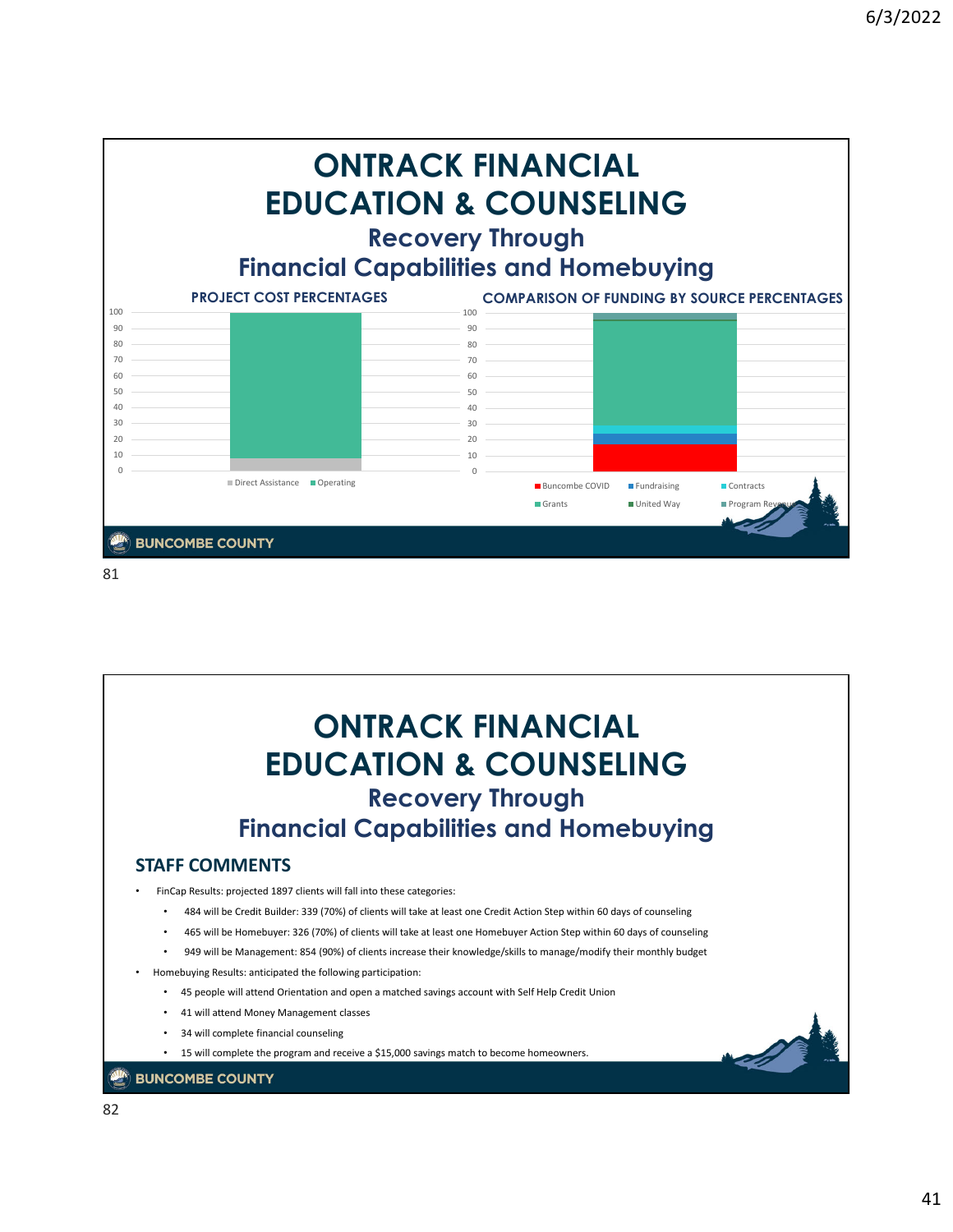![](_page_42_Figure_1.jpeg)

![](_page_42_Picture_2.jpeg)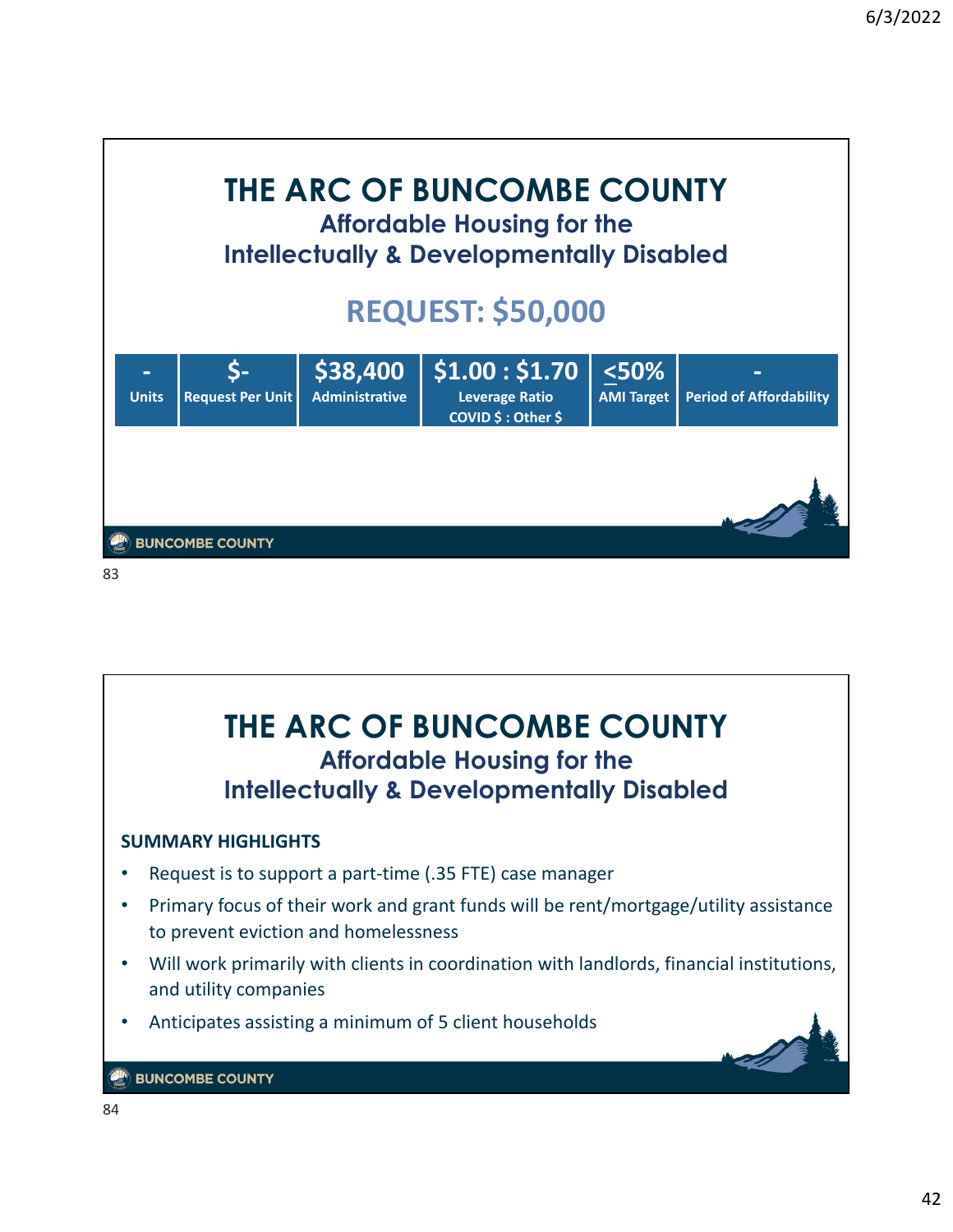![](_page_43_Figure_1.jpeg)

![](_page_43_Figure_2.jpeg)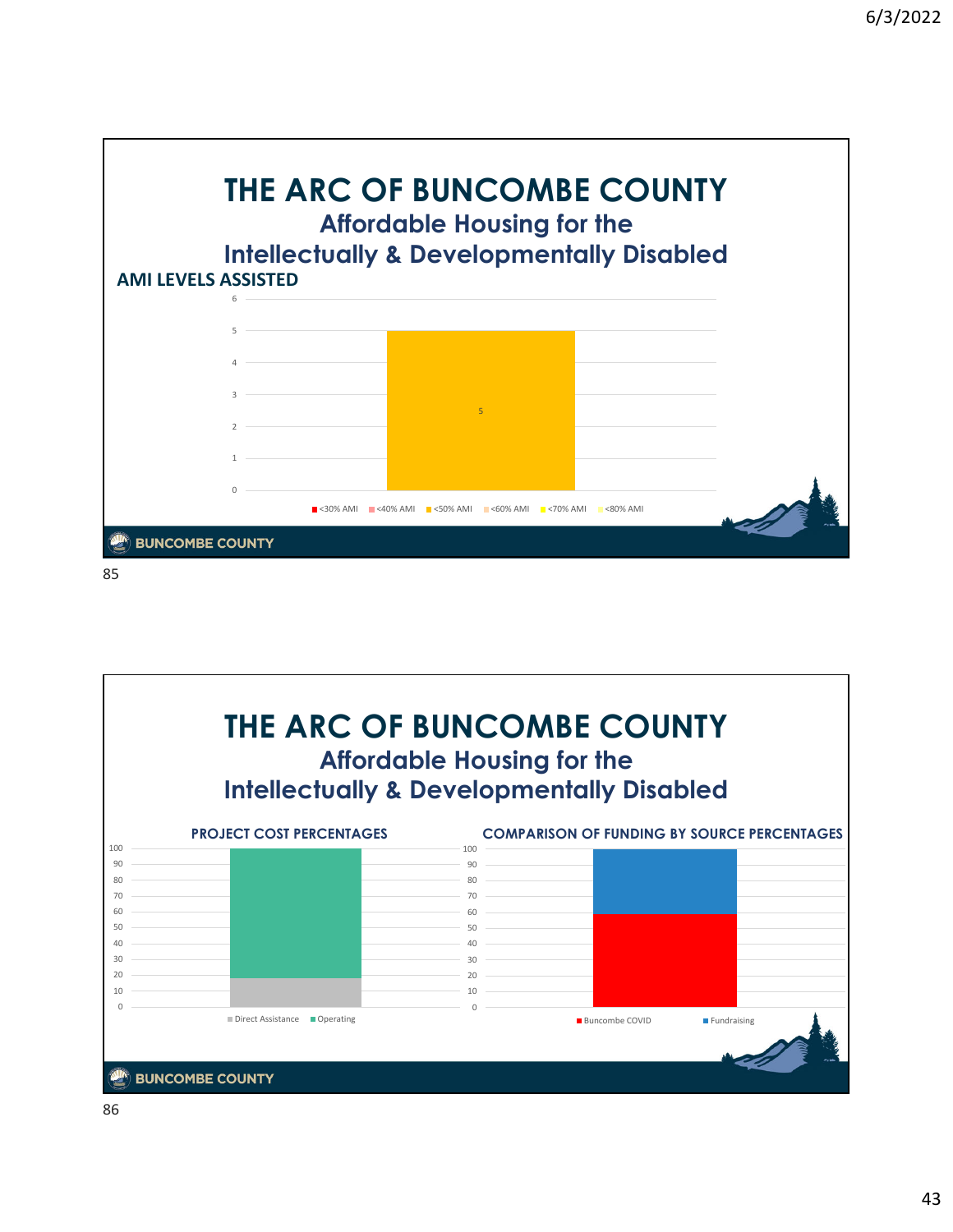### **THE ARC OF BUNCOMBE COUNTY Affordable Housing for the Intellectually & Developmentally Disabled**

#### **STAFF COMMENTS**

- This project will make funds from other sources more readily available to address issues related to the increase in unemployment during the pandemic
- Evictions can occur quickly, and this support will help families get into emergency housing rather than use shelters, which can be an unfriendly environment for individuals with disabilities

**BUNCOMBE COUNTY** 

![](_page_44_Picture_7.jpeg)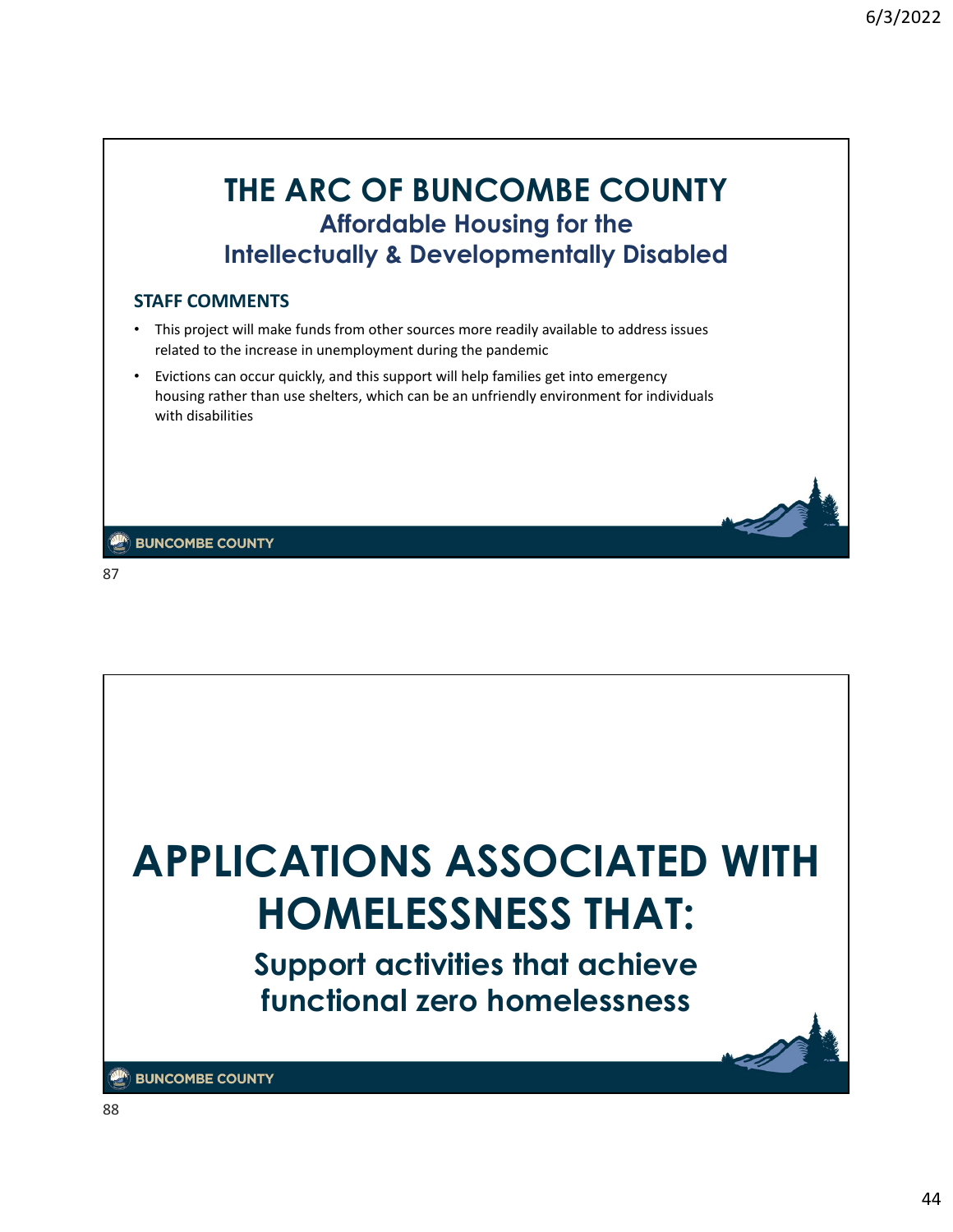![](_page_45_Picture_1.jpeg)

### **AURA HOME WOMEN VETS Building Capacity to Ensure Long Term and Equitable Services for Women Veterans Facing Homelessness SUMMARY HIGHLIGHTS** • Project supports capacity building for the organization to go from volunteer run to paid staff, and contracted services for grant writing, bookkeeping and business/strategic plan development • Offers services to prevent homelessness for women Veterans, including assistance with accessing VA benefits, personal case management, chaperone service, and financial assistance • Currently in the process of renovating a former assisted living facility that will provide transitional housing for up to 12 women **BUNCOMBE COUNTY**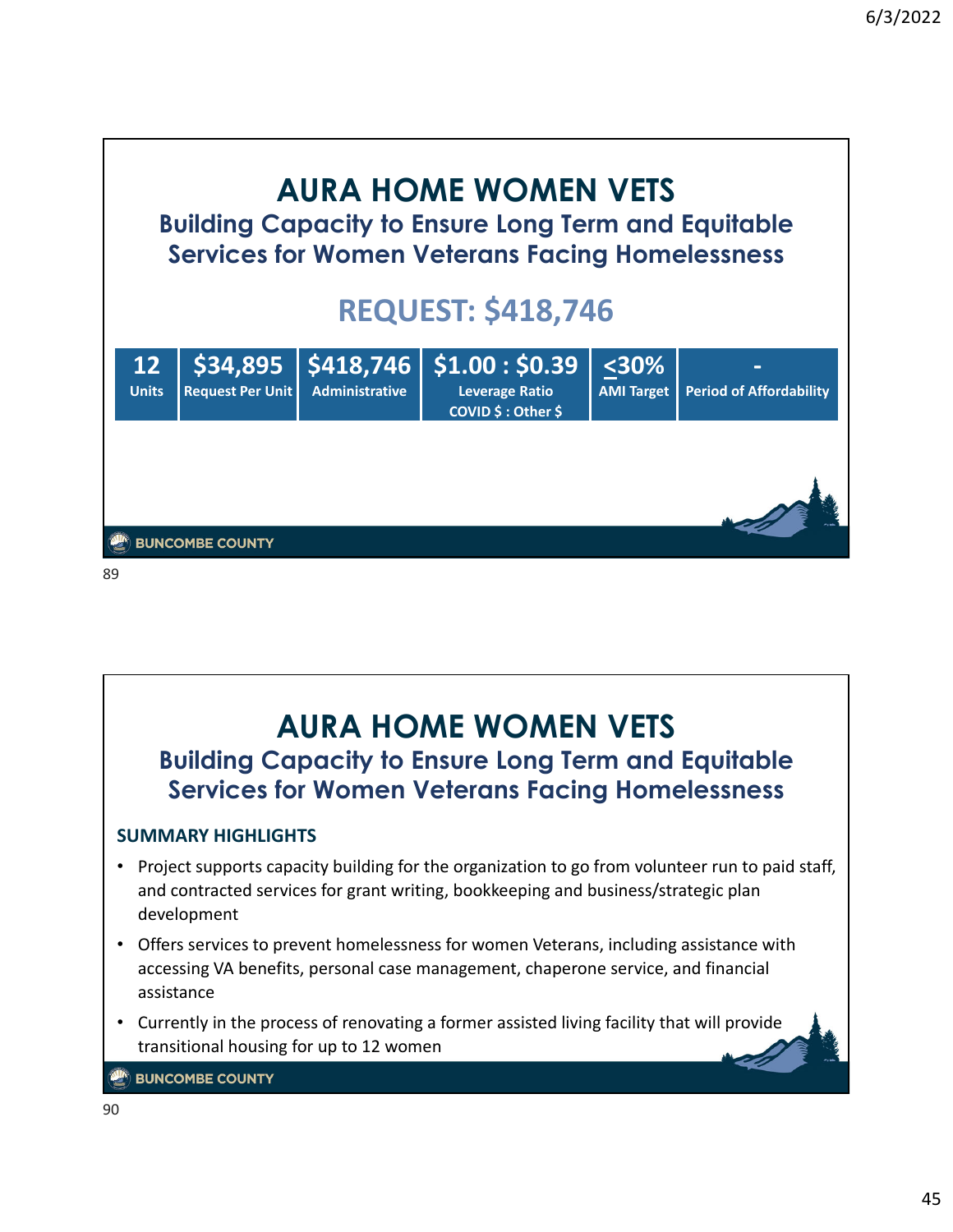![](_page_46_Figure_1.jpeg)

![](_page_46_Figure_2.jpeg)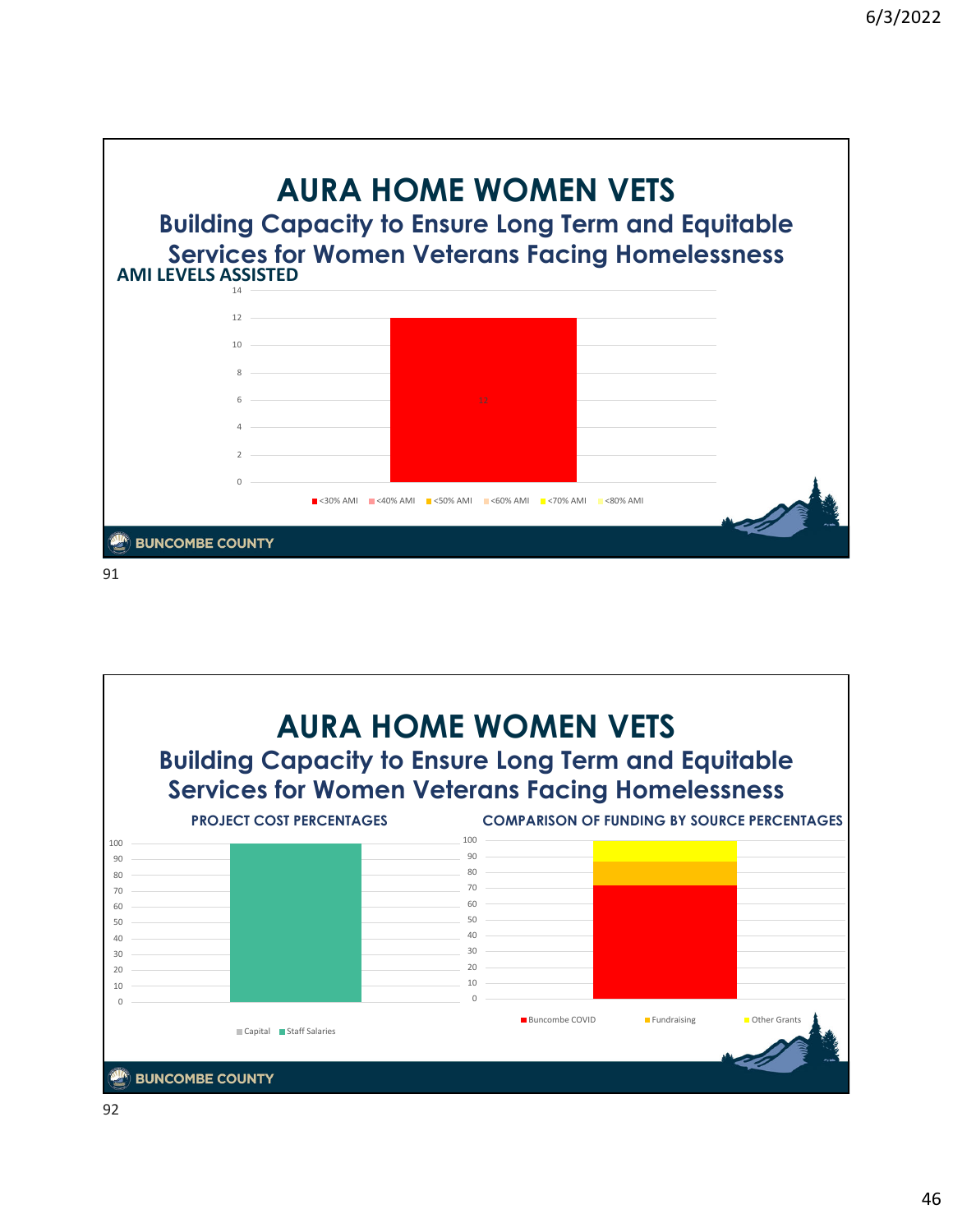### **AURA HOME WOMEN VETS Building Capacity to Ensure Long Term and Equitable Services for Women Veterans Facing Homelessness**

#### **STAFF COMMENTS**

- Facility is in Henderson County, while organization itself maintains HQ in Asheville to retain proximity to VA
- A Strategic/Business Planning Consultant will lead the organization in creating an effective business plan.
- A paid executive director will help set policy and lead the organization in this growth stage.
- An office manager/volunteer coordinator will ensure accurate data management and reporting.
- A contracted grant writer will bring in support through foundation, corporate and government funding sources.

**BUNCOMBE COUNTY** 

![](_page_47_Picture_10.jpeg)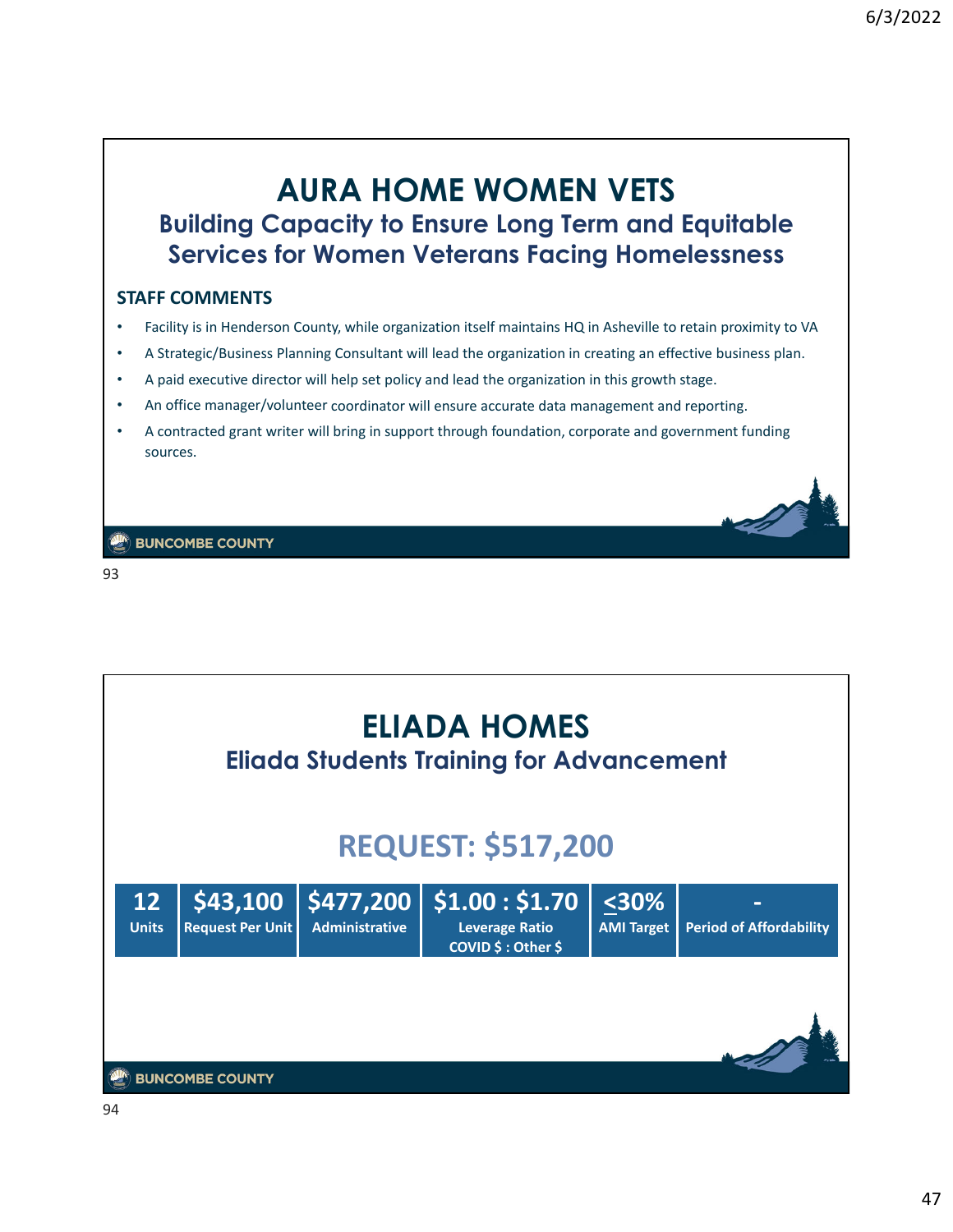![](_page_48_Figure_1.jpeg)

![](_page_48_Figure_3.jpeg)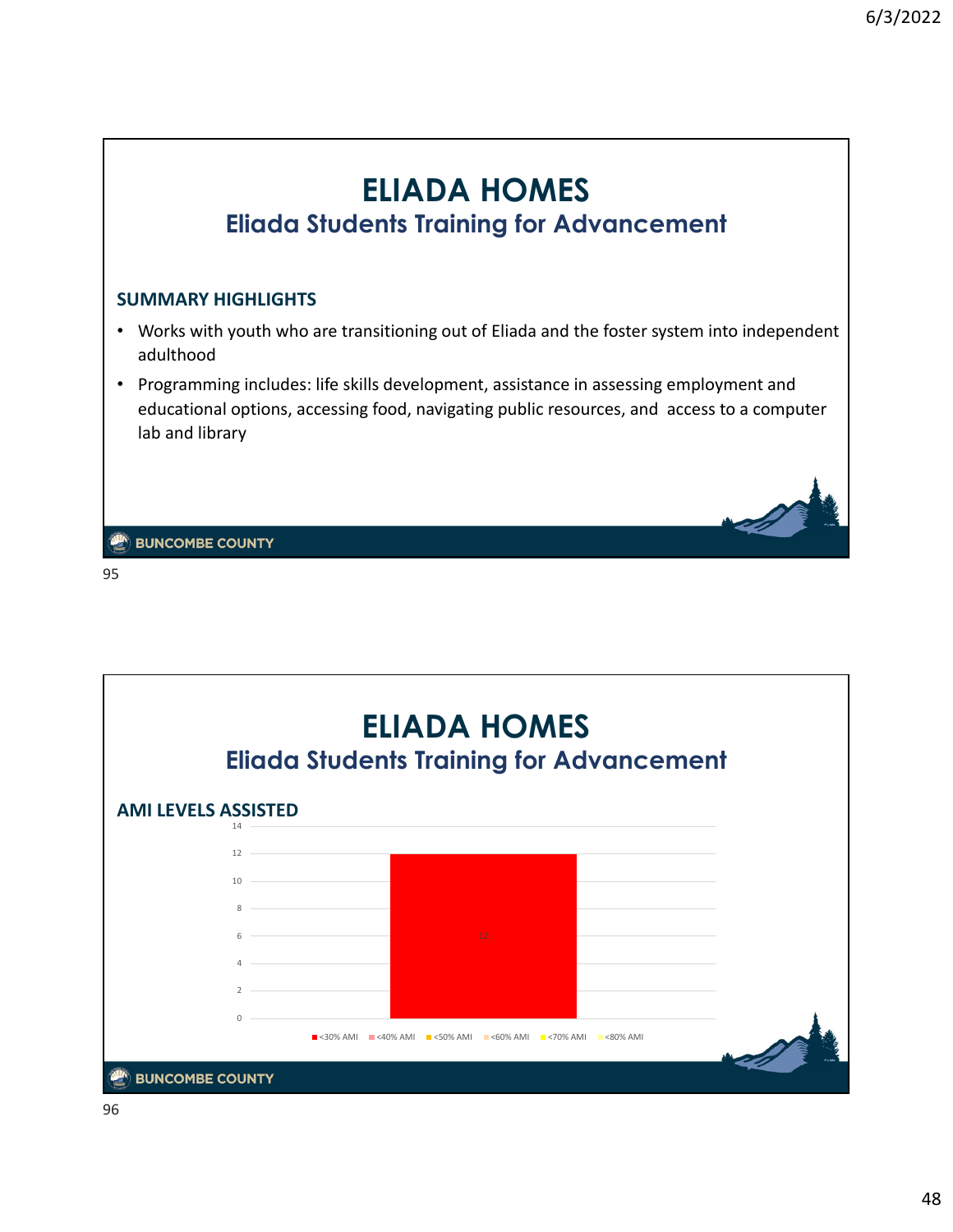![](_page_49_Figure_1.jpeg)

![](_page_49_Figure_2.jpeg)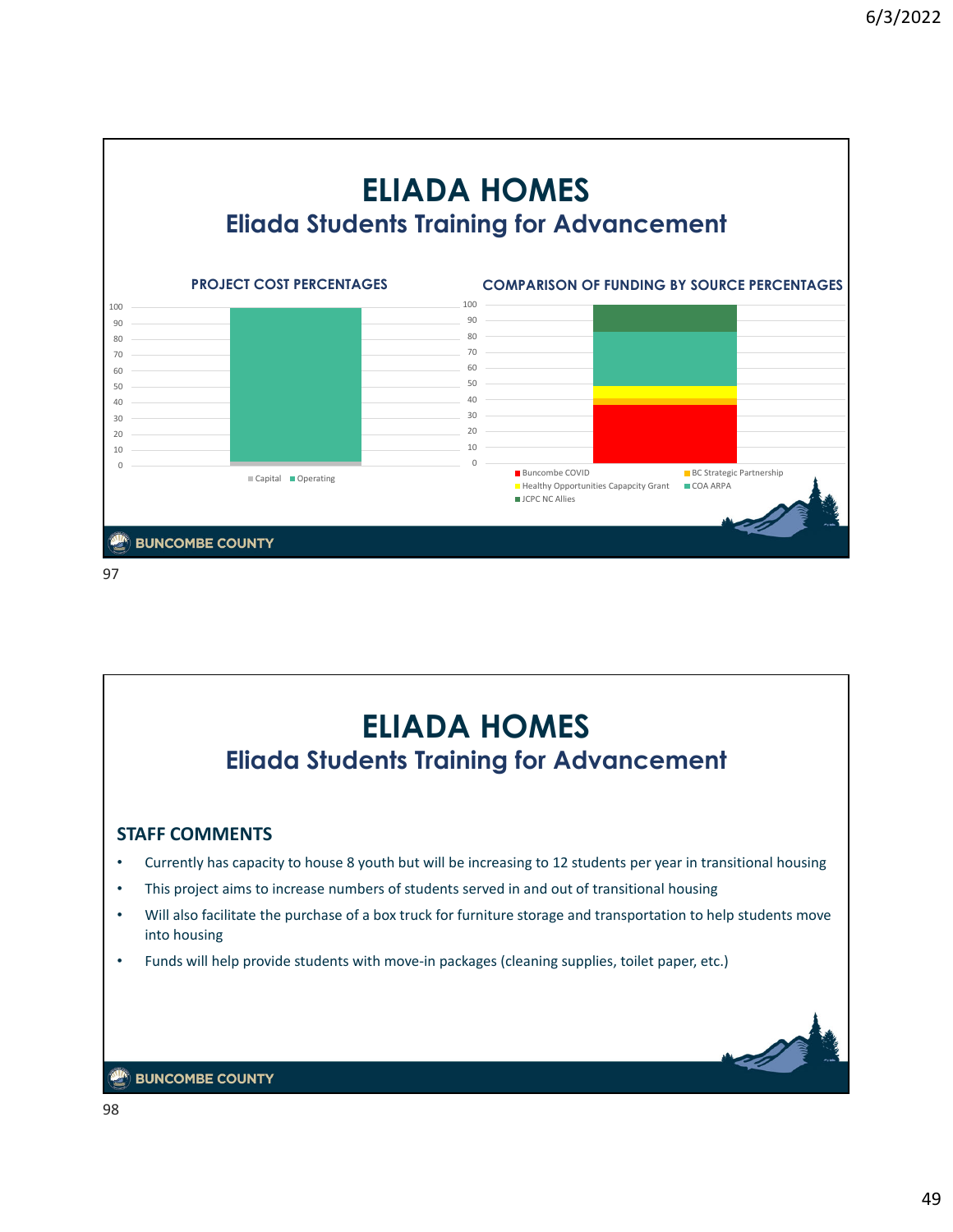![](_page_50_Figure_1.jpeg)

![](_page_50_Figure_2.jpeg)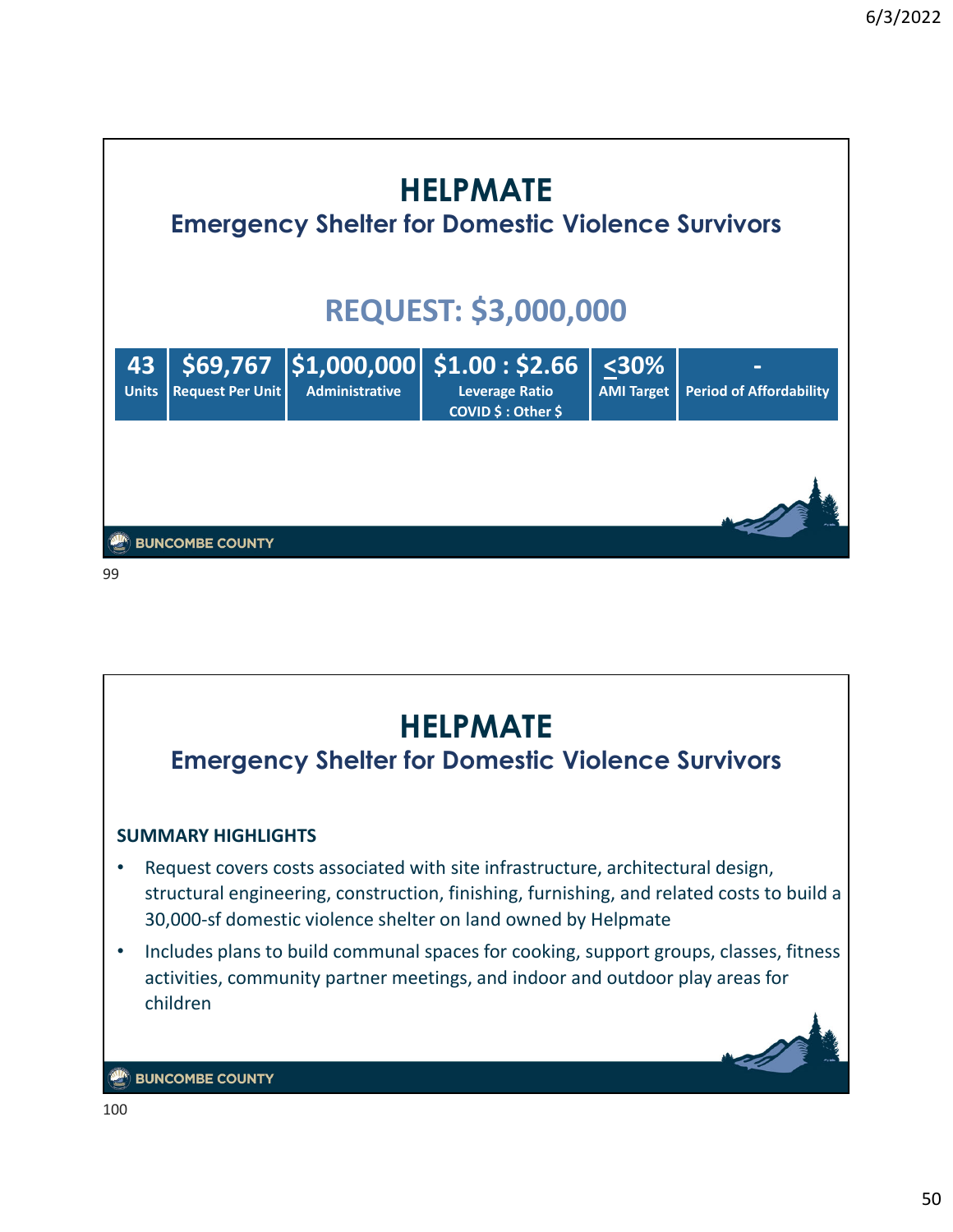![](_page_51_Figure_1.jpeg)

![](_page_51_Figure_2.jpeg)

![](_page_51_Figure_3.jpeg)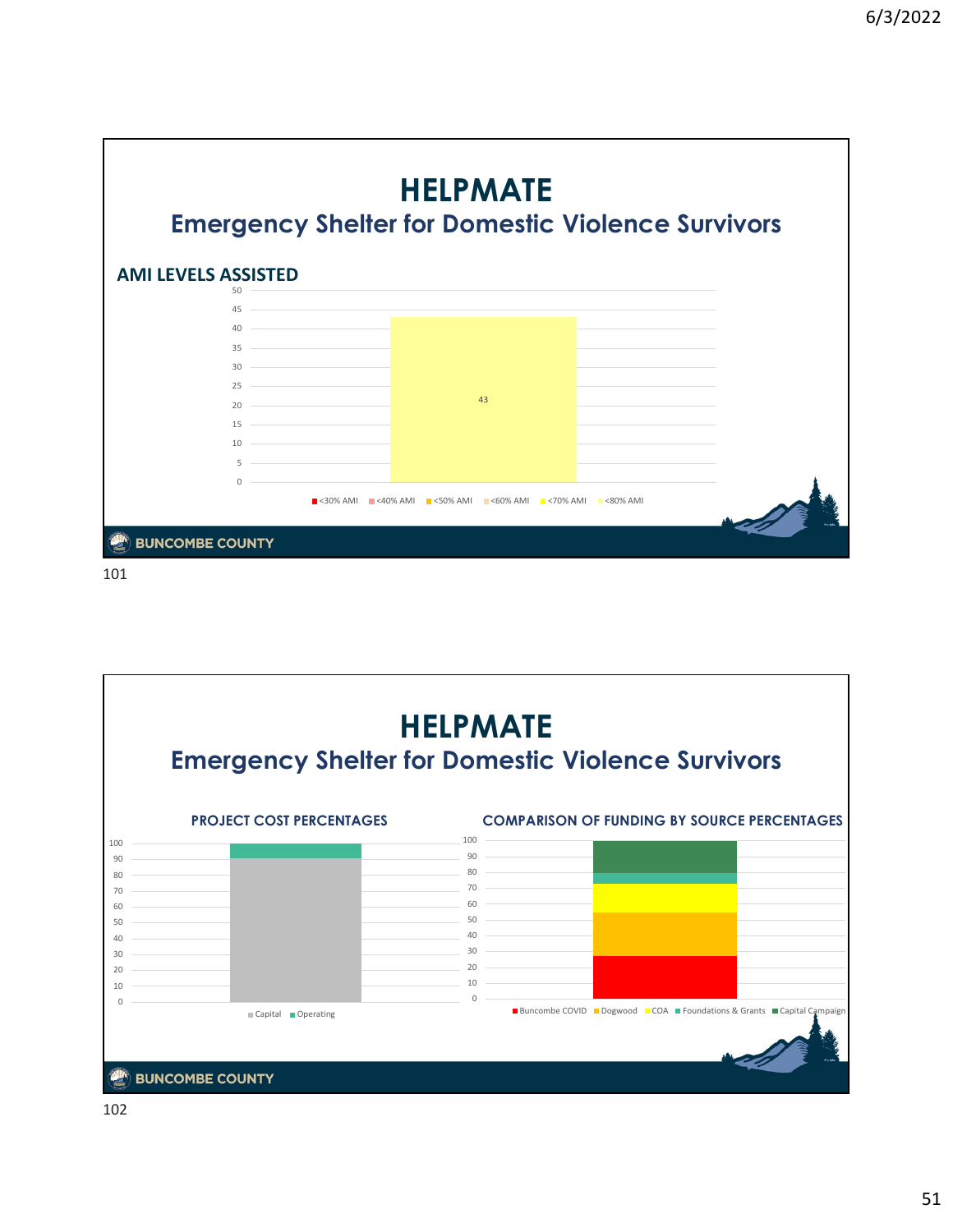![](_page_52_Figure_1.jpeg)

![](_page_52_Picture_3.jpeg)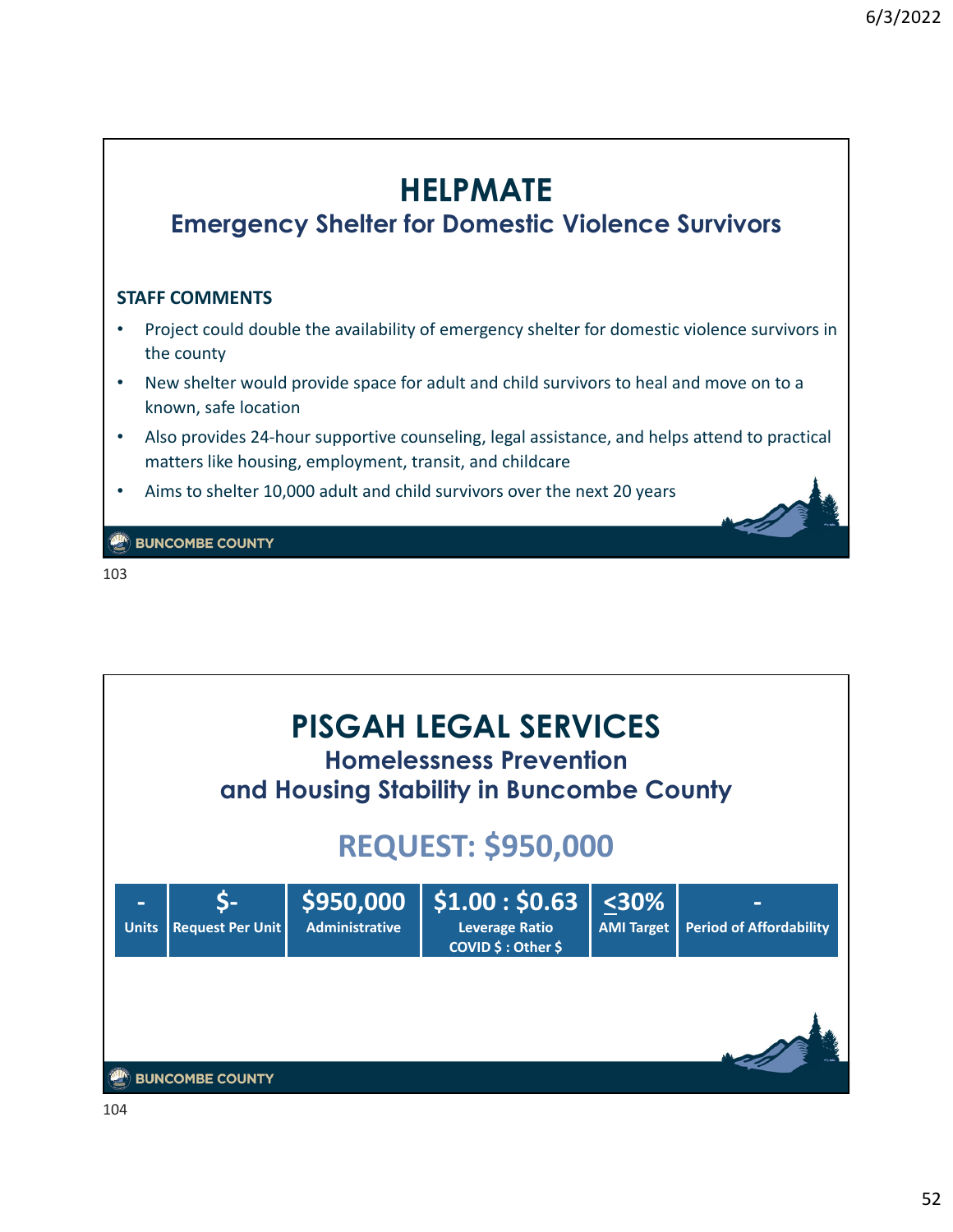### **PISGAH LEGAL SERVICES Homelessness Prevention and Housing Stability in Buncombe County**

### **SUMMARY HIGHLIGHTS**

- Will provide preventive legal services to keep people housed and avoid them falling into homelessness, while working to engage renters in affordable housing solutions
- Anticipate helping at least 1,200 people in 480 eviction and foreclosure related cases in Buncombe County each year
- Will engage tenants about their rights and responsibilities and work together to protect those rights and improve rental housing conditions
- Will engage tenants regarding long‐term affordable housing options

**BUNCOMBE COUNTY** 

![](_page_53_Figure_9.jpeg)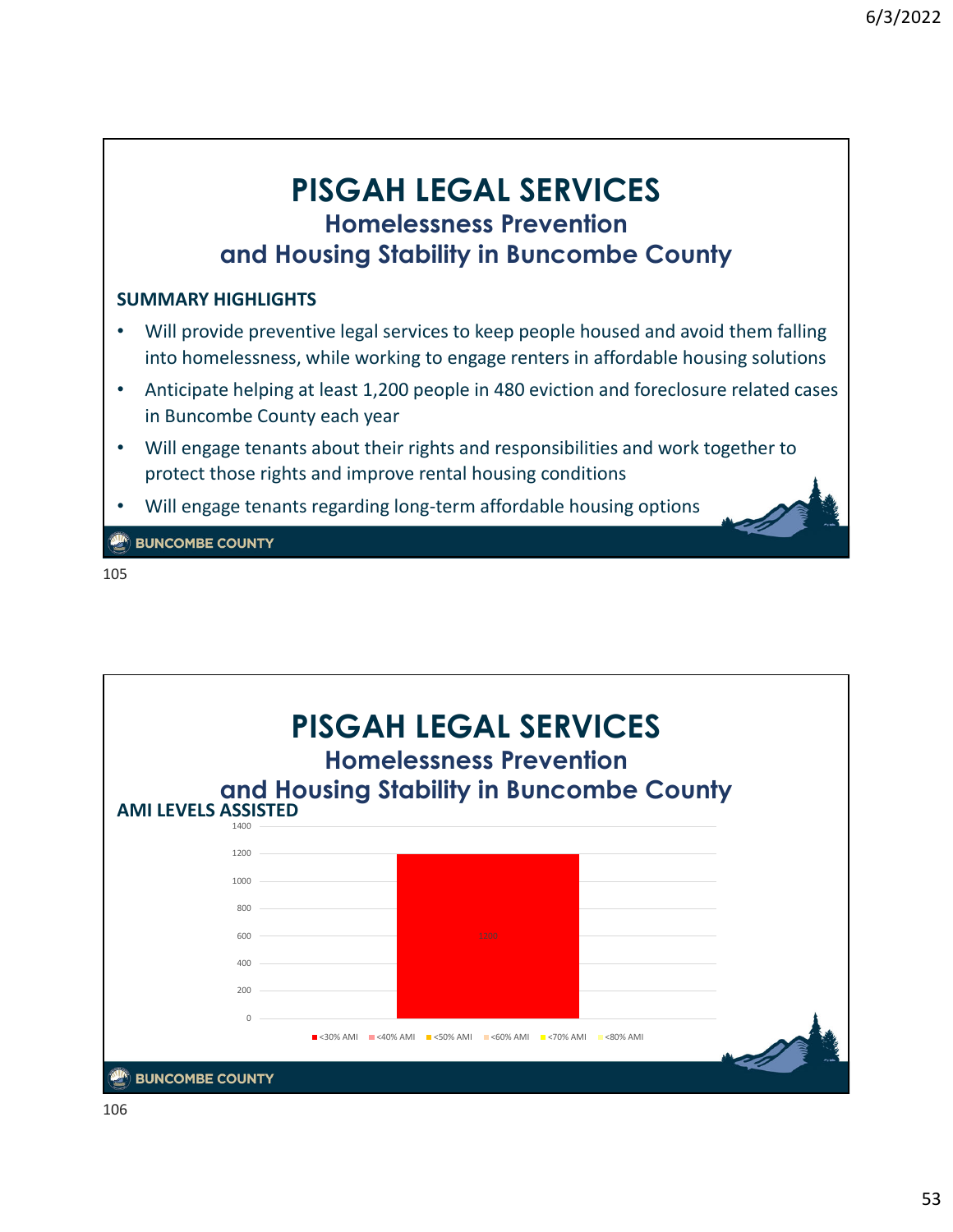![](_page_54_Figure_1.jpeg)

![](_page_54_Picture_2.jpeg)

![](_page_54_Picture_3.jpeg)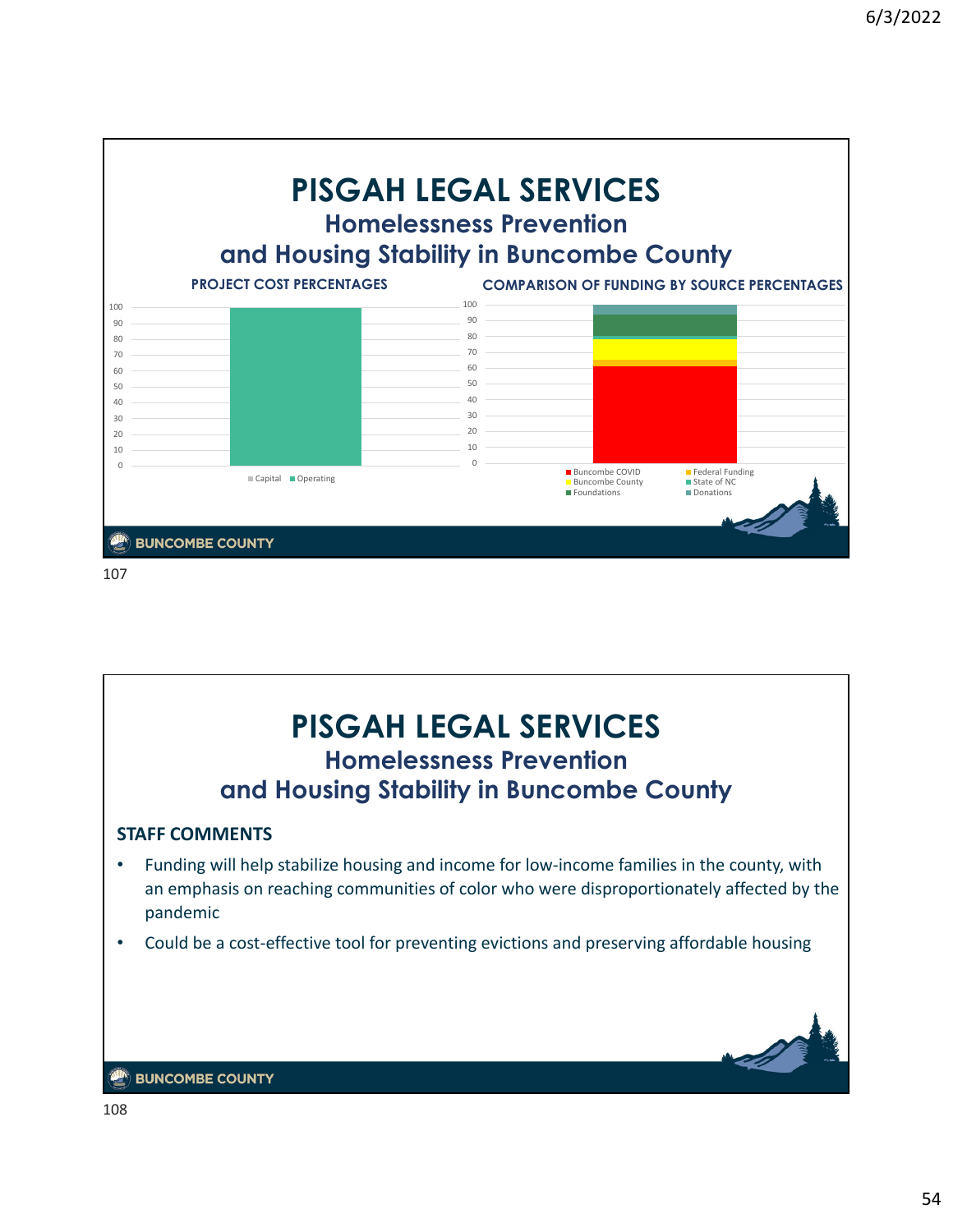![](_page_55_Picture_1.jpeg)

![](_page_55_Picture_3.jpeg)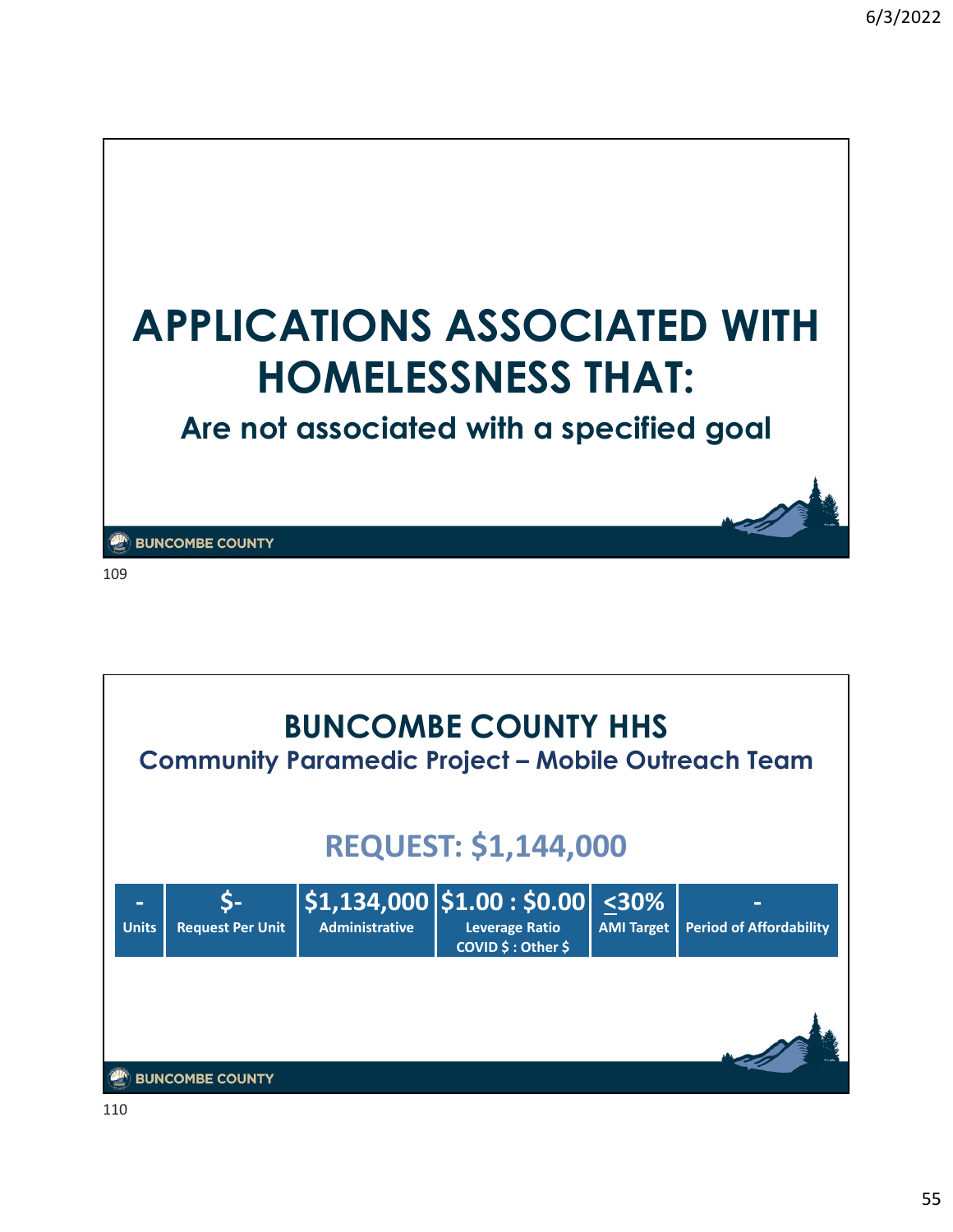### **BUNCOMBE COUNTY HHS Community Paramedic Project – Mobile Outreach Team**

#### **SUMMARY HIGHLIGHTS**

- Project will provide direct funding to staff and operate a Community Outreach Team dedicated to the overwhelming number of calls received for drug overdoses
- This pilot team will strategically build synergistic, trusting relationships that enable them to provide medical care and case management to all communities and reduce the burden on the 911 system

**BUNCOMBE COUNTY** 

![](_page_56_Picture_7.jpeg)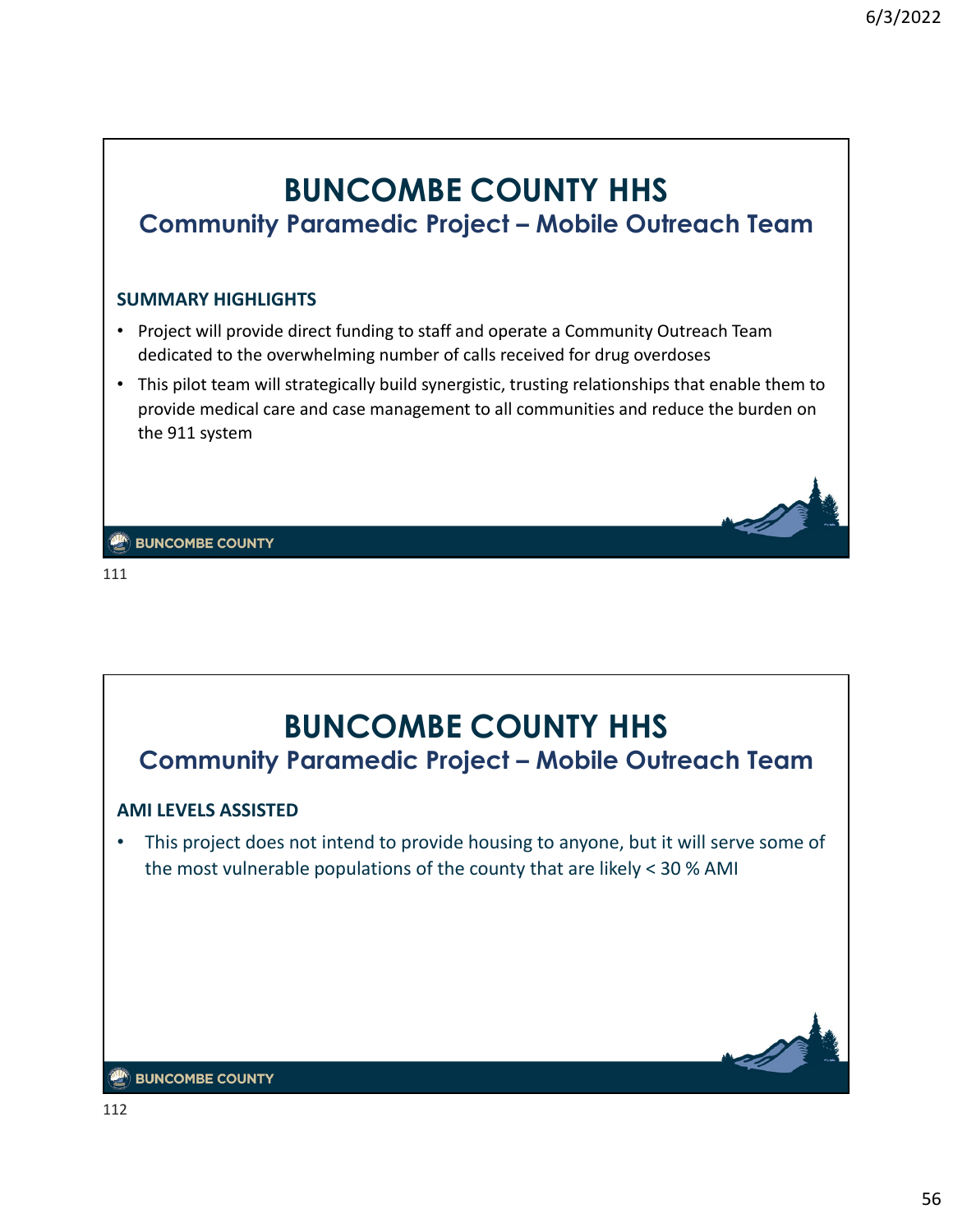![](_page_57_Figure_1.jpeg)

![](_page_57_Figure_2.jpeg)

![](_page_57_Picture_3.jpeg)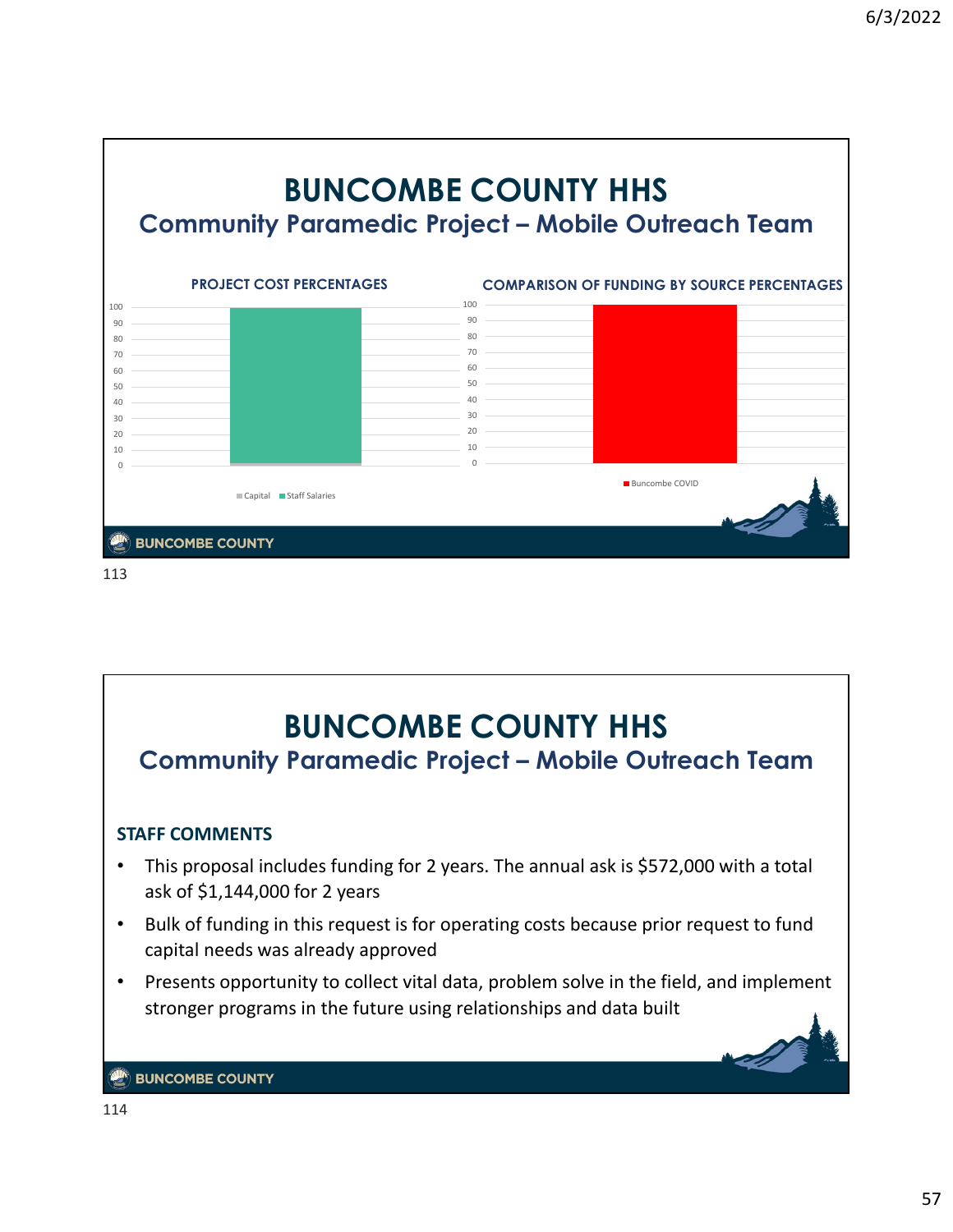![](_page_58_Figure_1.jpeg)

![](_page_58_Figure_2.jpeg)

![](_page_58_Picture_3.jpeg)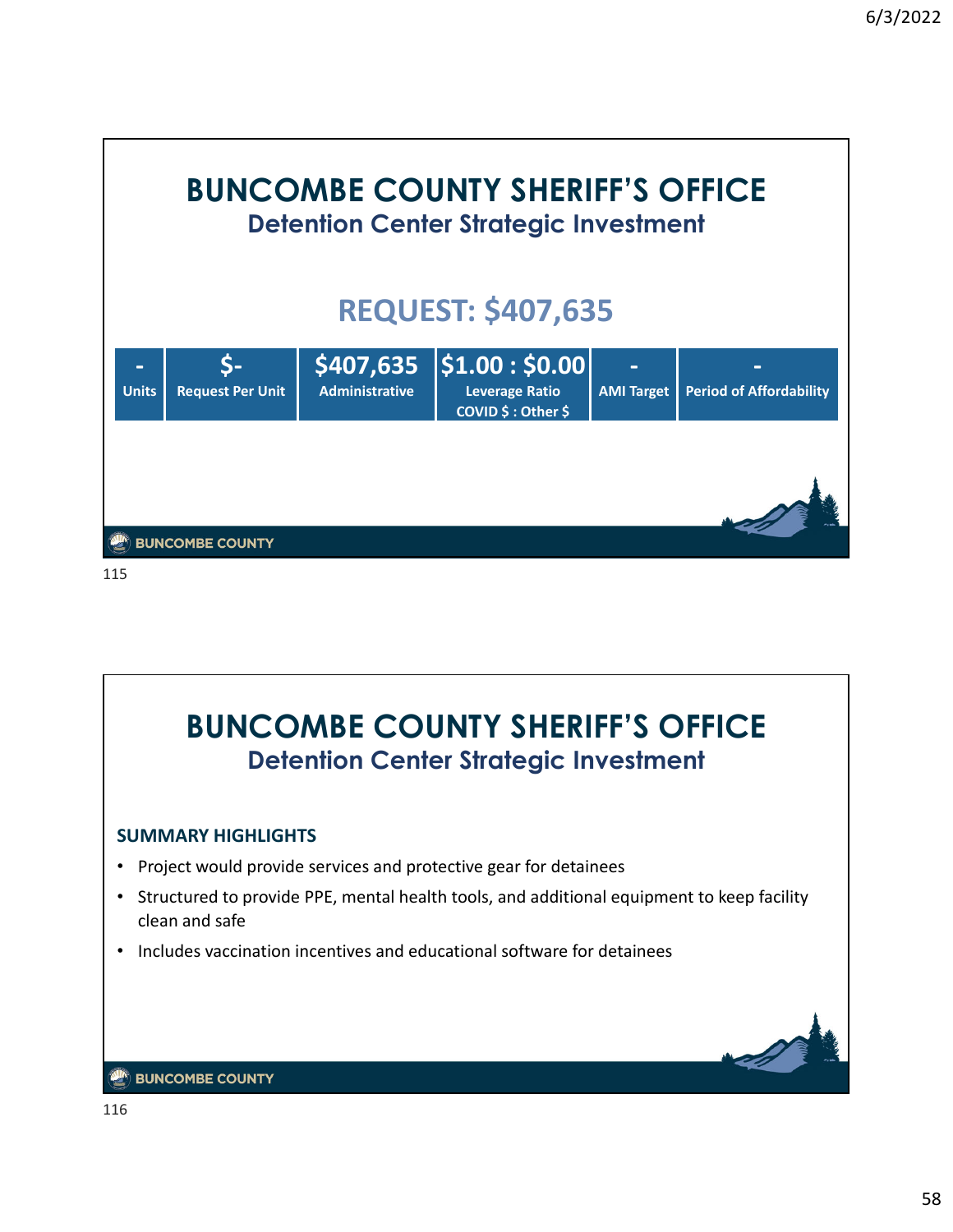![](_page_59_Picture_1.jpeg)

![](_page_59_Figure_3.jpeg)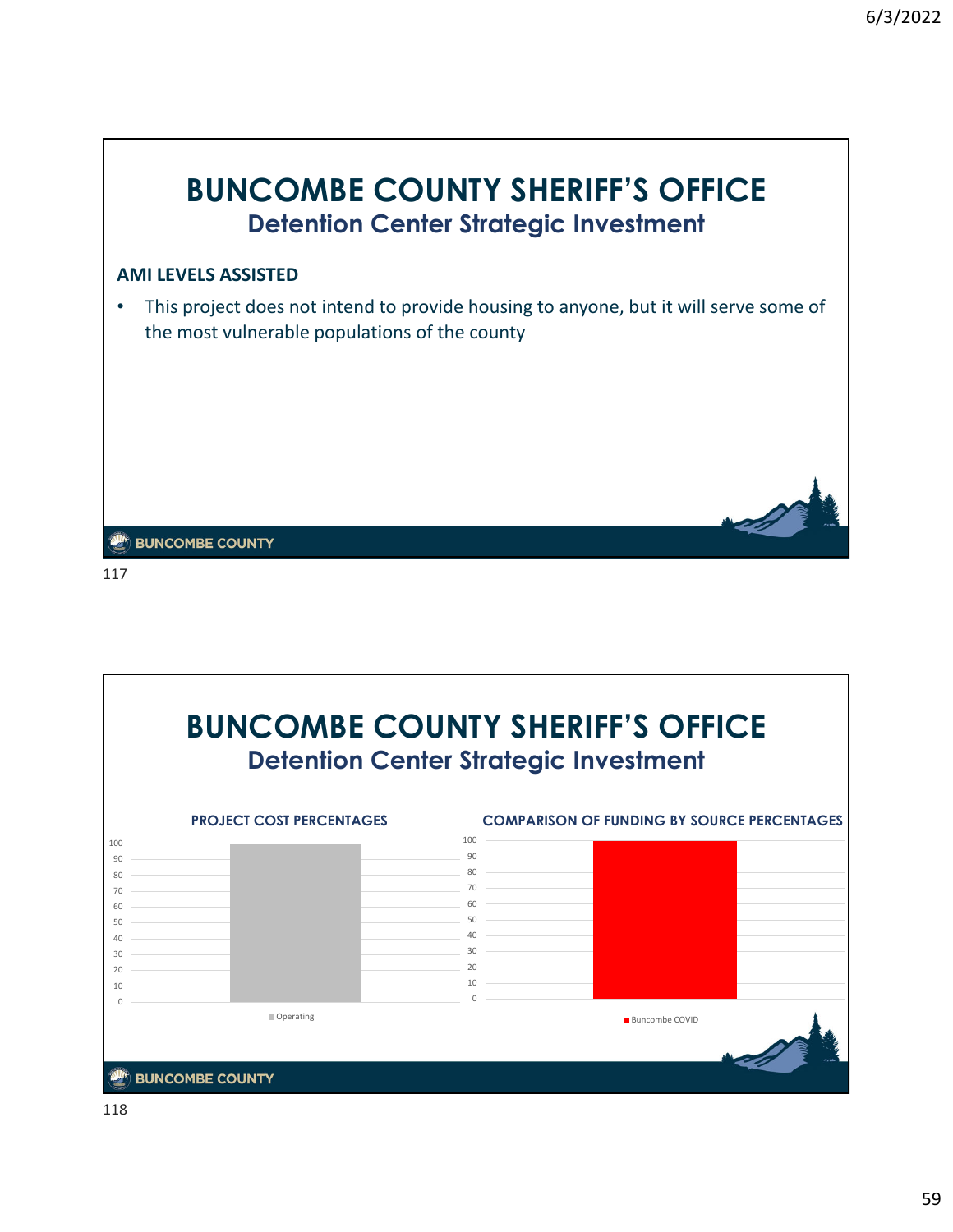![](_page_60_Picture_1.jpeg)

**BUNCOMBE COUNTY SCHOOLS FOUNDATION Road to Resilience REQUEST: \$3,500,000 ‐ \$‐ \$0 \$1.00 : \$0.06 ‐ ‐ Units Request Per Unit AMI Target Period of Affordability COVID \$ : Other \$ BUNCOMBE COUNTY**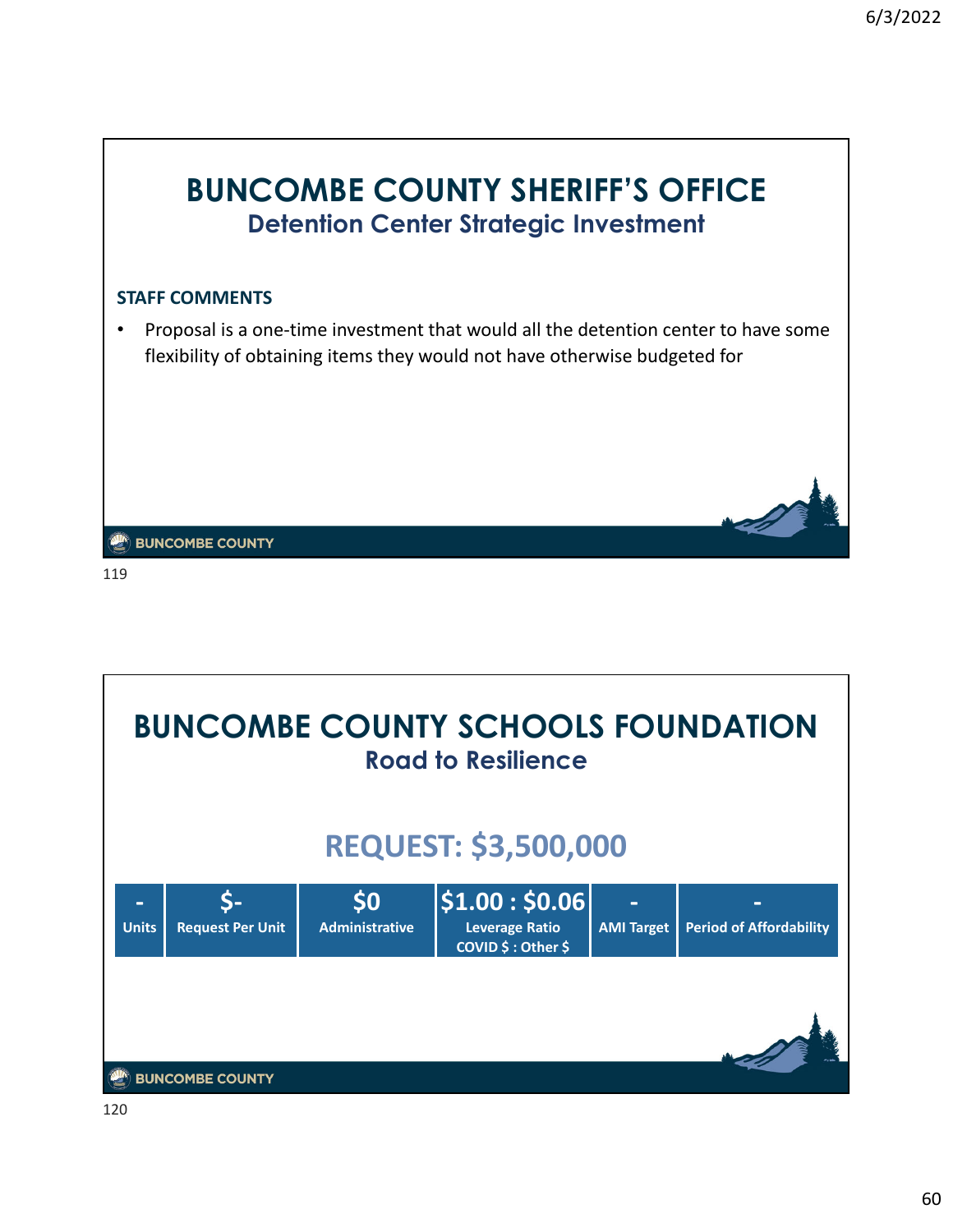### **BUNCOMBE COUNTY SCHOOLS FOUNDATION Road to Resilience**

#### **SUMMARY HIGHLIGHTS**

- Proposes to construct a "Student and Family Resource Center", a one-stop community-based hub for McKinney‐Vento, migrant, and underserved students and families
- Designed to improve access to integrated information, direct and referral services, and face‐ to‐face contact with homeless coordinator
- Will include laundry services and showers, which will help decrease truancy in students
- Transportation will be provided as needed

**EX BUNCOMBE COUNTY** 

121

# **BUNCOMBE COUNTY SCHOOLS FOUNDATION Road to Resilience**

#### **AMI LEVELS ASSISTED**

• This project does not intend to provide housing to anyone, but it will serve some of the most vulnerable populations of the county that are likely < 30 % AMI

![](_page_61_Picture_12.jpeg)

#### **BUNCOMBE COUNTY**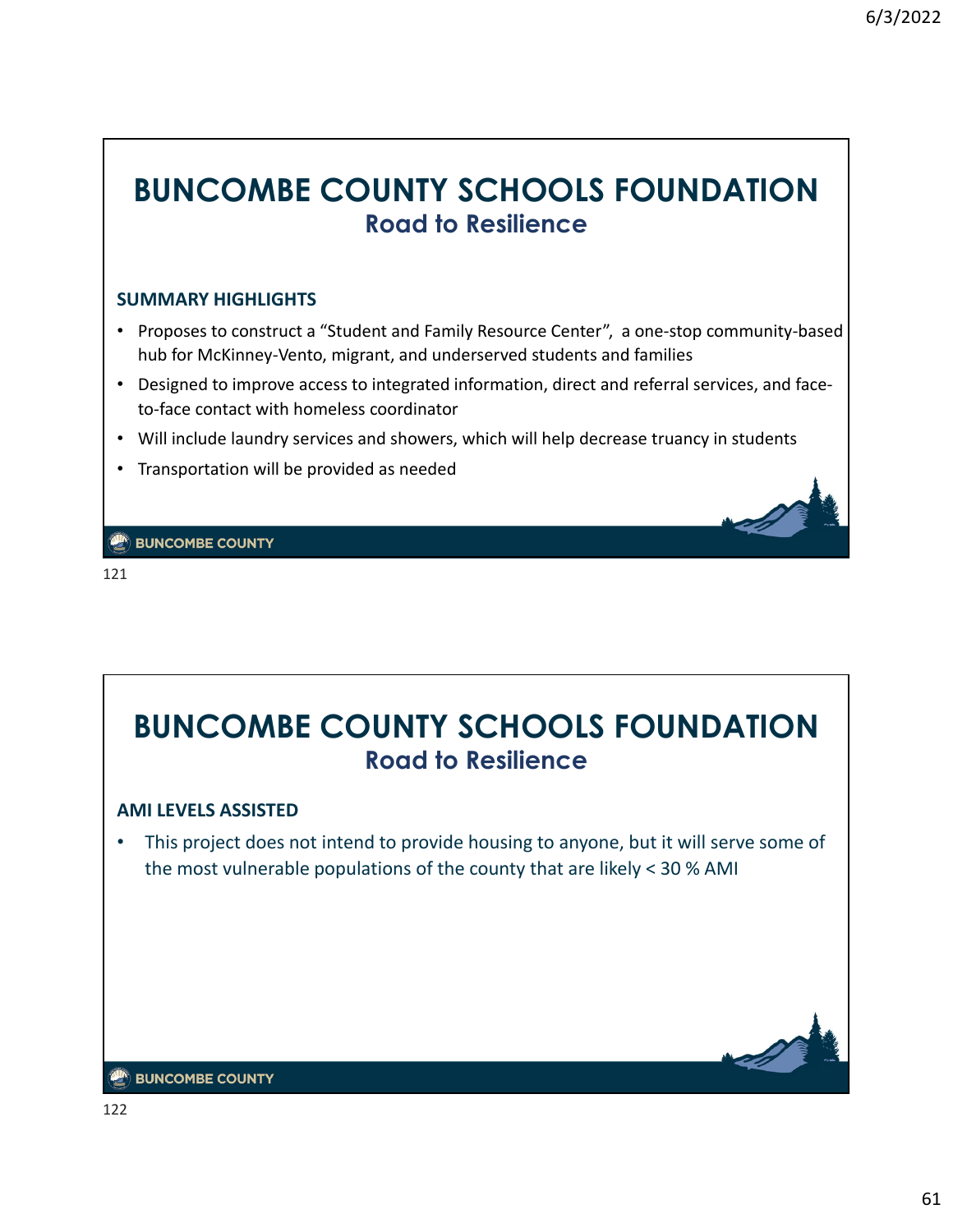![](_page_62_Figure_1.jpeg)

![](_page_62_Figure_2.jpeg)

# **BUNCOMBE COUNTY SCHOOLS FOUNDATION Road to Resilience**

### **STAFF COMMENTS**

- The McKinney‐Vento and Foster Care Coordinator for BCS will also serve as the director of the center
- Will assist families with applications for housing, application assistance for public benefits, complete referrals for mental health and contact shelters for families when needed, provide food bags, clothing center for families to shop(no charge), hygiene and cleaning supplies, diapers/wipes, and connect families with local agencies as needed

**BUNCOMBE COUNTY**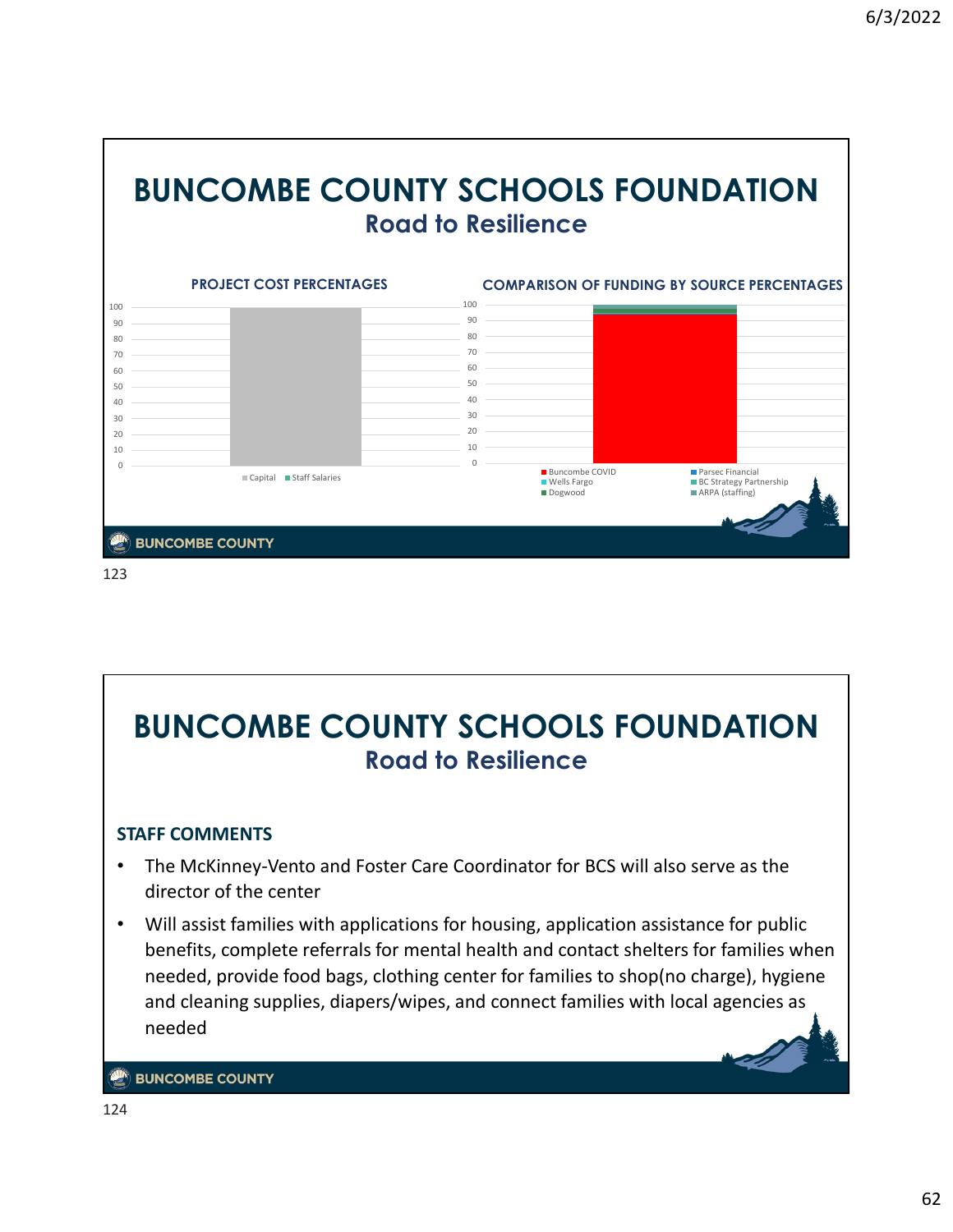![](_page_63_Picture_1.jpeg)

![](_page_63_Picture_2.jpeg)

![](_page_63_Picture_3.jpeg)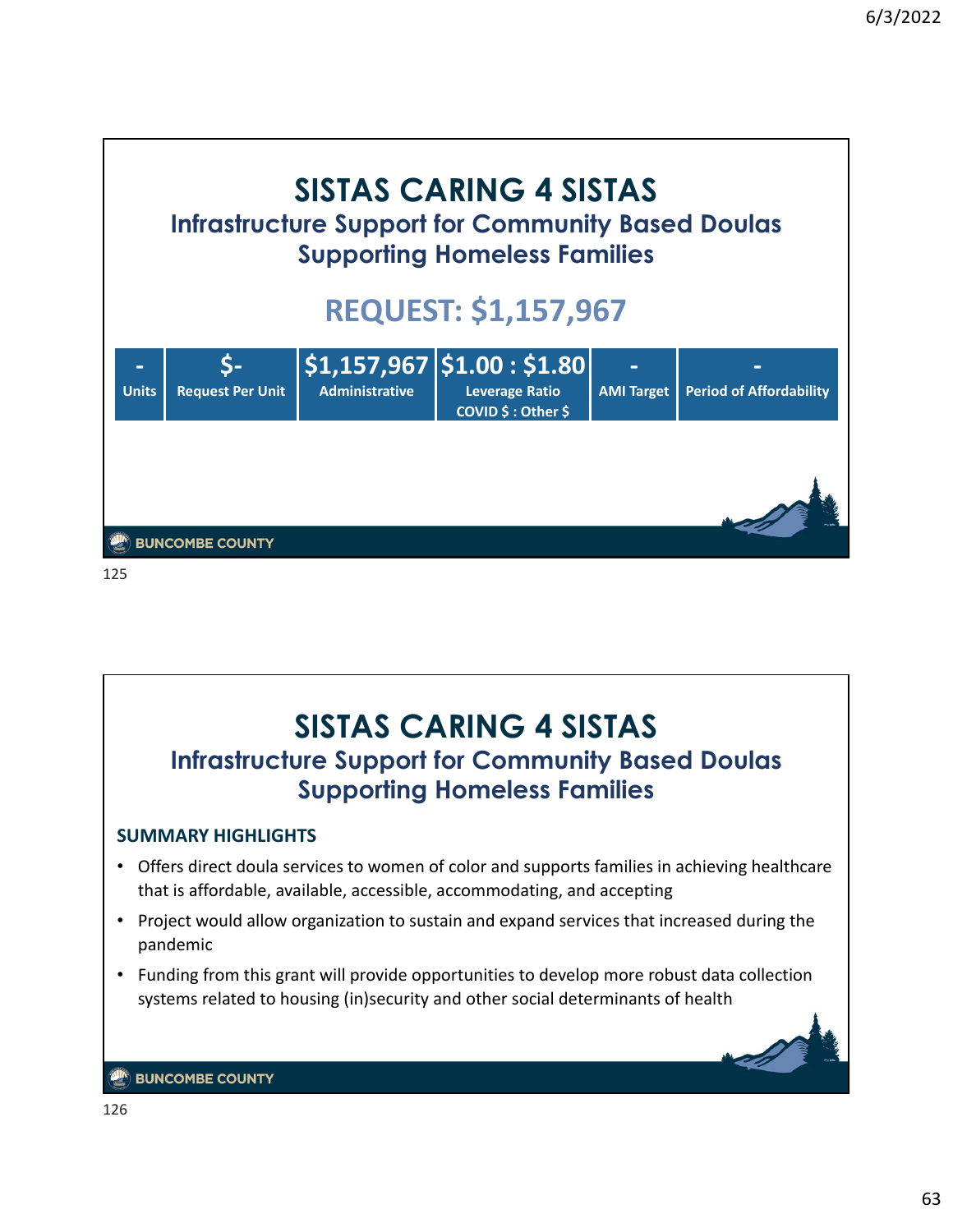![](_page_64_Picture_1.jpeg)

![](_page_64_Figure_2.jpeg)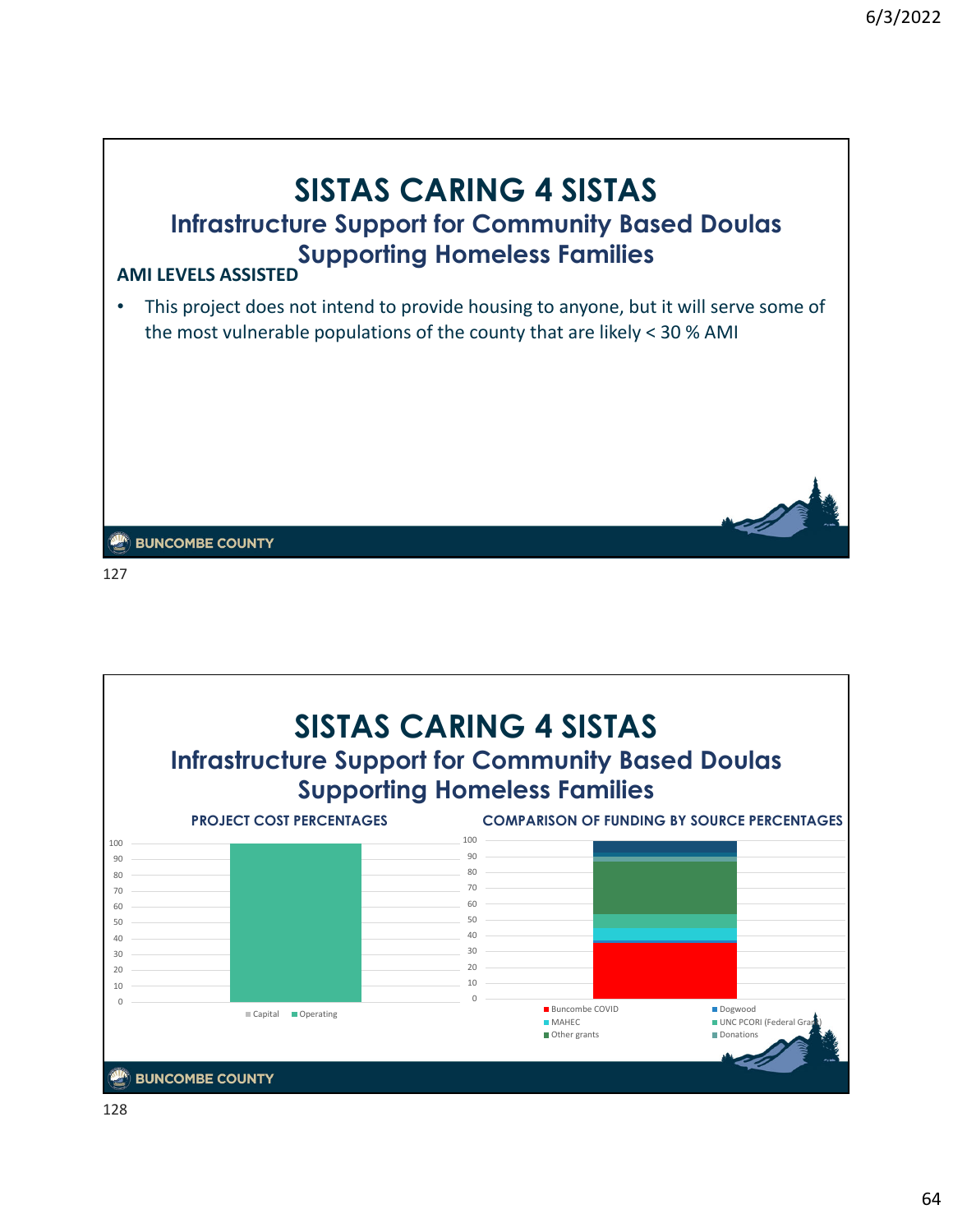### **SISTAS CARING 4 SISTAS Infrastructure Support for Community Based Doulas Supporting Homeless Families**

#### **STAFF COMMENTS**

- Project's mission is to reduce adverse birth‐related outcomes among individuals of color by providing doula services, advocacy, and education with a vision to eliminate the barriers contributing to birth‐related inequities among individuals of color
- This in turn can lead to reduced housing crises

**EX BUNCOMBE COUNTY** 

| <b>NEXT STEPS</b>       |                                           |  |  |  |  |
|-------------------------|-------------------------------------------|--|--|--|--|
| <b>AHC Meeting Date</b> | <b>Discussion Topic / Event</b>           |  |  |  |  |
| July 19 Special Called  | COVID Recovery Funding; Workforce Housing |  |  |  |  |
|                         |                                           |  |  |  |  |
|                         |                                           |  |  |  |  |
|                         |                                           |  |  |  |  |
|                         |                                           |  |  |  |  |
|                         |                                           |  |  |  |  |
|                         |                                           |  |  |  |  |
|                         |                                           |  |  |  |  |
|                         |                                           |  |  |  |  |
|                         |                                           |  |  |  |  |
| <b>BUNCOMBE COUNTY</b>  |                                           |  |  |  |  |